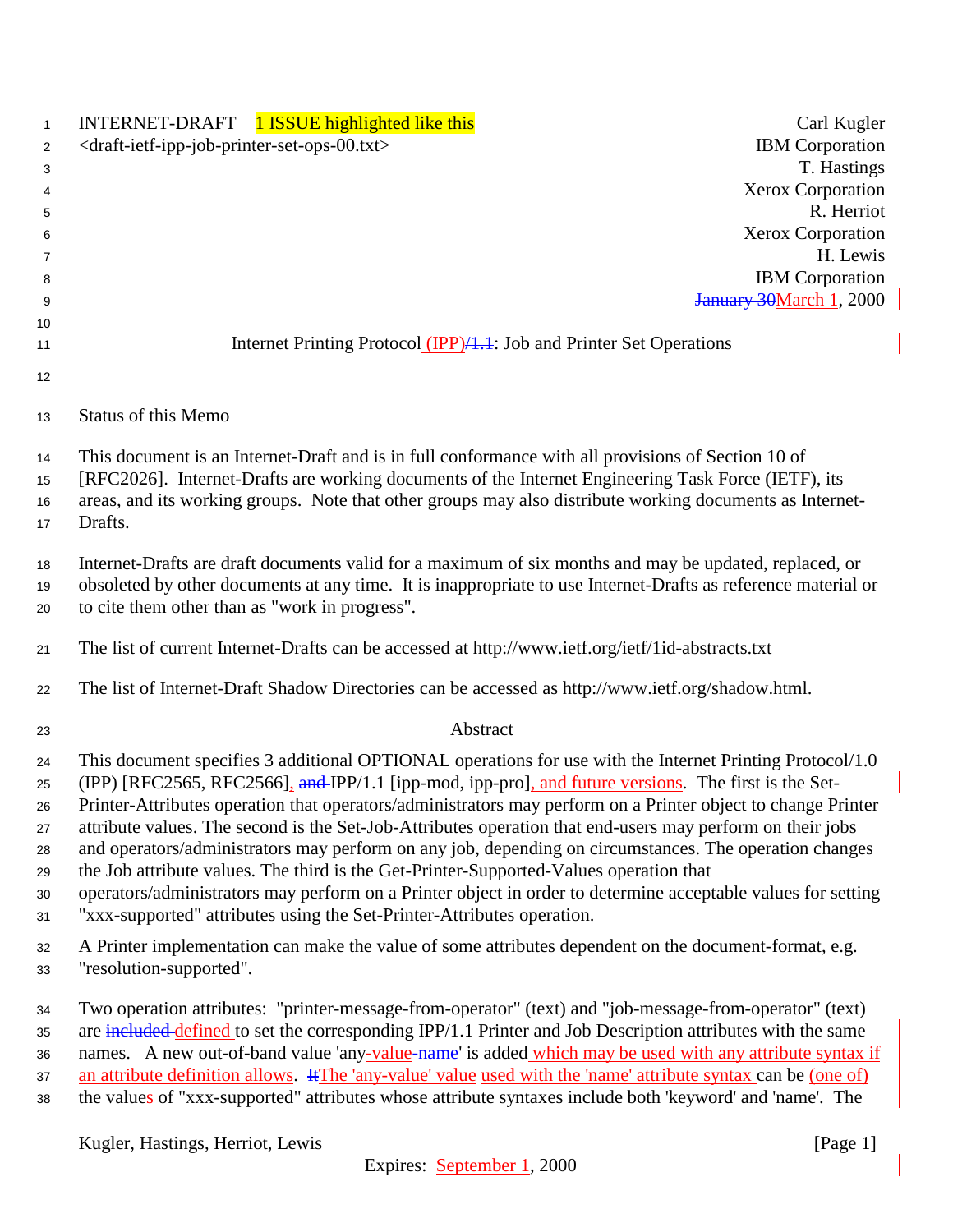- <sup>39</sup> 'any-valuename' value with the 'name' attribute syntax matches any name supplied by the client during <sup>40</sup> validation.
- 41 New Printer Description attributes are addeddefined:
- <sup>42</sup> printer-settable-attributes-supported (1setOf type2 keyword)
- <sup>43</sup> job-settable-attributes-supported (1setOf type2 keyword)
- <sup>44</sup> document-format-varying-attributes (1setOf type2 keyword)
- <sup>45</sup> printer-message-time (integer(MIN:MAX))
- <sup>46</sup> printer-message-date-time (dateTime)
- 47 A new status code is addeddefined: 'client-error-attributes-not-settable'.
- 48 A 'defaultdelete-attribute' out-of-band attribute values is added defined for use by the client in the Set-Job-
- 49 Attributes, Job Creation, and Validate-Job requests to indicate explicitly that the Printer is to remove the
- 50 specified attribute from apply its default value with the same semantics and precedence (lower than the
- <sup>51</sup> document content) as if the Job attribute were not present on the Job object.
- 52 Finally, the 'not-settable' out-of-band attribute value is added defined for returning in the Set-Printer-
- <sup>53</sup> Attributes and Set-Job-Attributes operation responses.
- <sup>54</sup> The scope of IPP is characterized in RFC2526 "Design Goals for an Internet Printing Protocol". It is not
- <sup>55</sup> the intent of this document to revise or clarify this scope or conjecture as to the degree of industry adoption
- <sup>56</sup> or trends related to IPP within printing systems. It is the intent of this document to extend the original set
- <sup>57</sup> of operations in a similar fashion to the Set1 extensions which referred to IPP/1.0 and were later <sup>58</sup> incorporated into IPP/1.1.
- <sup>59</sup> This document is intended for registration following the registration procedures of IPP/1.0 [RFC2566] and 60  $IPP/1.1$   $\{ipp\ mod\}$ .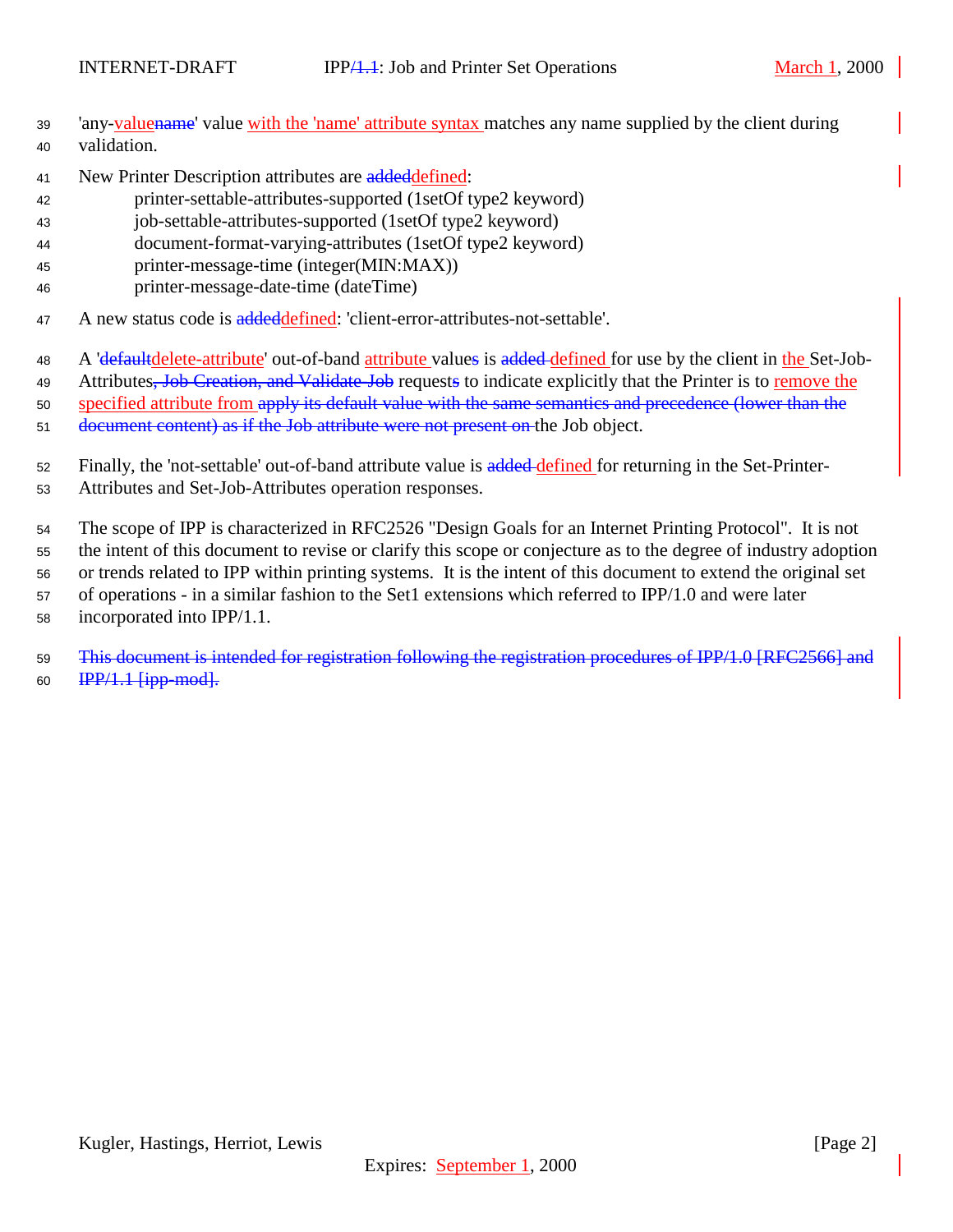The full set of IPP documents includes:

- Design Goals for an Internet Printing Protocol [RFC2567]
- Rationale for the Structure and Model and Protocol for the Internet Printing Protocol [RFC2568]
- Internet Printing Protocol/1.1: Model and Semantics (this document)
- Internet Printing Protocol/1.1: Encoding and Transport [IPP-PRO]
- Internet Printing Protocol/1.1: Implementer's Guide [IPP-IIG]
- Mapping between LPD and IPP Protocols [RFC2569]
- 

 The "Design Goals for an Internet Printing Protocol" document takes a broad look at distributed printing functionality, and it enumerates real-life scenarios that help to clarify the features that need to be included in a printing protocol for the Internet. It identifies requirements for three types of users: end users, operators, and administrators. It calls out a subset of end user requirements that are satisfied in IPP/1.0. A

- few OPTIONAL operator operations have been added to IPP/1.1.
- The "Rationale for the Structure and Model and Protocol for the Internet Printing Protocol" document
- describes IPP from a high level view, defines a roadmap for the various documents that form the suite of IPP specification documents, and gives background and rationale for the IETF working group's major
- decisions.

 The "Internet Printing Protocol/1.1: Encoding and Transport" document is a formal mapping of the abstract operations and attributes defined in the model document onto HTTP/1.1 [RFC2616]. It defines the encoding rules for a new Internet MIME media type called "application/ipp". This document also defines the rules for transporting over HTTP a message body whose Content-Type is "application/ipp". This document defines a new scheme named 'ipp' for identifying IPP printers and jobs.

 The "Internet Printing Protocol/1.1: Implementer's Guide" document gives insight and advice to implementers of IPP clients and IPP objects. It is intended to help them understand IPP/1.1 and some of the considerations that may assist them in the design of their client and/or IPP object implementations. For example, a typical order of processing requests is given, including error checking. Motivation for some of the specification decisions is also included.

 The "Mapping between LPD and IPP Protocols" document gives some advice to implementers of gateways between IPP and LPD (Line Printer Daemon) implementations.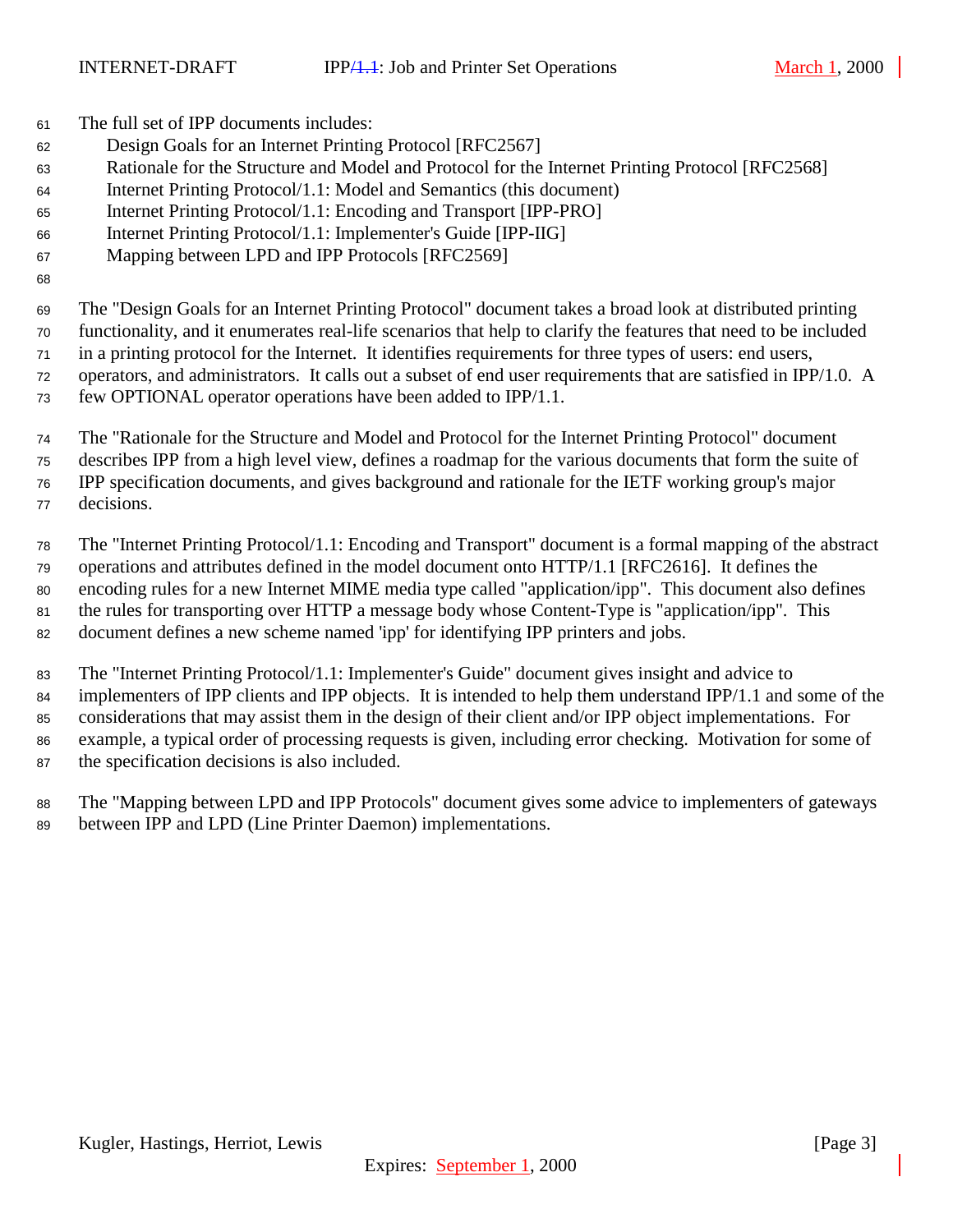| 90  | <b>Table of Contents</b>         |          |
|-----|----------------------------------|----------|
| 91  | 1                                |          |
| 92  | 2                                |          |
| 93  | 2.1                              |          |
| 94  | 2.2                              |          |
| 95  | 3                                |          |
| 96  | 4                                |          |
| 97  | 4.1                              |          |
| 98  | 4.1.1                            |          |
| 99  | 4.1.2                            |          |
| 100 | 4.1.3                            |          |
| 101 | 4.2                              |          |
| 102 | 4.2.1                            |          |
| 103 | 4.2.2                            |          |
| 104 | 4.2.3                            |          |
| 105 | 4.3                              |          |
| 106 | 5                                |          |
| 107 | 5.1                              |          |
| 108 | 5.2                              |          |
| 109 | 6                                |          |
| 110 | 6.1                              |          |
| 111 | 6.2                              |          |
| 112 | 6.3                              |          |
| 113 | 6.4                              |          |
| 114 | 6.5                              |          |
| 115 | 7                                |          |
| 116 | 7.1                              |          |
| 117 | 8                                |          |
| 118 | 8.1                              |          |
| 119 | 8.1.1                            |          |
| 120 | 8.2                              |          |
| 121 | 8.2.1                            |          |
| 122 | 8.3                              |          |
| 123 | 8.3.1                            |          |
| 124 | 9                                |          |
| 125 |                                  |          |
|     | Kugler, Hastings, Herriot, Lewis | [Page 4] |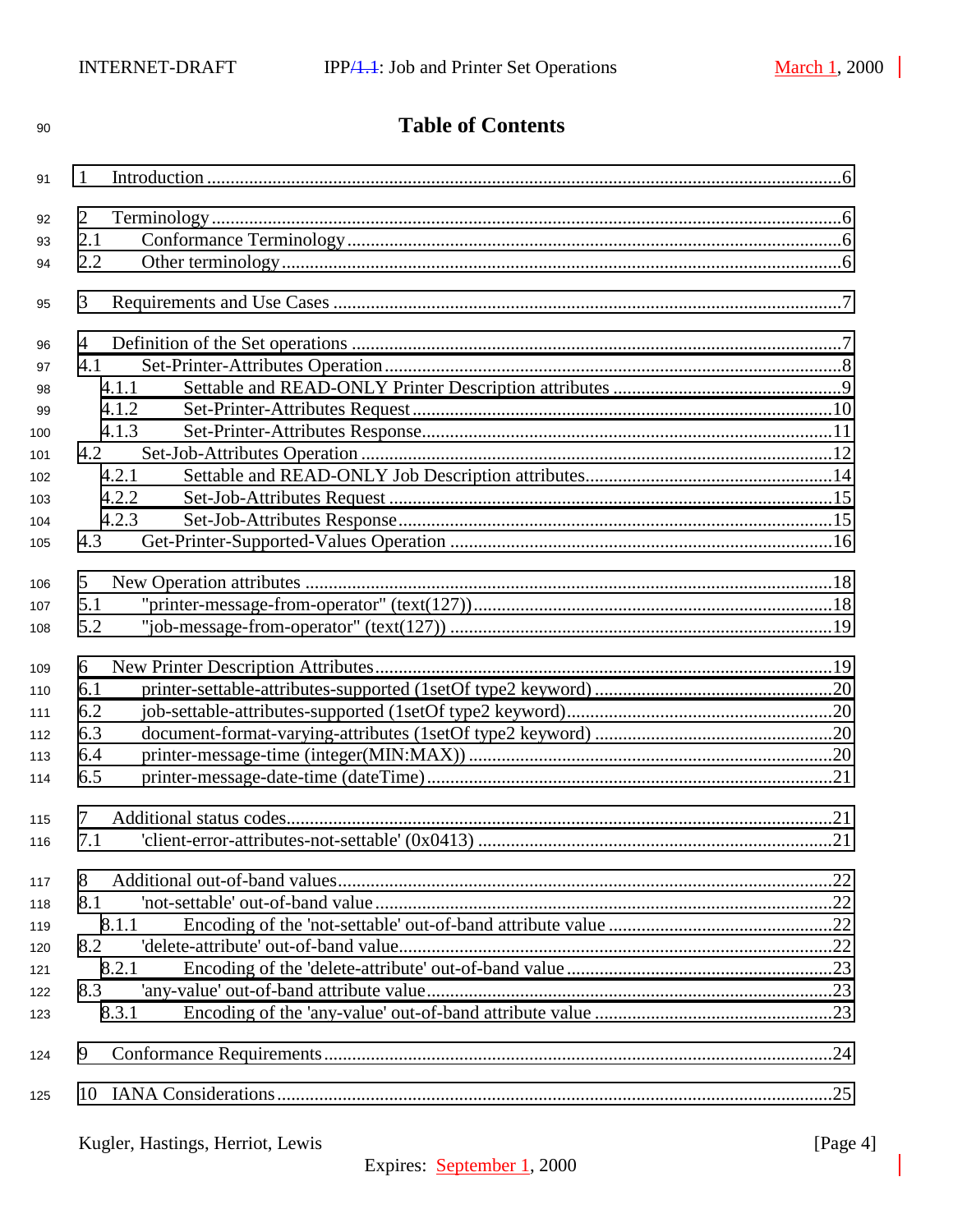| 126        |                                                                                       |  |
|------------|---------------------------------------------------------------------------------------|--|
| 127        |                                                                                       |  |
| 128        |                                                                                       |  |
| 129        |                                                                                       |  |
| 130        |                                                                                       |  |
| 131        | 15.1                                                                                  |  |
| 132        | 15.2                                                                                  |  |
| 133        | Changes to the January 4, 2000 version to make the January 20, 2000 version29<br>15.3 |  |
| 134        | 15.4                                                                                  |  |
| 135        |                                                                                       |  |
| 136        |                                                                                       |  |
| 137<br>138 |                                                                                       |  |

# **Table of Tables**

| 140 |                                                                                                         |  |
|-----|---------------------------------------------------------------------------------------------------------|--|
| 141 |                                                                                                         |  |
| 142 | Table 3 - Values allowed for Job Template Attributes in the Set-Job-Attributes Operation 31             |  |
| 143 | Table 4 - Values allowed for Job Description Attributes in the Set-Job-Attributes Operation32           |  |
| 144 | Table 5 - Values allowed for Printer Job Template Attributes in the Set-Printer-Attributes Operation 33 |  |
| 145 | Table 6 - Values allowed for Printer Description Attributes in the Set-Printer-Attributes Operation 33  |  |
| 146 | Table 7 - Printer Job Template Attributes returned from Get-Printer-Supported-Values35                  |  |
| 147 | Table 8 - Printer Job Template Attributes returned from Get-Printer-Supported-Values35                  |  |
| 148 | Table 9 - Printer Description Attributes returned from Get-Printer-Supported-Values35                   |  |
| 149 | Table 10 - Printer Job Template Attributes returned from Get-Printer-Supported-Values36                 |  |
| 150 | Table 11 - Printer Job Template Attributes returned from Get-Printer-Supported-Values36                 |  |
| 151 | Table 12 - Printer Description Attributes returned from Get-Printer-Supported-Values36                  |  |
| 152 | Table 13 - Printer Description Attributes returned from Get-Printer-Supported-Values37                  |  |
| 153 | Table 14 - Printer Description Attributes returned from Get-Printer-Supported-Values37                  |  |
| 154 |                                                                                                         |  |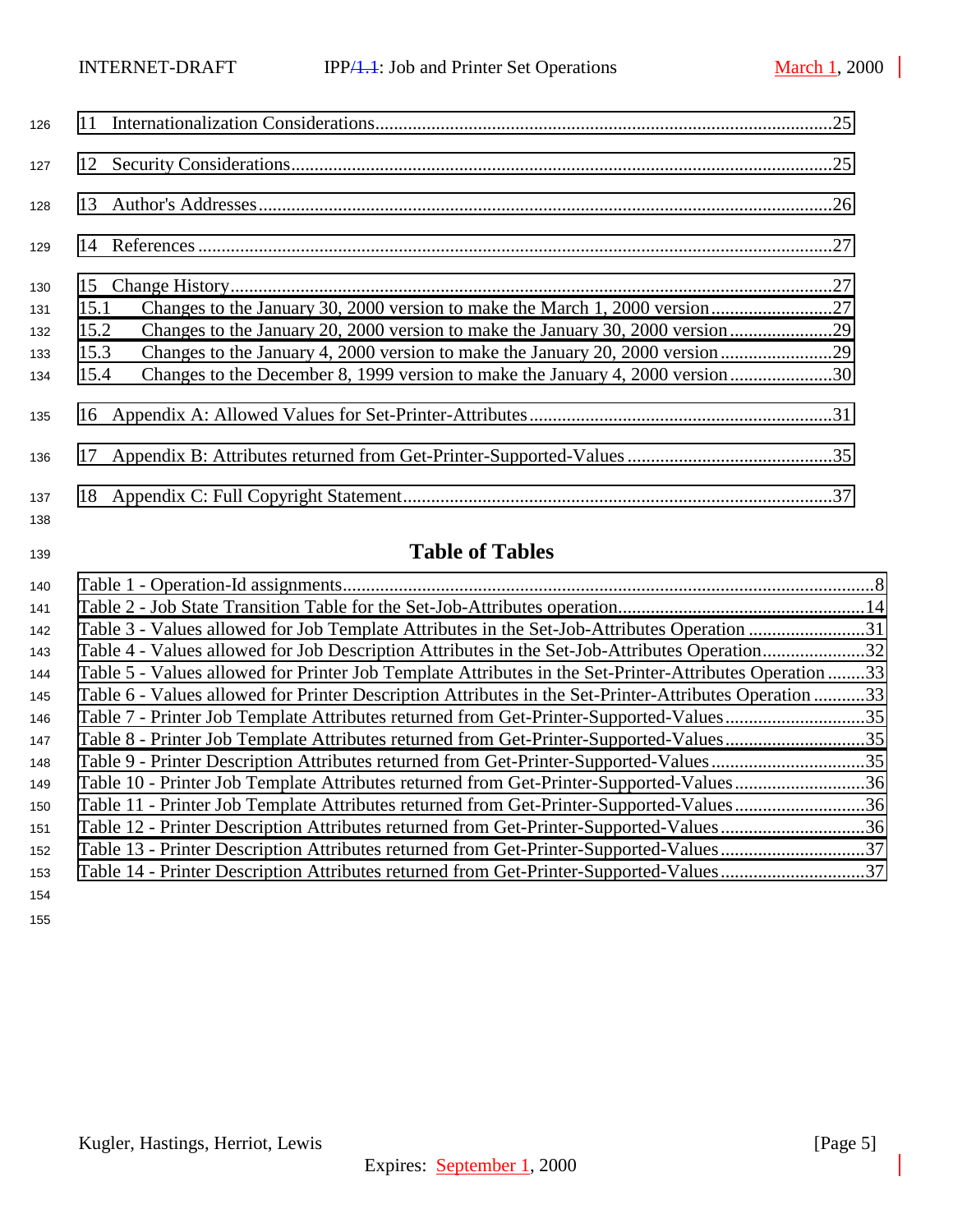#### <span id="page-5-0"></span>**1 Introduction**

 The Internet Printing Protocol (IPP) is an application level protocol that can be used for distributed printing using Internet tools and technologies. IPP version 1.1 [ipp-mod, ipp-pro] focuses on end user functionality with a few administrative operations included. This document defines additional OPTIONAL end user, 160 operator, and administrator Set-Job-Attributes and Set-Printer-Attributes operations used to modify IPP Job objects and Printer objects. It also defines a third Get-Printer-Supported-Values operation that returns 162 values that the IPP Printer will accept for setting its "xxx-supported" attributes. The Get-Printer-Supported-Values operation MUST be supported, if the Set-Printer-Attributes operation is supported.

This document is a registration proposal for an extension to IPP/1.0 [RFC2565, RFC2566] and IPP/1.1

[ipp-mod, ipp-pro], and future versions following the registration procedures in those documents.

## **2 Terminology**

This section defines terminology used throughout this document.

## **1.12.1 Conformance Terminology**

- Capitalized terms, such as MUST, MUST NOT, REQUIRED, SHOULD, SHOULD NOT, MAY, NEED
- NOT, and OPTIONAL, have special meaning relating to conformance. These terms are defined in [ipp-
- mod] section 12.1 on conformance terminology, most of which is taken from RFC 2119 [RFC2119].
- The following specialization of these terms apply to this document:
- REQUIRED: if an implementation supports the extensions described in this document, it MUST support a REQUIRED feature.
- OPTIONAL: if an implementation supports the extensions described in this document, it MAY support an OPTIONAL feature.
- **1.22.2 Other terminology**

 This document uses terms such as Job object (or Job), IPP Printer object (or Printer), "operation", "request", response", "attributes", "keywords", and "support". These terms have special meaning and are defined in the model terminology [ipp-mod] section 12.2. The following additional terms are introduced in this document:

 READ-ONLY: used in an attribute definition to indicate that the attribute MUST NOT be settable using an IPP protocol Set operation. In other words, the attribute is not settable by definition. not-settable: an implementation does not support setting an attribute (whether or not the attribute's definition is READ-ONLY).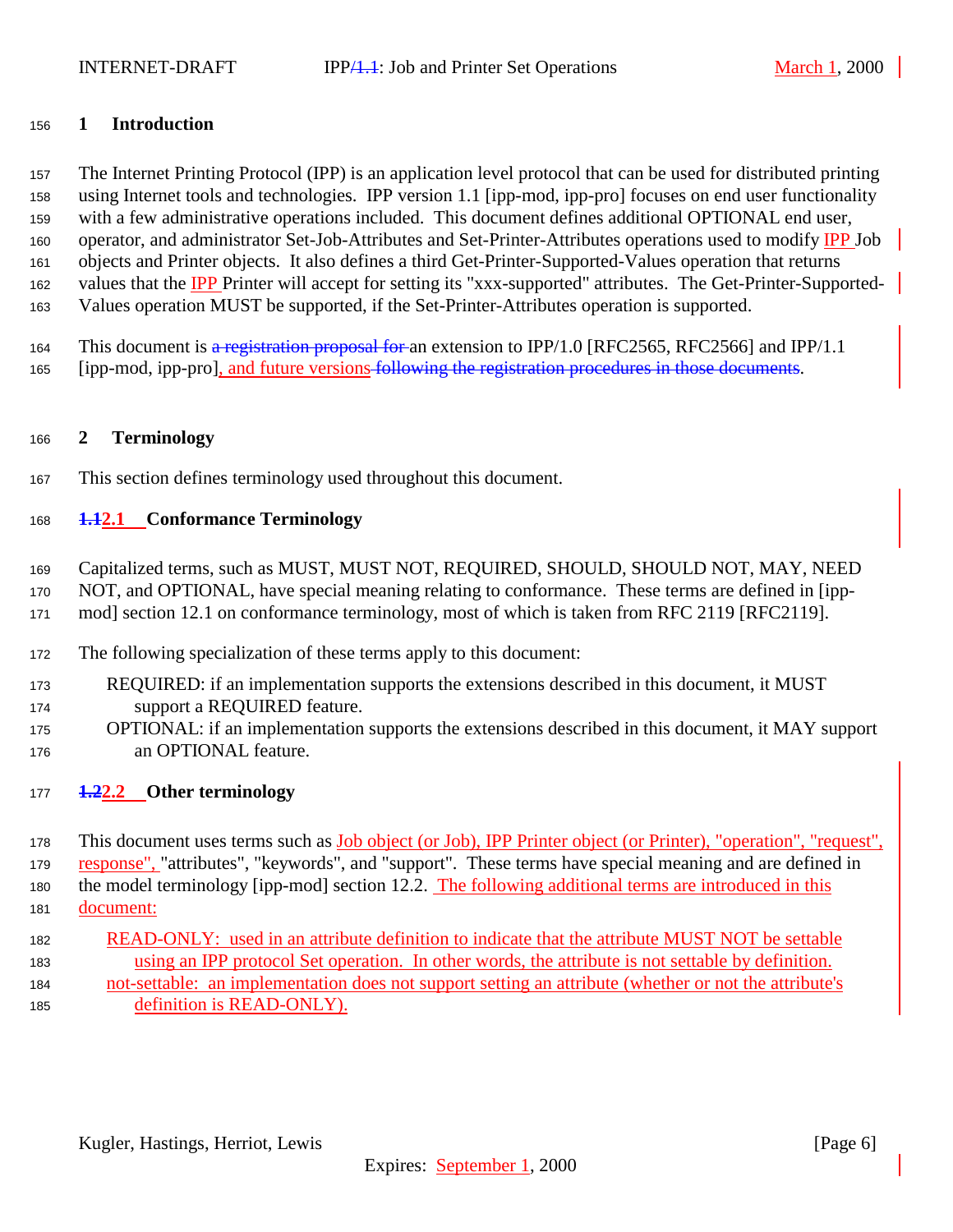#### <span id="page-6-0"></span>**3 Requirements and Use Cases**

- The following requirements and usage are intended to be met by the specification in this document.
- 1. The end-user and the operator need a way to modify a Job that is in the 'pending' or 'pending-held' state.
- Usage: The end-user discovers that he/she forgot to include a print instruction, such as "finishings" = 'staple' after submitting a job. Rather than canceling the job and resubmitting it to the same IPP Printer, 191 the end-user is able to modify the job on the **IPP** Printer.
- The operator needs to modify a job because it is requesting a particular kind of media for which there is no more, but the policy is to print the job on a comparable medium.
- 2. The system administrator needs a way to re-configure or change the policy of the IPP Printer remotely.
- Usage: The system administrator is adding additional media to the supported media list.
- The system administrator is reducing the capability of the IPP Printer by removing one of the operations from the supported operations list, such as Cancel-Job, because the policy is to run the IPP Printer like a 198 public FAXfacsimile machine.
- 199 The system administrator is remotely configuring the IPP Printer after installing it, and so is replacing the Printer Description attributes that have the out-of-band 'no-value' value (see [ipp-mod] section 4.1) with the proper values.
- The operator is changing the media loaded in the input tray and so is replacing the "media-ready" Job Template Printer attribute value with the proper values

#### **4 Definition of the Set operations**

 The Set-Printer-Attributes operation (as are all Printer operations) are directed at Printer objects. A client MUST always supply the "printer-uri" operation attribute in order to identify the correct target of the operation. These descriptions assume all of the common semantics of IPP/1.1 Model and Semantics document [ipp-mod] section 3.1.

 The Set-Job-Attributes operation (as are all Job operations) are directed at Job objects. A client MUST always supply some means of identifying the Job object in order to identify the correct target of the operation. That job identification MAY either be a single Job URI or a combination of a Printer URI with a Job ID as defined in [ipp-mod]. The IPP object implementation MUST support both forms of identification for every job. If possible, a client SHOULD use the Printer URI with a Job ID rather than a Job URI, since the 32-bit "job-id" is more readily translated to and from other print protocols that MAY be serving as gateways into or out of the IPP implementation.

The Set Printer operations are summarized in [Table 1:](#page-7-0)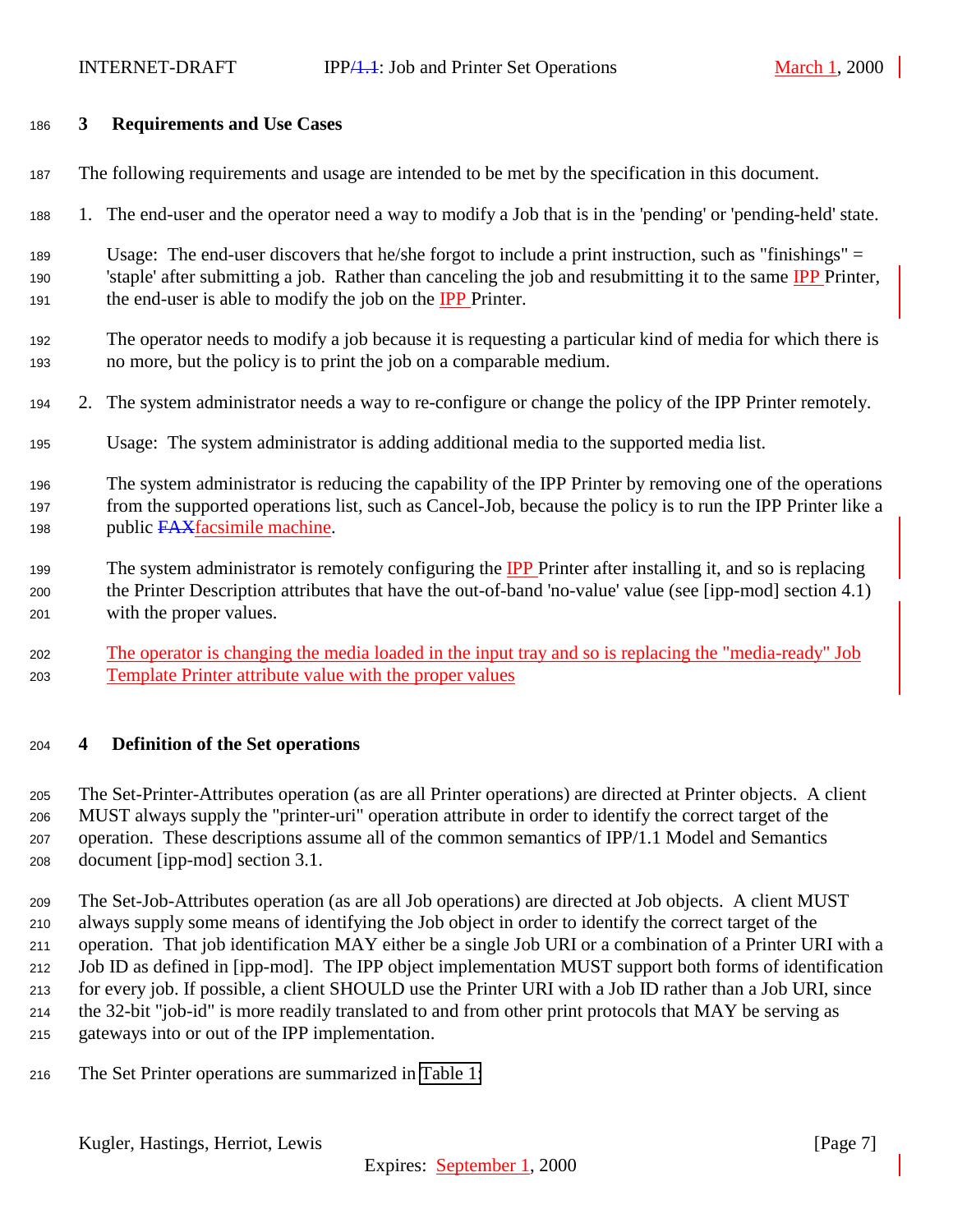| <b>Operation Name</b>  | Operation-Id  | <b>Brief</b> description                               |
|------------------------|---------------|--------------------------------------------------------|
| Set-Printer-Attributes | $0x^220013$   | Sets attribute values of the target Printer object     |
| Set-Job-Attributes     | $0x^2$ ? 0014 | Sets attribute values of the target Job object         |
| Get-Printer-Supported- | $0x^220015$   | Gets values that are valid for setting "xxx-supported" |
| Values                 |               | attributes using the Set-Printer-Attributes operation  |

#### <span id="page-7-0"></span>**Table 1 - Operation-Id assignments**

## **4.1 Set-Printer-Attributes Operation**

 This OPTIONAL operation allows a client to set the values of the attributes of a Printer object. In the 220 request, the client supplies the set of Printer attribute name keywords and values that are to be set. In the response, the Printer object returns success or rejects the entire request with indications of which attribute or attributes could not be set.

 The Printer object validates the client-supplied attributes in the Set-Printer-Attributes request. For an attribute to validate it MUST meet all of the following rules:

- 1. The number of attributes supplied by the client MUST NOT exceed the maximum number that the Printer supports in a Set-Printer-Attributes request. A Printer MUST accept at least one attribute, but SHOULD accept a reasonable number in a single Set-Printer-Attributes request. If a Printer supports setting the three "parallel" Printer Description attributes ("printer-uri-supported", "uri- authentication-supported", and "uri-security-supported" (see [ipp-mod] sections 4.4.1 through 4.4.3), then the Printer MUST accept at least three attributes in a Set-Printer-Attributes request.
- Note: There is no way for the client to determine the maximum number of attributes that the Printer supports in a Set-Printer-Attributes request, except to try a reasonable number.
- 2. The Printer MUST support the attribute.
- 234 3. The attribute MUST NOT be read-only READ-ONLY, i.e., the definition of the attribute MUST NOT indicate that the attribute is READ-ONLY (see Appendix A for an indication of which IPP/1.1 attributes are READ-ONLY).
- 4. The attribute MUST be settable in this implementation.
- 5. The Printer MUST support the value according to the rules defined in Appendix A.
- 6. The attribute's values MUST NOT conflict with other Printer attribute, including ones being set in 240 this same operation.

If any of the supplied attributes does not validate, the Printer object MUST reject the entire operation; the

 Printer object MUST NOT partially set some of the supplied attributes. In other words, after the operation, 243 all the supplied attributes MUST be set or none of them MUST be set, thus making the Set-Printer-

Attributes an atomic operation.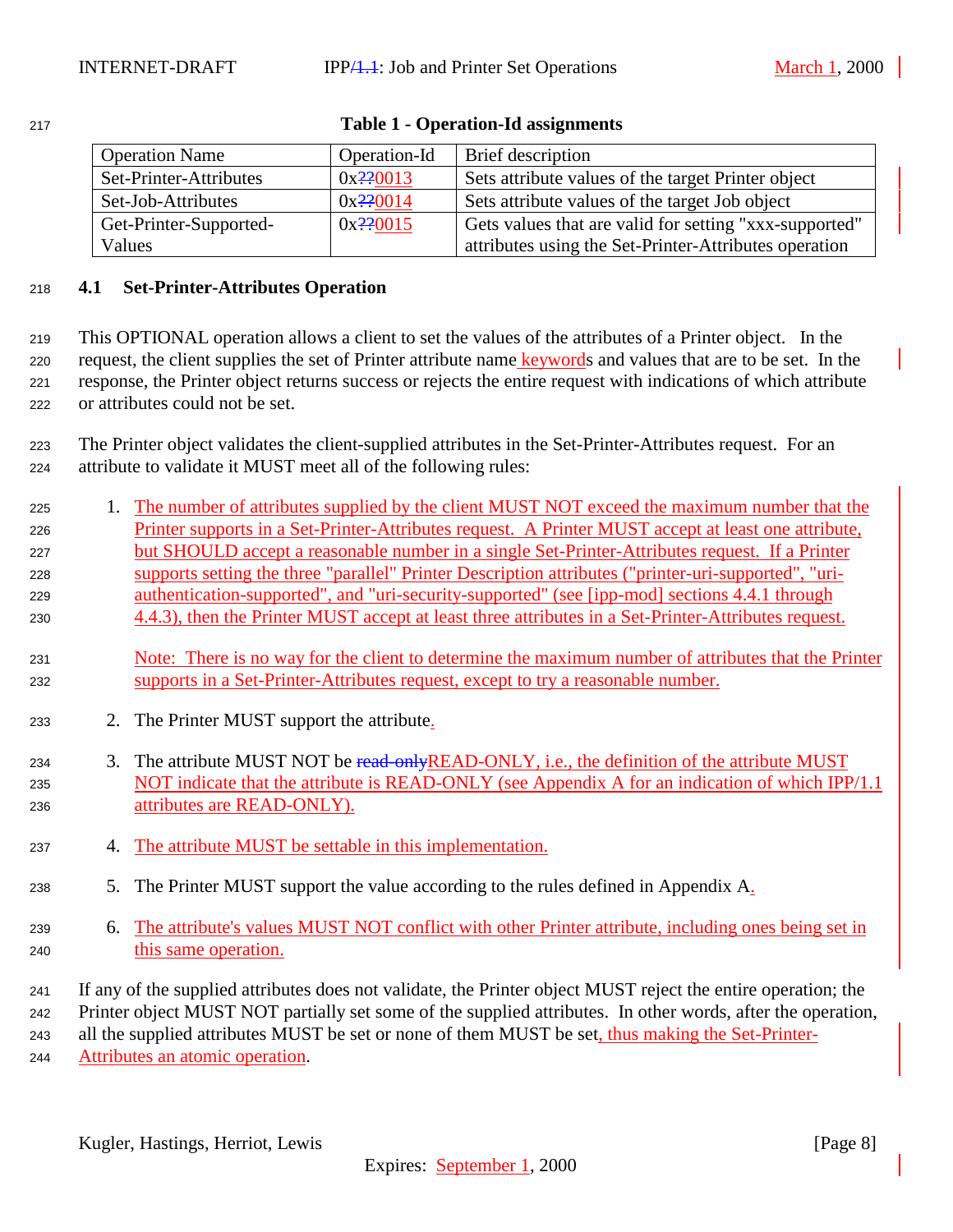<span id="page-8-0"></span>245 The Printer MUST accept this operation when its READ-ONLY "printer-state" attribute (see ipp-mod]

 section 4.4.11) is 'idle' or 'stopped', and SHOULD accept it when the value is 'processing'. The Printer 247 MUST accept this operation in any state, i.e., for any of the values of the Printer object's READ-ONLY

248 "<del>printer-state",</del> "printer-state-reasons", and "printer-is-accepting-jobs" attributes, unless explicitly defined

otherwise in the definition of these attributes' values.

 This operation MUST NOT change the value of attributes not specified in the operation unless the 251 definition of the attribute this document explicitly specifies such side-effects. For example, this document 252 explicitly specifies that  $\frac{1}{2}$ , when thise operation sets "printer-message-from-operator", it the Printer also MUST sets the READ-ONLY "printer-message-time" and READ-ONLY "printer-message-date-time" attributes to the time of the operation as a side effect . In particular, if this operation changes an "xxx-255 default" attribute, the new value MUST be in the "xxx-supported" attribute or the operation-request MUST contain a new value for "xxx-supported" which contains the new value for the "xxx-default". Otherwise, the Printer MUST reject the operation. In general, Printer attribute definitions that are settable will not define side-effects on other attributes that are settable, only side effects on READ-ONLY attributes, if any.

# **1.1.14.1.1 Settable and READ-ONLY Printer Description attributes**

If the Printer supports the Set-Printer-Attributes operation, then it SHOULD support setting of:

- all Job Template Default ("xxx-default") attributes
- all Job Template Supported ("xxx-supported") attributes
- all Job Template Ready ("xxx-ready") attributes
- that the implementation supports (see [ipp-mod] section 4.2 and extensions).

 Some Printer Description attributes (see [ipp-mod] section 4.4) MUST NOT be settable, i.e., they are 266 defined to be READ-ONLY. An attribute marked as "read-only READ-ONLY" in the Printer Description 267 attribute table in Appendix A is such an attribute. The Printer Description attributes that are not marked as 268 "read-onlyREAD-ONLY" MAY be settable using the Set-Printer-Attributes operation, depending on implementation.

270 Note: From now on, all extensions that define new object attributes will indicate whether or not they 271 attributes are READ-ONLY, by including the "READ-ONLY" adjective in their descriptions and/or explicitly stating whether they MAY be settable.

 If "xxx-supported" Printer Description attribute are settable, then they MUST affect the behavior of the implementation. If they are READ-ONLY then they reflect the implementation and cannot be changed explicitly using the Set-Printer-Attributes operation. Consider the following examples:

 For example, if the "operations-supported" Printer Description attribute (see [ipp-mod] section 4.4.15) is settable in a particular implementation, then changing its value with a Set-Printer- Attributes operation MUST affect the operations that the implementation accepts or rejects. Such an implementation will need to be able to reject values for operations that it contains no code support for (see section [5\)](#page-15-0). If the "operations-supported" Printer Description attribute is not settable in a particular implementation, then that implementation MUST reject an attempt to set it with a 282 Set-Printer-Attributes operation, and return the 'client-error-attributes-not-settable' status code (see

Kugler, Hastings, Herriot, Lewis [Page 9]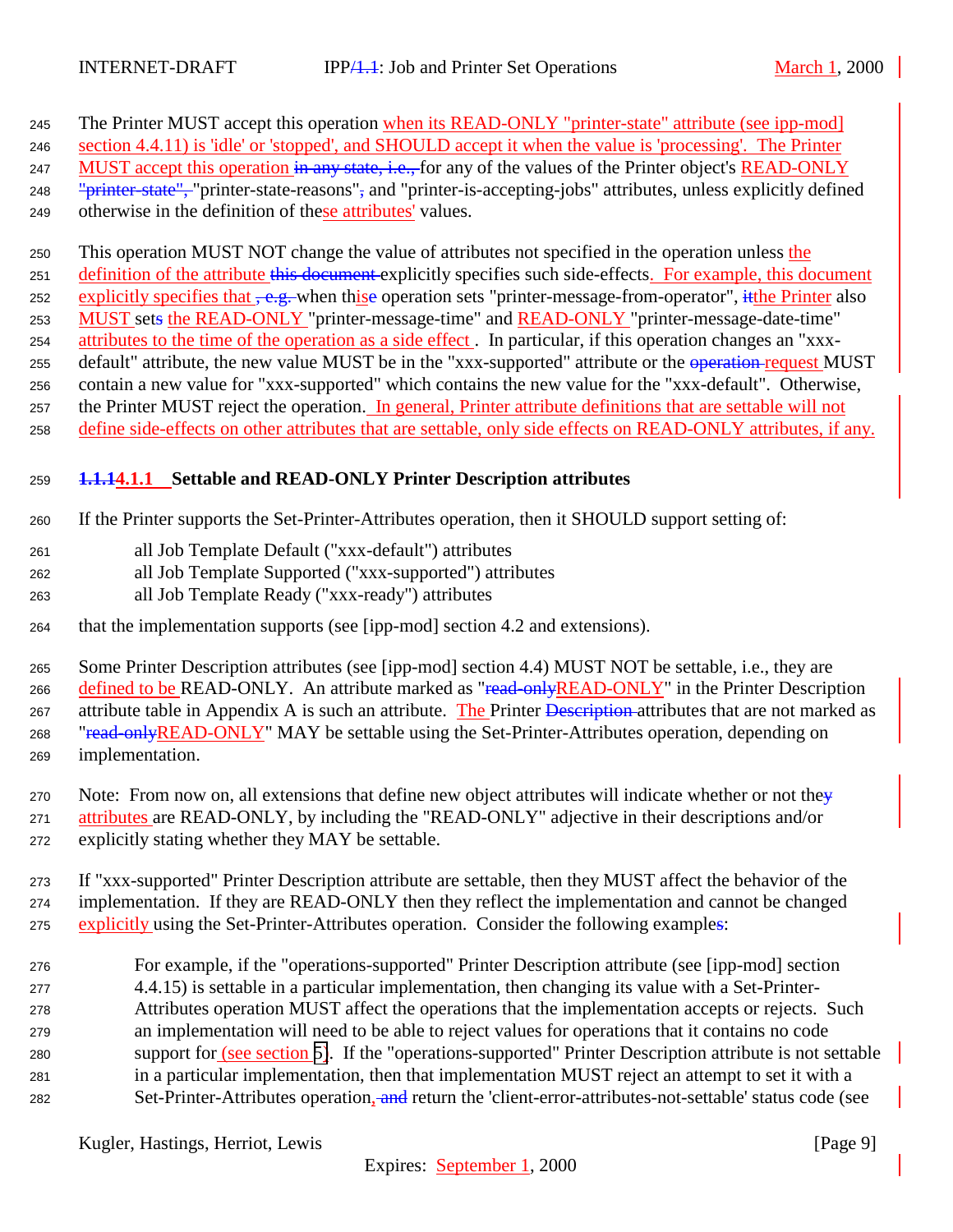<span id="page-9-0"></span>

| 283<br>284                                           | section 7.1), and return the "operations-supported" attribute with the out-of-band 'not-settable' value<br>in the Unsupported Attributes Group.                                                                                                                                                                                                                                                                                                                                                                                                                                                                                                                  |
|------------------------------------------------------|------------------------------------------------------------------------------------------------------------------------------------------------------------------------------------------------------------------------------------------------------------------------------------------------------------------------------------------------------------------------------------------------------------------------------------------------------------------------------------------------------------------------------------------------------------------------------------------------------------------------------------------------------------------|
| 285<br>286<br>287<br>288<br>289                      | Access Rights: The authenticated user (see [ipp-mod] section 8.3) performing this operation must be an<br>operator or administrator of the Printer object (see [ipp-mod] Sections 1 and 8.5). Most Printer attributes<br>will require administrator privileges to set, such as "xxx-supported", while some will require operator<br>privileges only, such as "media-ready" and "printer-message-from-operator". Which attributes require<br>which privileges depends on implementation and MAY depend on site policy.                                                                                                                                            |
| 290                                                  | <b>Set-Printer-Attributes Request</b><br>4.1.2                                                                                                                                                                                                                                                                                                                                                                                                                                                                                                                                                                                                                   |
| 291                                                  | The following sets of attributes are part of the Set-Printer-Attributes Request:                                                                                                                                                                                                                                                                                                                                                                                                                                                                                                                                                                                 |
| 292                                                  | Group 1: Operation Attributes                                                                                                                                                                                                                                                                                                                                                                                                                                                                                                                                                                                                                                    |
| 293<br>294<br>295<br>296                             | Natural Language and Character Set:<br>The "attributes-charset" and "attributes-natural-language" attributes as described in [ipp-mod]<br>section 3.1.4.1.                                                                                                                                                                                                                                                                                                                                                                                                                                                                                                       |
| 297<br>298<br>299<br>300                             | Target:<br>The "printer-uri" (uri) operation attribute which is the target for this operation as described in [ipp-<br>mod] section 3.1.5.                                                                                                                                                                                                                                                                                                                                                                                                                                                                                                                       |
| 301<br>302<br>303<br>304                             | <b>Requesting User Name:</b><br>The "requesting-user-name" (name(MAX)) attribute SHOULD be supplied by the client as<br>described in [ipp-mod] section 8.3.                                                                                                                                                                                                                                                                                                                                                                                                                                                                                                      |
| 305<br>306<br>307<br>308<br>309<br>310               | "document-format" (mimeMediaType):<br>The client OPTIONALLY supplies this attribute. The Printer object MUST support this attribute.<br>This attribute is useful for a client to select the document-format to which the attribute modification<br>should be applied. A Printer implementation MAY allow some attributes to have different values<br>for each document format that it supports. See [ipp-mod] section 3.2.5.1 "Get-Printer-Attributes<br>Request".                                                                                                                                                                                               |
| 311<br>312<br>313<br>314<br>315<br>316<br>317<br>318 | If the client includes this attribute, the Printer MUST change the supplied attributes for the<br>document format specified by this attribute. If a supplied attribute is a member of the "document-<br>format-varying-attributes" (i.e., the attribute varies by document format, see section 6.3), the Printer<br>MUST change the supplied attribute for the document format specified by this attribute, but not for<br>other document formats. If a supplied attribute isn't a member of the "document-format-varying-<br>attributes" (i.e. it doesn't vary by document format), the Printer MUST change the supplied attribute<br>for all document formats. |
| 319<br>320<br>321<br>322                             | If the client omits this attribute, the Printer MUST change the supplied attributes for all document<br>formats whether or not they vary by document-format-or not.                                                                                                                                                                                                                                                                                                                                                                                                                                                                                              |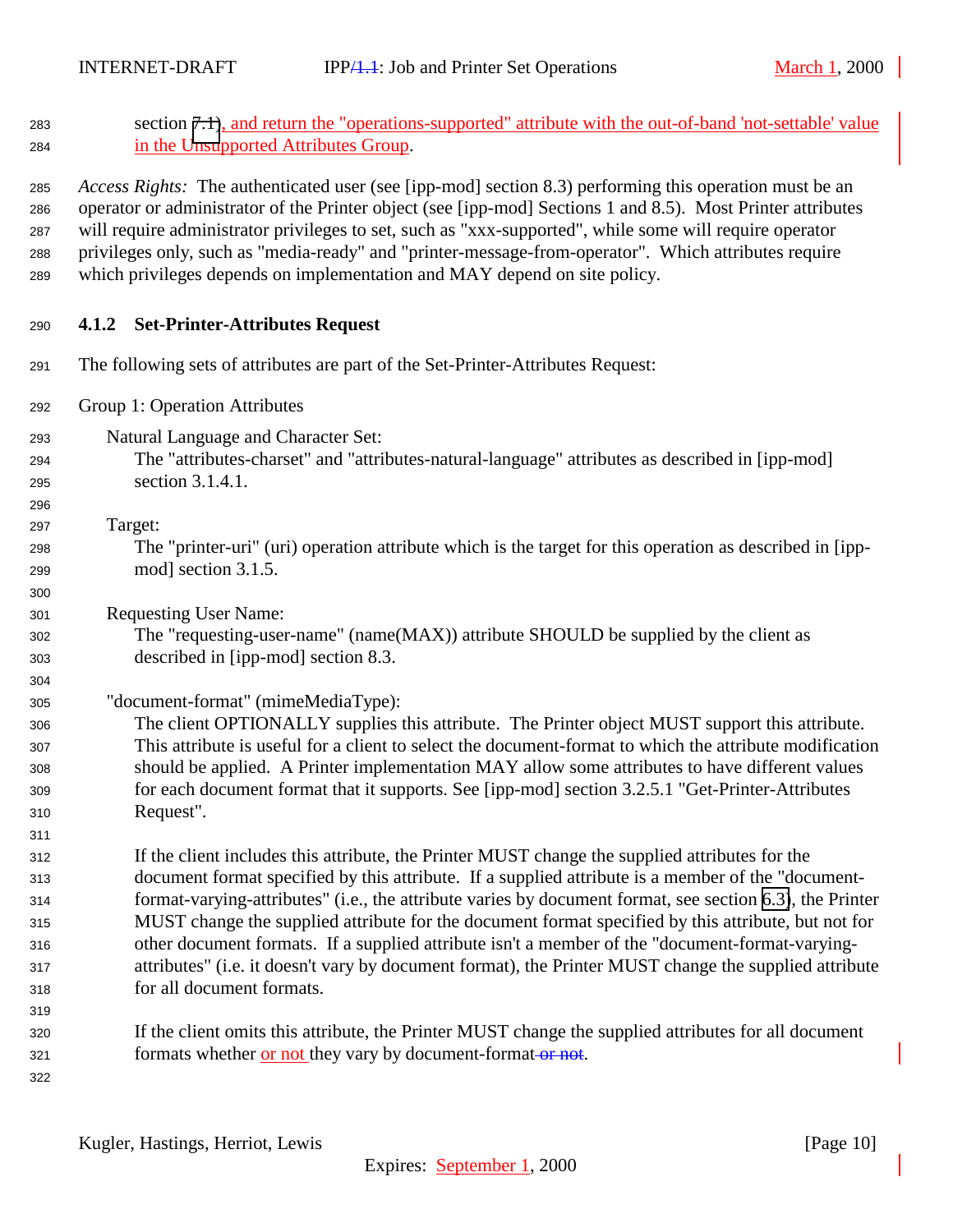<span id="page-10-0"></span> If the client supplies a value for the "document-format" Operation attribute that is either 'application/octet-stream' or not supported by the Printer, i.e., is not among the values of the Printer object's "document-format-supported" attribute, the Printer object MUST reject the operation and return the 'client-error-document-format-not-supported' status code. Note: the document-format 'application/octet-stream' is the union of several document-formats (see [ipp-mod] section 3.2.5.1, Get-Printer-Attributes) and is not a true document-format.

Group 2: Printer Attributes

 The client MUST supply a set of Printer attributes with one or more values (including explicitly allowed out-of-band values) as defined in [ipp-mod] section 4.2 Job Template Attributes ("xxx- default", "xxx-supported", and "xxx-ready" attributes), section 4.4 Printer Description Attributes, and any attribute extensions supported by the Printer. The value(s) of each Printer attribute supplied in Group 2 replaces the value(s) of the corresponding Printer attribute on the target Printer object. For attributes that can have multiple values (1setOf), all values supplied by the client replace all values of the corresponding Printer object attribute. If a Printer object attribute had not been configured yet and so had the 'no-value' out-of-band value (see [ipp-mod] section 4.1), the supplied value(s) replace the 'no-value' value.

#### **4.1.3 Set-Printer-Attributes Response**

- The Printer object returns the following sets of attributes as part of the Get-Printer-Attributes Response:
- Group 1: Operation Attributes
- Status Message:
- In addition to the REQUIRED status code returned in every response, the response OPTIONALLY includes a "status-message" (text(255)) and/or a "detailed-status-message" (text(MAX)) operation attribute as described in [ipp-mod] sections 13 and 3.1.6.
- Natural Language and Character Set:
- The "attributes-charset" and "attributes-natural-language" attributes as described in [ipp-mod] section 3.1.4.2.
- Group 2: Unsupported Attributes
- See [ipp-mod] section 3.1.7 for details on returning Unsupported Attributes.
- If some of the attributes in the operation fail to validate, the Printer MUST reject the operation, 357 MUST NOT change any Printer attributes, and MUST return the 'client-error-attributes-not-358 settable indicated status code below. In this group, the Printer MUST also return all attributes that fail to validate. The following are the reasons that an attribute fails to validate and the value returned for the attribute, along with the indicated status code and order of detection: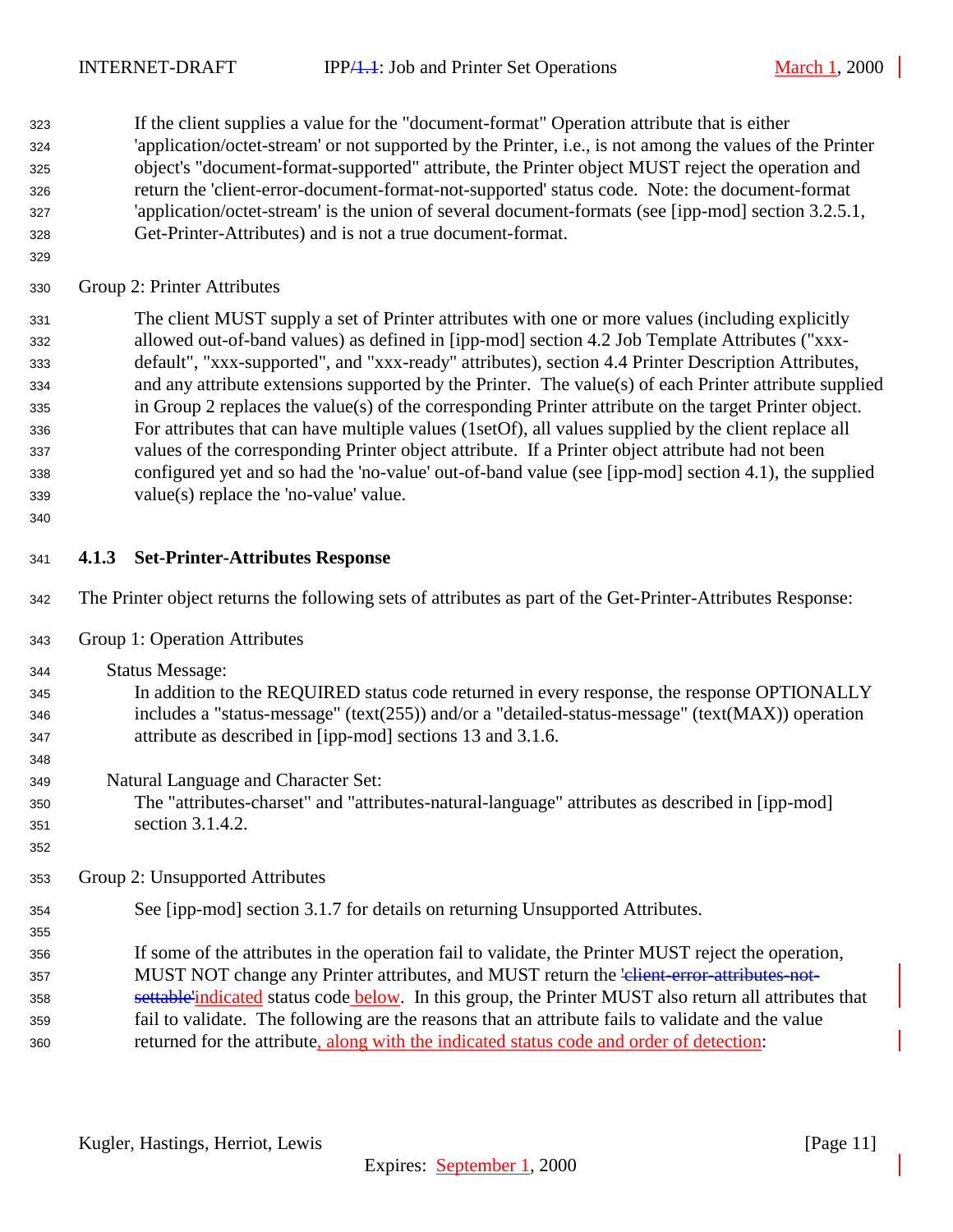<span id="page-11-0"></span>

| 361 | 1. The number of attributes supplied by the client exceeds the maximum number that the              |
|-----|-----------------------------------------------------------------------------------------------------|
| 362 | Printer supports in a Set-Printer-Attributes request: return the 'client-error-request-entity-      |
| 363 | <u>too-large' (see [ipp-mod] section 13.1.4.9).</u>                                                 |
| 364 | 2. The Printer doesn't support the attribute: return the attribute with the "out-of-band" value     |
| 365 | 'unsupported' (see [ipp-mod] section 3.1.7 and [ipp-pro]) and the 'client-error-attributes-or-      |
| 366 | <u>values-not-supported (see [ipp-mod] section 13.1.4.12)</u> .                                     |
| 367 | <u>3.</u> The attribute is either READ-ONLY (in its definition) or is not-settable in this          |
| 368 | implementation read only: return the attribute with the "out-of-band" value 'not-settable' (see     |
| 369 | section 8.1) and the 'client-error-attributes-not-settable' status code (see section 7.1).          |
| 370 | 4. The Printer doesn't support the value: if the attribute in the operation has a single value      |
| 371 | return it. If the attribute in the operation is multi-valued, return only those values in a 1set Of |
| 372 | that are not supported. Return the 'client-error-attributes-or-values-not-supported' status         |
| 373 | code (see [ipp-mod] section $13.1.4.12$ ).                                                          |
| 374 | 5. The values of some of the supplied attributes conflict with one another and/or other Printer     |
| 375 | attribute values not being set: if the conflicting attribute in the operation has a single value    |
| 376 | return the attribute and the value. If the attribute in the operation is multi-valued, return only  |
| 377 | the attribute and those values in a 1set Of that are conflicting with other attributes. Return      |
| 378 | <u>the 'client-error-conflicting-attributes' status code (see [ipp-mod] section 13.1.4.15).</u>     |

## <sup>379</sup> **4.2 Set-Job-Attributes Operation**

 This OPTIONAL operation allows a client to set the values of the attributes of a Job object. In the request, the client supplies the set of Job attribute name keywords and values that are to be set. In the response, the IPP object returns success or rejects the entire request with indications of which attribute or attributes could not be set.

 This operation is almost identical to the Set-Printer-Attributes operation (see section [4.1\)](#page-7-0). The only differences are that the Set-Job-Attributes operation is directed at a Job object rather than a Printer object, there is no "document-format" operation attribute used when setting a Job object, the operation can add an attribute to the (Job) object, the 'delete-attributes' out-of-band value is permitted to remove an attribute, and the validation is the same as the Job Creation operations (Print-Job, Print-URI, and Create-Job), i.e., depends on the "xxx-supported" Printer Description attributes (see [ipp-mod] section 3.1).

<sup>390</sup> If a client supplies a job attribute in a Set-Job-Attributes request that the Printer supports, and the job was <sup>391</sup> originally submitted without supplying that attribute, the Printer adds the attribute to the Job object.

392 If the client supplies a job attribute value is with the "out-of-band" value 'defaultdelete-attribute' (see section

<sup>393</sup> [8.2\)](#page-21-0), then the Printer MUST remove the attribute and all of its values from the Job object, if present.

394 attribute is changed like any value, but the Printer treats a Job attribute with the 'default' value as equivalent

395 to the attribute not being present on the Job, i.e. the Printer uses its defaulting mechanism. As when the Job

396 attribute is not present, the Printer MUST apply such default mechanism if the document does not contain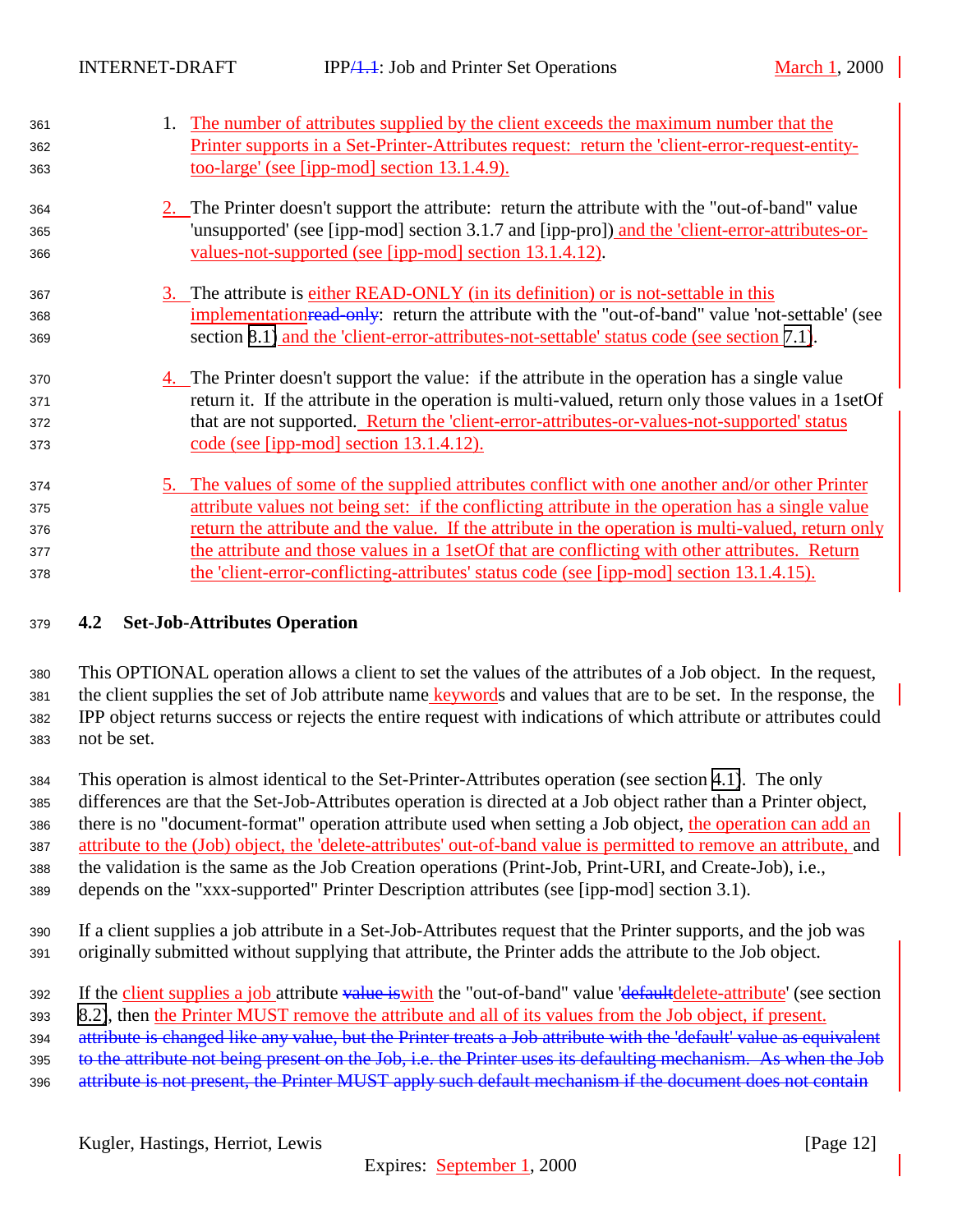397 any corresponding instruction. The semantic effect of the client supplying the 'delete-attribute' value in a Set-Job-Attributes operation MUST be the same as if the attribute had not been supplied with the Job object in the Job Creation operation, i.e., the Printer applies its default attribute or behavior with lower precedence that the PDL (see the beginning of [ipp-mod] section 4.2 and [ipp-mod] 3.2.1.1). Any subsequent query of the Job object using Get-Job-Attributes or Get-Jobs MUST NOT return any attribute that has been deleted using the 'delete-attribute' out-of-band value. However, a client can re-establish such a deleted Job attribute with any supported value(s) using a subsequent Set-Job-Attributes operation.

 If the client supplies an attribute in a Set-Job-Attributes request with the 'delete-attribute' value and that attribute is not present on the Job object, the Printer ignores that supplied attribute in the request, does not return the attribute in the Unsupported Attributes group, and returns the 'successful-ok' status code, if there are no other problems with the request.

## 408 ISSUE 01 - Ok for the Printer to ignore the 'delete-attribute' out-of-band value, if the supplied attribute is 409 not present on the Job object, rather than returning it in the Unsupported Attributes Group and returning 410 some kind of status to indicate this?

 The validation of the Set-Job-Attributes request is performed by the Printer as if the job had been submitted originally with the new attribute values (and the deleted attributes removed) and with "ipp-attribute-fidelity" 413 set to 'true', i.e., all modified attributes Job attributes and values MUST be supported along in combination 414 with the Job attributes not modified. If such a Job Creation operation would have been accepted, then the Set-Job-Attributes MUST be accepted. If such a Job Creation operation would have been rejected, then the Set-Job-Attributes MUST be rejected and the Job MUST be unchanged. In addition, if any of the supplied attributes are not supported, are not settable, or the values are not supported, the Printer object MUST reject the entire operation; the Printer object MUST NOT partially set some of the supplied attributes. In other 419 words, after the operation, all the supplied attributes MUST be set or none of them MUST be set, thus making the Set-Job-Attributes an atomic operation.

 The IPP object MUST accept or reject this operations when the Job's READ-ONLY "job-state" attribute has the values shown in [Table 2.](#page-13-0) The job's current state MUST affect whether the IPP object accepts or rejects 423 the request. For example, In the case where the operation creates a request for unavailable resources, the Job transitions to a new state. [Table 2](#page-13-0) shows the allowed behaviors in each job state and the transitions.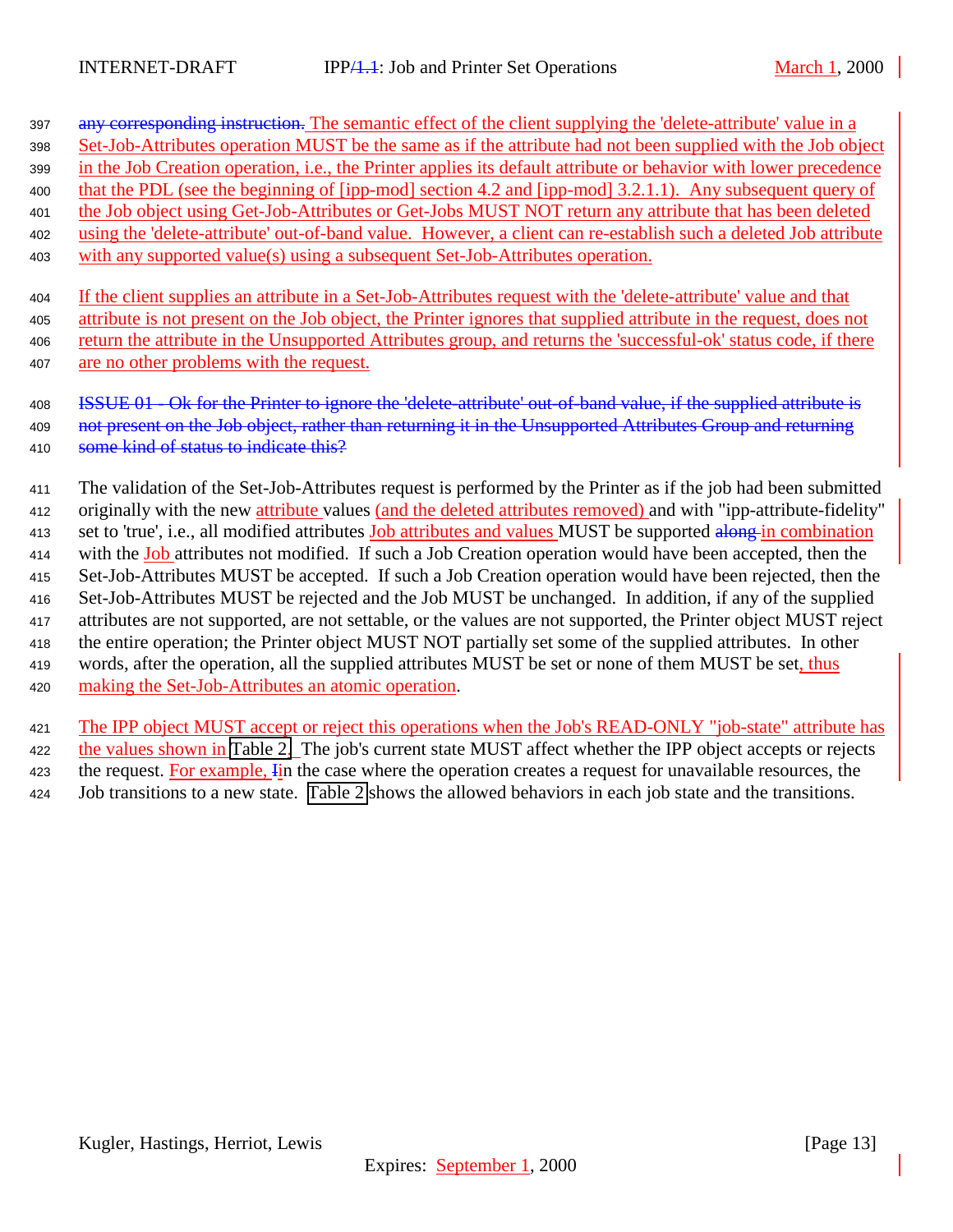| Current "job-state"  | New "job-state"      | IPP object's response status code and action:                                                                                                                            |  |  |
|----------------------|----------------------|--------------------------------------------------------------------------------------------------------------------------------------------------------------------------|--|--|
| 'pending'            | 'pending'            | 'successful-ok'                                                                                                                                                          |  |  |
| 'pending'            | 'pending-held'       | 'successful-ok' - needed resources are not ready                                                                                                                         |  |  |
| 'pending-held'       | 'pending-held'       | 'successful-ok'                                                                                                                                                          |  |  |
| 'pending-held'       | 'pending'            | 'successful-ok' - needed resources are ready                                                                                                                             |  |  |
| 'processing'         | 'processing'         | 'successful-ok' or 'client-error-not-possible'<br>depending on implementation, including the<br>attributes being set, whether the job has started<br>marking media, etc. |  |  |
| 'processing-stopped' | 'processing-stopped' | 'successful-ok' or 'client-error-not-possible'<br>depending on implementation, including the<br>attributes being set, whether the job has started<br>marking media, etc. |  |  |
| 'completed'          | 'completed'          | 'client-error-not-possible'                                                                                                                                              |  |  |
| 'canceled'           | 'canceled'           | 'client-error-not-possible'                                                                                                                                              |  |  |
| 'aborted'            | 'aborted'            | 'client-error-not-possible'                                                                                                                                              |  |  |

<span id="page-13-0"></span>

| 425 |  |  | Table 2 - Job State Transition Table for the Set-Job-Attributes operation |  |
|-----|--|--|---------------------------------------------------------------------------|--|
|     |  |  |                                                                           |  |

427 This operation MUST NOT change the value of attributes not specified in the operation unless this 428 document the definition of the attribute explicitly specifies such side-effects. In general, Job attribute <sup>429</sup> definitions that are settable will not define side-effects on other attributes that are settable, only side effects <sup>430</sup> on READ-ONLY attributes, if any.

## <sup>431</sup> **4.2.1 Settable and READ-ONLY Job Description attributes**

 If the Printer supports the "job-message-from-operator" Job Description attribute (see [ipp-mod] section 4.3.16) and the client explicitly supplies a new value for the "job-message-from-operator" in the Set-Job- Attributes request, then the Printer MUST set the "job-message-from-operator" Job attribute to this new <sup>435</sup> value.

<sup>436</sup> If the Printer supports the Set-Job-Attributes operation, then it SHOULD support setting of:

<sup>437</sup> all Job Template job ("xxx") attributes

<sup>438</sup> that the implementation supports (see [ipp-mod] section 4.2 and extensions).

<sup>439</sup> Some Job Description attributes (see [ipp-mod] section 4.3) MUST NOT be settable, i.e., they are defined 440 to be READ-ONLY. An attribute marked as "read-only READ-ONLY" in the Job Description attribute 441 table in Appendix A is such an attribute. The Job attributes not marked as "read-only READ-ONLY" MAY <sup>442</sup> be settable using the Set-Job-Attributes operation, depending on implementation.

443 Note: From now on, all extensions that define new object attributes will indicate whether or not they <sup>444</sup> attributes are READ-ONLY, by including the "READ-ONLY" adjective in their descriptions and/or <sup>445</sup> explicitly stating whether they MAY be settable.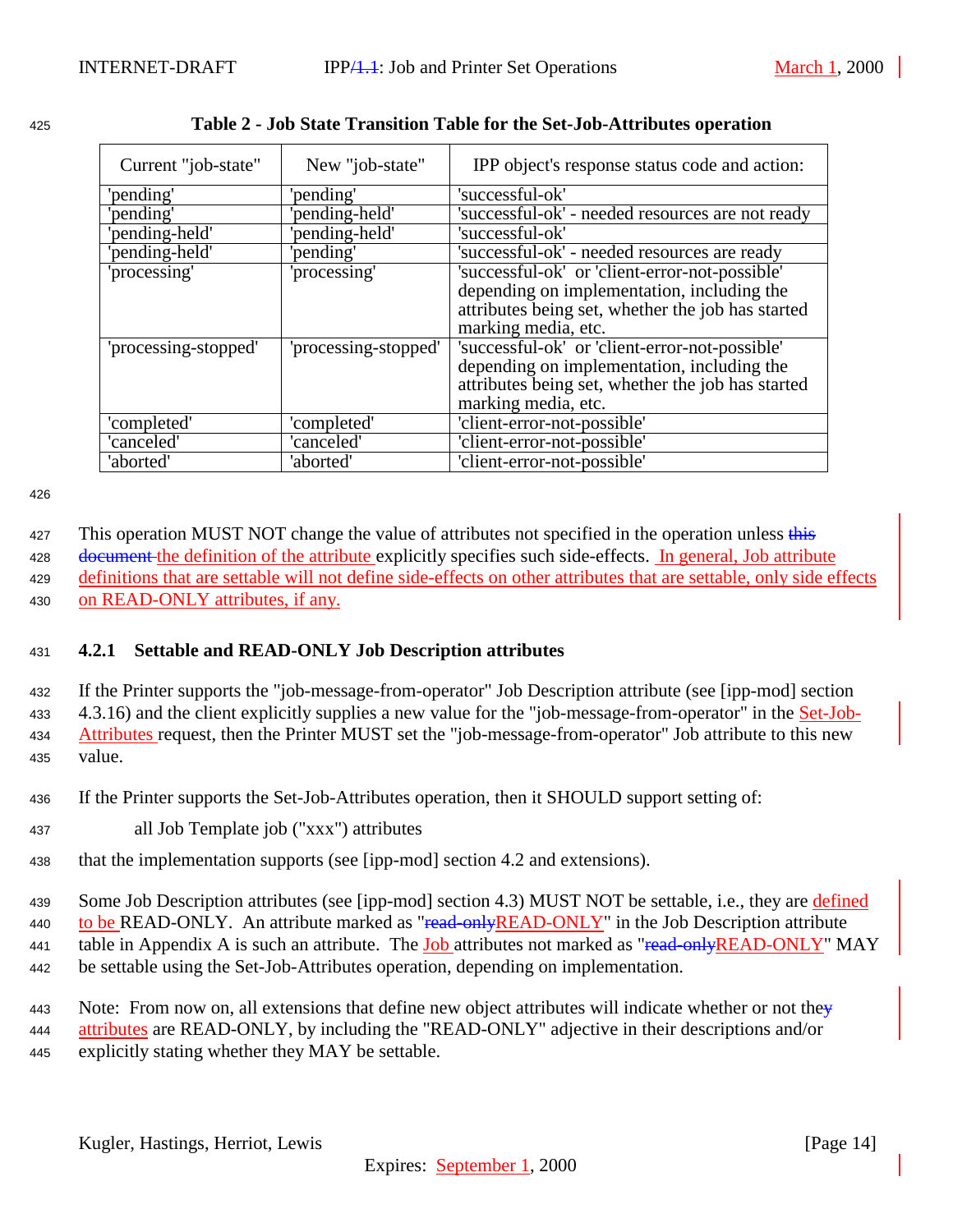<span id="page-14-0"></span> *Access Rights:* The authenticated user (see [ipp-mod] section 8.3) performing this operation must either be the job owner (as determined in the Job Creation operation) or an operator or administrator of the Printer object (see [ipp-mod] Sections 1 and 8.5).

#### **4.2.2 Set-Job-Attributes Request**

- The following sets of attributes are part of the Set-Job-Attributes Request:
- Group 1: Operation Attributes
- Natural Language and Character Set:
- The "attributes-charset" and "attributes-natural-language" attributes as described in [ipp-mod] section 3.1.4.1.
- Target:

- Either (1) the "printer-uri" (uri) plus "job-id" (integer(1:MAX)) or (2) the "job-uri" (uri) operation attribute(s) which define the target for this operation as described in [ipp-mod] section 3.1.5.
- Requesting User Name:
- The "requesting-user-name" (name(MAX)) attribute SHOULD be supplied by the client as described in [ipp-mod] section 8.3.
- 
- Group 2: Job Attributes

 The client MUST supply a set of Job attributes with one or more values (including explicitly allowed out-of-band values) as defined in [ipp-mod] section 4.2 Job Template Attributes ("xxx" attributes), section 4.3 Job Description Attributes, and any attribute extensions supported by the Printer. The value(s) of each Job attribute supplied in Group 2 replaces the value(s) of the corresponding Job attribute on the target Job object. For attributes that can have multiple values (1setOf), all values supplied by the client replace all values of the corresponding Job object attribute.

473 If the client supplies an "xxx" attribute with the 'defaultdelete-attribute' out-of-band value (see 474 section [8.2\)](#page-21-0), the **Printer MUST** remove the "xxx" attribute from the Job object, if presenteffect is as 475 if the "xxx" attribute had not been submitted with the job in the Job Creation operation, i.e., the 476 Printer applies its "xxx-default" value if the document content contains no corresponding print instruction. However, the "xxx" attribute is returned in subsequent Get-Job-Attributes and Get-Job 478 responses with the "xxx" attribute with the explicit 'default' out-of-band value (rather than being 479 removed from the Job object).

- **4.2.3 Set-Job-Attributes Response**
- 482 The Printer-IPP object returns the following sets of attributes as part of the Set-Job-Attributes Response:
- Group 1: Operation Attributes

Kugler, Hastings, Herriot, Lewis [Page 15]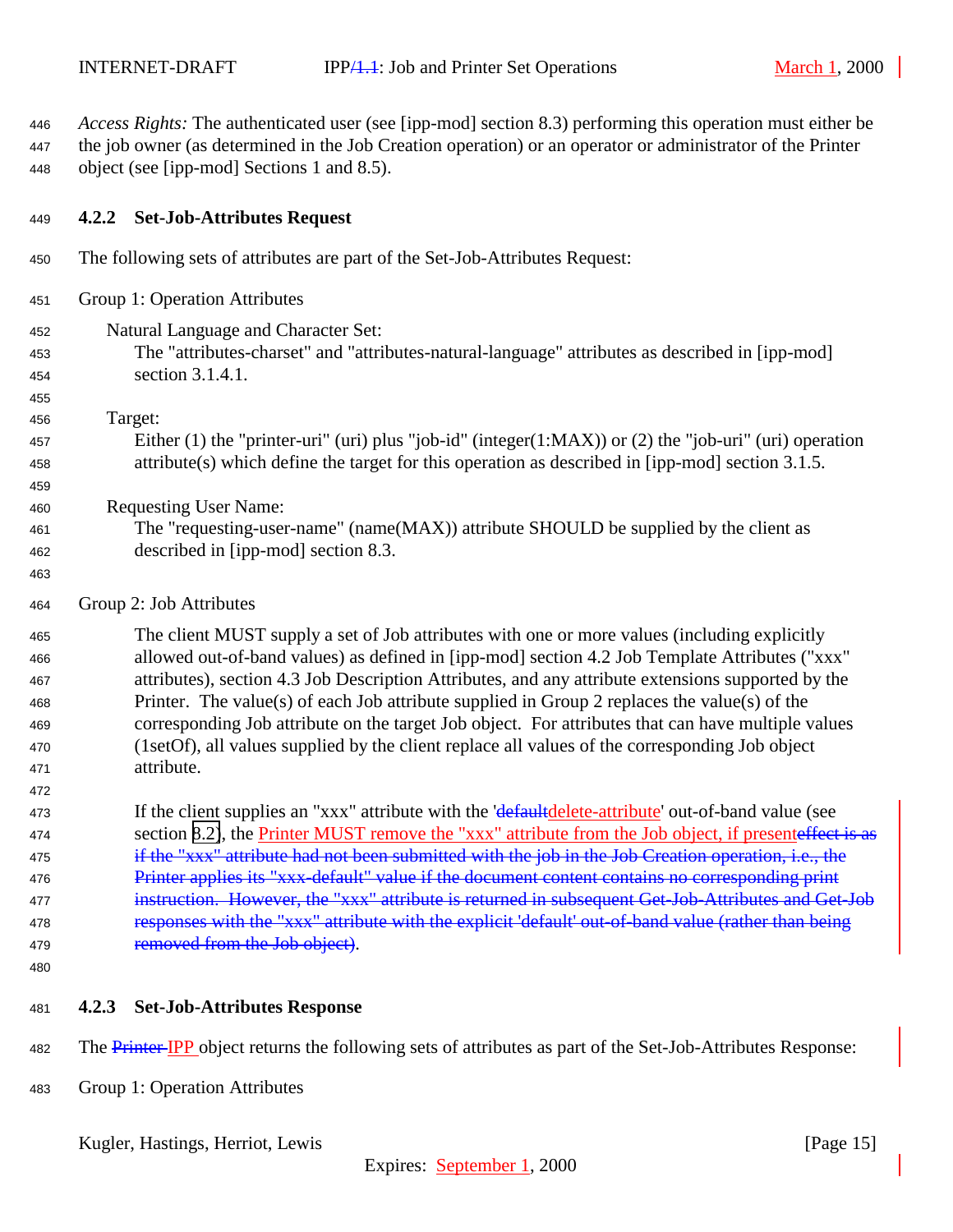<span id="page-15-0"></span>

| 484 | <b>Status Message:</b>                                                                                |
|-----|-------------------------------------------------------------------------------------------------------|
| 485 | In addition to the REQUIRED status code returned in every response, the response OPTIONALLY           |
| 486 | includes a "status-message" (text(255)) and/or a "detailed-status-message" (text(MAX)) operation      |
| 487 | attribute as described in [ipp-mod] sections 13 and 3.1.6.                                            |
| 488 |                                                                                                       |
| 489 | Natural Language and Character Set:                                                                   |
| 490 | The "attributes-charset" and "attributes-natural-language" attributes as described in [ipp-mod]       |
| 491 | section 3.1.4.2.                                                                                      |
| 492 |                                                                                                       |
| 493 | Group 2: Unsupported Attributes                                                                       |
| 494 | See [ipp-mod] section 3.1.7 for details on returning Unsupported Attributes.                          |
| 495 |                                                                                                       |
| 496 | If some of the attributes in the operation fail to validate, the Printer MUST reject the operation,   |
| 497 | MUST NOT change any Job attributes, and MUST return the 'elient-error-attributes-not-                 |
| 498 | settable'indicated status code below. In this group, the Printer MUST also return all attributes that |
| 499 | fail to validate. The following are the reasons that an attribute fails to validate and the value     |
| 500 | returned for the attribute, along with the indicated status code and order of detection:              |
| 501 | 1. The number of attributes supplied by the client exceeds the maximum number that the                |
| 502 | Printer supports in a Set-Printer-Attributes request: return the 'client-error-request-entity-        |
| 503 | <u>too-large' (see [ipp-mod] section 13.1.4.9).</u>                                                   |
| 504 | 2. The Printer doesn't support the attribute: return the attribute with the "out-of-band" value       |
| 505 | 'unsupported' (see [ipp-mod] section 3.1.7 and [ipp-pro]) and the 'client-error-attributes-or-        |
| 506 | <u>values-not-supported (see [ipp-mod] section 13.1.4.12)</u> .                                       |
| 507 | The attribute is read-only READ-ONLY (in its definition) or is not-settable in this<br>3.             |
| 508 | implementation: return the attribute with the "out-of-band" value 'not-settable' (see section         |
| 509 | 8.1) and the 'client-error-attributes-not-settable' status code (see section 7.1).                    |
| 510 | 4. The Printer doesn't support the value: if the attribute in the operation has a single value        |
| 511 | return it. If the attribute in the operation is multi-valued, return only those values in a 1set Of   |
| 512 | that are not supported. Return the 'client-error-attributes-or-values-not-supported' status           |
| 513 | code (see [ipp-mod] section 13.1.4.12).                                                               |
| 514 | 5. The values of some of the supplied attributes conflict with one another and/or other Job           |
| 515 | attribute values not being set: if the conflicting attribute in the operation has a single value      |
| 516 | return the attribute and the value. If the attribute in the operation is multi-valued, return only    |
| 517 | the attribute and those values in a 1set Of that are conflicting with other attributes. Return        |
| 518 | the 'client-error-conflicting-attributes' status code (see [ipp-mod] section 13.1.4.15).              |

**4.3 Get-Printer-Supported-Values Operation**

 This OPTIONAL operation allows a client to request the values that the Printer allows in the Set-Printer-Attributes operation for "xxx-supported" attributes. If the Printer supports the Set-Printer-Attributes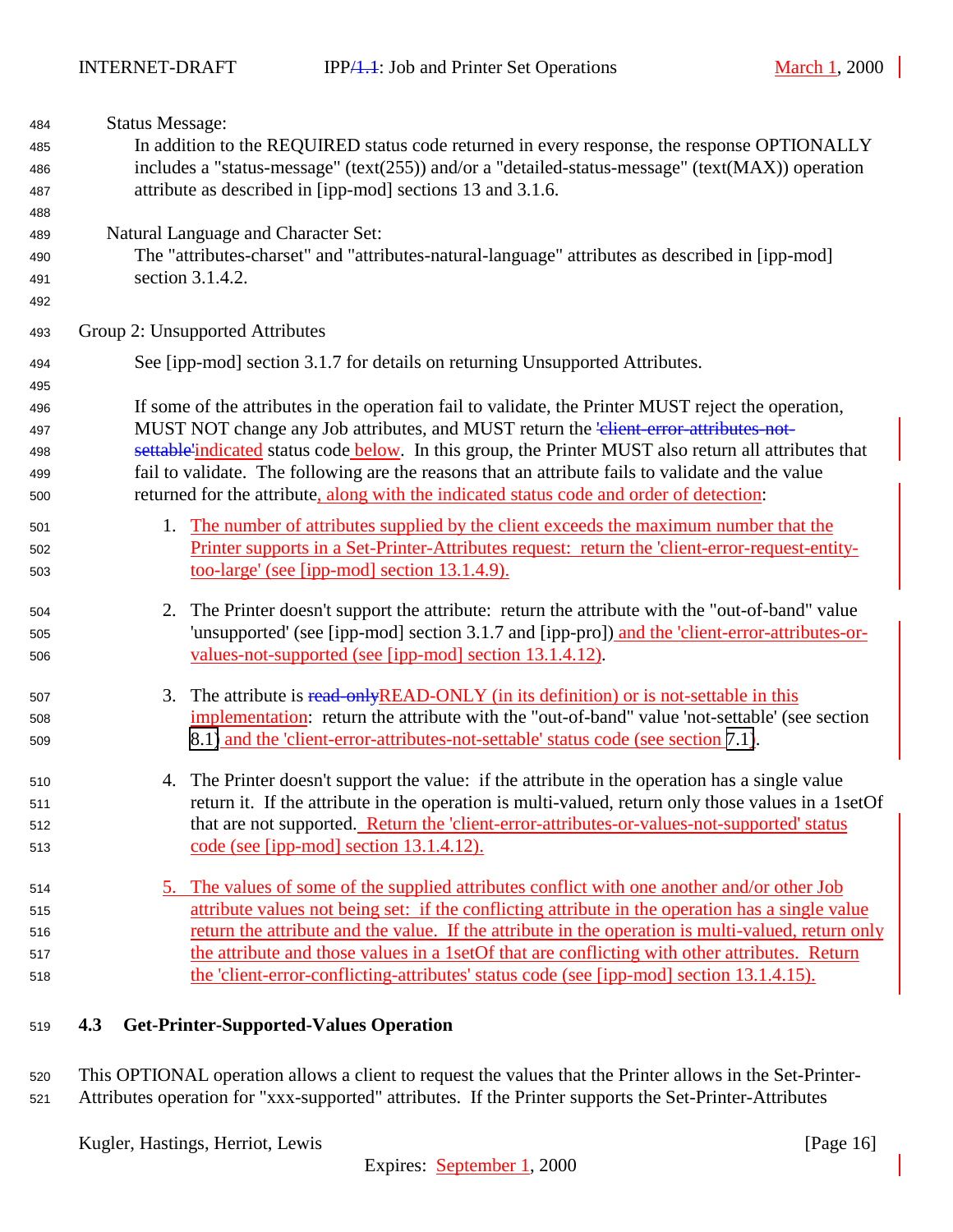| 522 | operation AND some of its "xxx-supported" Printer attributes are settable, then it the Printer MUST also |
|-----|----------------------------------------------------------------------------------------------------------|
| 523 | support this operation. This operation has identical request-/response attributes to the Get-Printer-    |
| 524 | Attributes operation in IPP/1.1 [ipp-mod]. The operation also behaves identically to the Get-Printer-    |
| 525 | Attributes operation in IPP/1.1 [ipp-mod] with the following exceptions:                                 |
| 526 | 1. The Get-Printer-Supported-Values operation supports only "xxx-supported" attributes.                  |
| 527 | 2. The Get-Printer-Attributes operation returns the current value of specified attributes and while the  |
| 528 | Get-Printer-Supported-Values operation returns values that permit a client to determine what values      |
| 529 | of "xxx-supported" attributes the Printer supports in the Set-Printer-Attributes Opperation.             |
| 530 | 3. The Get-Printer-Supported-Values operation does not return any 'name' attribute syntax values for     |
| 531 | any "xxx-supported" attributes. Instead, if the Set-Printer-Attributes operation will accept (any)       |
| 532 | name value for an "xxx-supported" attribute, then the Get-Printer-Supported-Values operation             |
| 533 | MUST returns the 'any-value' out-of-band attribute value with the 'name' attribute syntax (see           |
| 534 | section 8.3) as one of the values of the "xxx-supported" attribute. In other words, the 'any-            |
| 535 | valuename' out-of-band attribute value used in combination with the 'name' attribute syntax              |
| 536 | indicates that the Printer implementation supports clients setting 'name' attribute syntax values for    |
| 537 | "xxx-supported" attributes that are defined with the 'name' attribute syntax as one of their attribute   |
| 538 | syntaxes.                                                                                                |
|     |                                                                                                          |

 For example, if the Get-Printer-Supported-Values operation returns several keywords as the value of the "media-supported" attribute, then the Set-Printer-Attributes operation MUST accept any of these keywords as values for the "media-supported" attribute. If the Get-Printer-Supported-Values operation returns an 'any-valuename' out-of-band attribute value with the 'name' attribute syntax as one of the values of the "media-supported" attribute, then the Set-Printer-Attributes operation MUST accept any value whose attribute syntax is 'name' as values for the "media-supported" attribute.

- The Get-Printer-Supported-Values MAY return the 'any-value' out-of-band attribute value in combination with the 'name' attribute syntax for any of the following IPP/1.1 attributes in which case the Printer MUST accept any 'name' value in a Set-Printer-Attributes operation that is setting that attribute:
- media-supported job-hold-until-supported
- job-sheets-supported

 If the 'any-value' out-of-band attribute value in combination with the 'name' attribute syntax is not one of the values of an "xxx-supported" attribute returned in a Get-Printer-Supported-Values response, then the Printer MUST NOT allow the Set-Printer-Attributes operation for that attribute to contain a value whose attribute syntax is 'name'.

See Appendix B for a full list of values returned by this operation.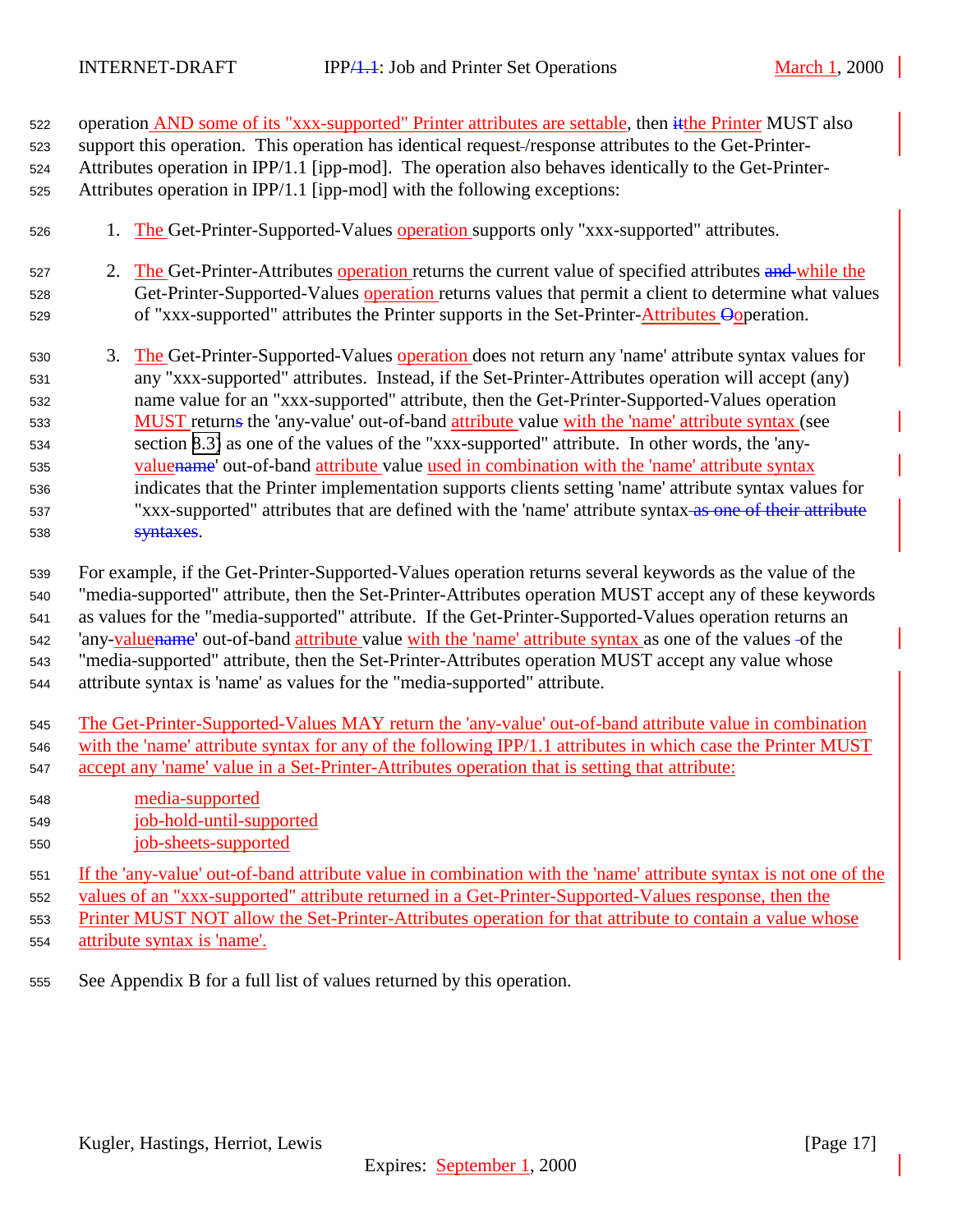#### <span id="page-17-0"></span>**5 New Operation attributes**

 This section defines new operation attributes for use with the IPP/1.1 operations indicated. As new operations are defined they will also indicate explicitly whether these operation attributes are defined for use with them.

#### **1.15.1 "printer-message-from-operator" (text(127))**

 The Printer SHOULD support this Operation attribute in following operations if it supports the corresponding "printer-message-from-operator" Printer Description attribute.

- Pause-Printer Resume-Printer
- Purge-Jobs

 The client OPTIONALLY supplies this attribute in the above operations. The value of this attribute is a message from the operator about the Printer object on which the operator is performing the operation. If this operation attribute is supported, the Printer copies the value to its "printer-message-from-operator" Printer Description attribute (see [ipp-mod] section 4.4.25) even if this Operation attribute is a zero-length text value or consists solely of white space.

 If the Printer supports this operation attribute, it MUST support both a zero-length text value and the 'no- value' out-of-band value (see [ipp-mod] section 4.1) to indicate that the operator has sent no message. In this case, the Printer sets the value of the "printer-message-from-operator" to the zero-length value or 'no- value' out-of-band value, respectively. If the client queries the "printer-message-from-operator" Printer attribute, the Printer returns the attribute with the zero-length value or the 'no-value' value, respectively.

- In addition, the Printer automatically copies:
- 1. the value of its "printer-up-time" attribute (see [ipp-mod] section 4.4.29) to its "printer-message-time" attribute,
- 2. the value of its printer-current-time" (dateTime) attribute (see [ipp-mod] section 4.4.30) to its "printer-message-date-time" attribute, if supported.
- If the client omits this operation attribute, the Printer does not change the value of its "printer-message-from-operator", "printer-message-time" and "printer-message-date-time" Printer Description attributes.

 The "printer-message-from-operator" operation attribute MUST NOT be supported as an operation attribute for the Set-Printer-Attributes operation. If the operator wants to set the Printer's "printer-message-from- operator" Printer Description attribute when issuing the Set-Printer-Attributes operation, the client supplies the "printer-message-from-operator" explicitly with its new value as one of the Printer Description attributes in Group 2 in the request. The Printer also updates its "printer-message-time" and "printer-message-date-time" Printer Description attributes. If the client does not explicitly supply the "printer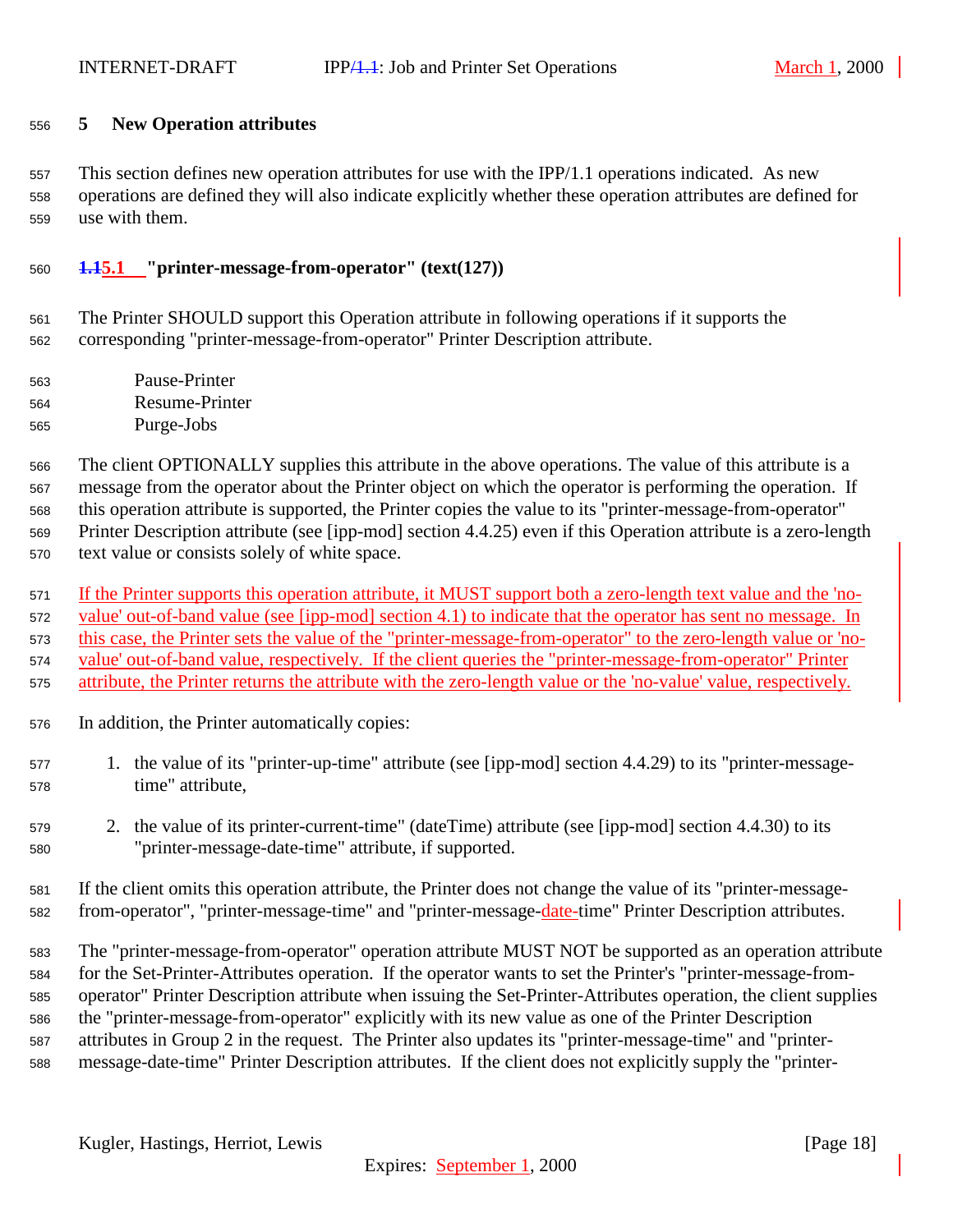<span id="page-18-0"></span> message-from-operator" with its new value in the Set-Printer-Attributes request, the Printer leaves the value of the Printer's "printer-message-from-operator" Printer Description attribute unchanged.

#### **1.25.2 "job-message-from-operator" (text(127))**

 The Printer SHOULD support this Operation attribute in following operations if it supports the corresponding "job-message-from-operator" Job Description attribute.

 Cancel-Job Hold-Job Release-Job Restart-Job

 The client OPTIONALLY supplies this attribute in the above operations. The value of this attribute is a message from the operator about the Job object on which the operator has just performed an operation. If supported, the Printer copies the value to the Job's "job-message-from-operator" Job Description attribute (see [ipp-mod] section 4.3.16) (even if this Operation attribute is a zero-length text value or consists solely of white space).

 If the Printer supports this operation attribute, it MUST support both a zero-length text value and the 'no- value' out-of-band value (see [ipp-mod] section 4.1) to indicate that the operator has sent no message. In this case, the Printer sets the value of the "job-message-from-operator" to the zero-length value or 'no-value' out-of-band value, respectively. If the client queries the "job-message-from-operator" Job attribute, the IPP object returns the attribute with the zero-length value or the 'no-value' value, respectively.

 If the client omits this attribute, the Printer does not change the value of its "job-message-from-operator" Job Description attribute.

 Note: There are no corresponding 'job-message-time" and "job-message-date-time" Job Description attributes, since the usual lifetime of a job is limited.

 The "job-message-from-operator" operation attribute MUST NOT be supported as an operation attribute for the Set-Job-Attributes operation. If the operator wants to set the Job's "job-message-from-operator" Job Description attribute when issuing the Set-Job-Attributes operation, the client MUST supply the "job- message-from-operator" with its new value as one of the Job Description attributes in Group 2 in the request. Otherwise, the Printer leaves the value of the Job's "job-message-from-operator" Job Description attribute unchanged by not explicitly setting the attribute. If the client does not explicitly supply the "job- message-from-operator" with its new value in the Set-Job-Attributes request, the Printer leaves the value of the Job's "job-message-from-operator" Job Description attribute unchanged.

## **6 New Printer Description Attributes**

 The following new Printer Description attributes are needed to support the new operations defined in this document.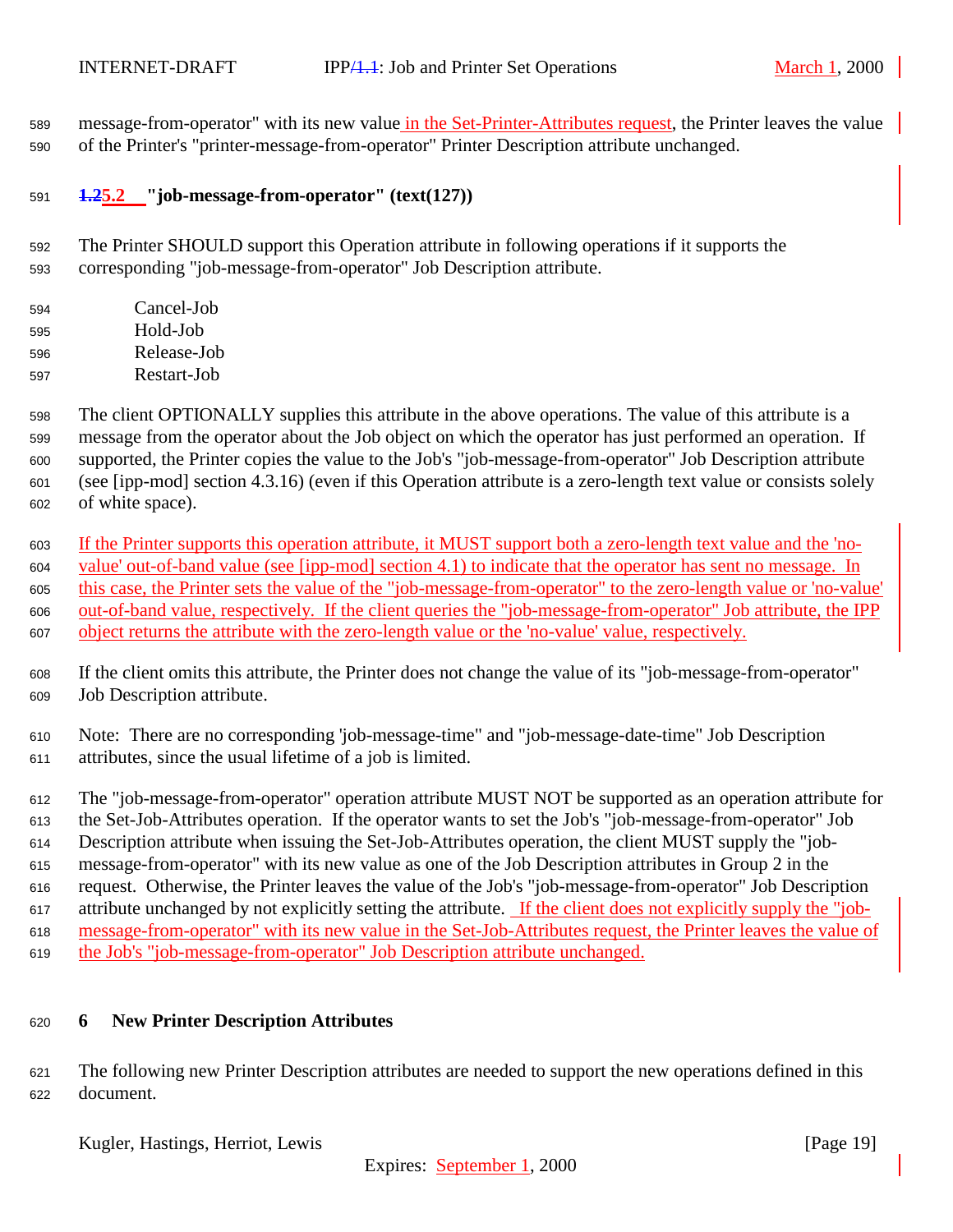## <span id="page-19-0"></span>**1.16.1 printer-settable-attributes-supported (1setOf type2 keyword)**

 This REQUIRED READ-ONLY Printer attribute identifies the Printer object attributes that are settable in this implementation, i.e., that are settable using the Set-Printer-Attributes operations (see section [4.1\)](#page-7-0). This attribute MUST be supported if the Set-Printer-Attributes operations is supported. The Printer MUST reject attempts to set any Printer attributes that are not one of the values of this attribute, returning the 'client-error-attributes-not-settable' status code (see section [7.1\)](#page-20-0). The value of this attribute MAY depend on the value of the "document-format" operation attribute supplied in the Get-Printer-Attributes operation (see [ipp-mod] section 3.2.5.1).

Standard keyword values are:

- 'none': There are no settable Printer attributes.
- 'xxx': Where 'xxx' is any of the keyword attribute names allowed by section [4.1.1](#page-8-0)

## **6.2 job-settable-attributes-supported (1setOf type2 keyword)**

 This REQUIRED READ-ONLY Printer attribute identifies the Job object attributes that are settable in this implementation, i.e., that are settable using the Set-Job-Attributes operation (see section [4.2\)](#page-11-0). This attribute MUST be supported if the Set-Job-Attributes operations is supported. The Printer MUST reject attempts to set any Job attributes that are not one of the values of this attribute, returning the 'client-error-attributes-not-settable' status code (see section [7.1\)](#page-20-0).

- Standard keyword values are:
- 'none': There are no settable Job attributes.
- 'xxx': Where 'xxx' is any of the keyword attribute names allowed by section [4.2.1.](#page-13-0)

#### **6.3 document-format-varying-attributes (1setOf type2 keyword)**

 This OPTIONAL READ-ONLY Printer Description attribute contains a set of attribute name keywords. This attribute SHOULD be supported by a Printer object, if the Printer object has Printer attributes whose value vary depending on document format (see [ipp-mod] Get-Printer-Attributes operation). This attribute specifies which attribute values can vary by document-format. If an attribute's name "xxx" is a member of this attribute and the value of attribute "xxx" is changed with the Set-Printer-Attributes operation that included the "document-format" operation attribute, then the Printer MUST change the value for the specified document format and no other document formats (see section [4.1.2\)](#page-9-0). If an attribute's name "xxx" is not a member of this attribute and the value of attribute "xxx" is changed with the Set-Printer-Attributes operation, then the attribute is changed for all document formats (whether or not the client supplied the "document-format" operation attribute).

#### **6.4 printer-message-time (integer(MIN:MAX))**

 This OPTIONAL READ-ONLY Printer Description attribute contains the time that the Printer's "printer-message-from-operator" was changed by the operator using any operation where the client supplied the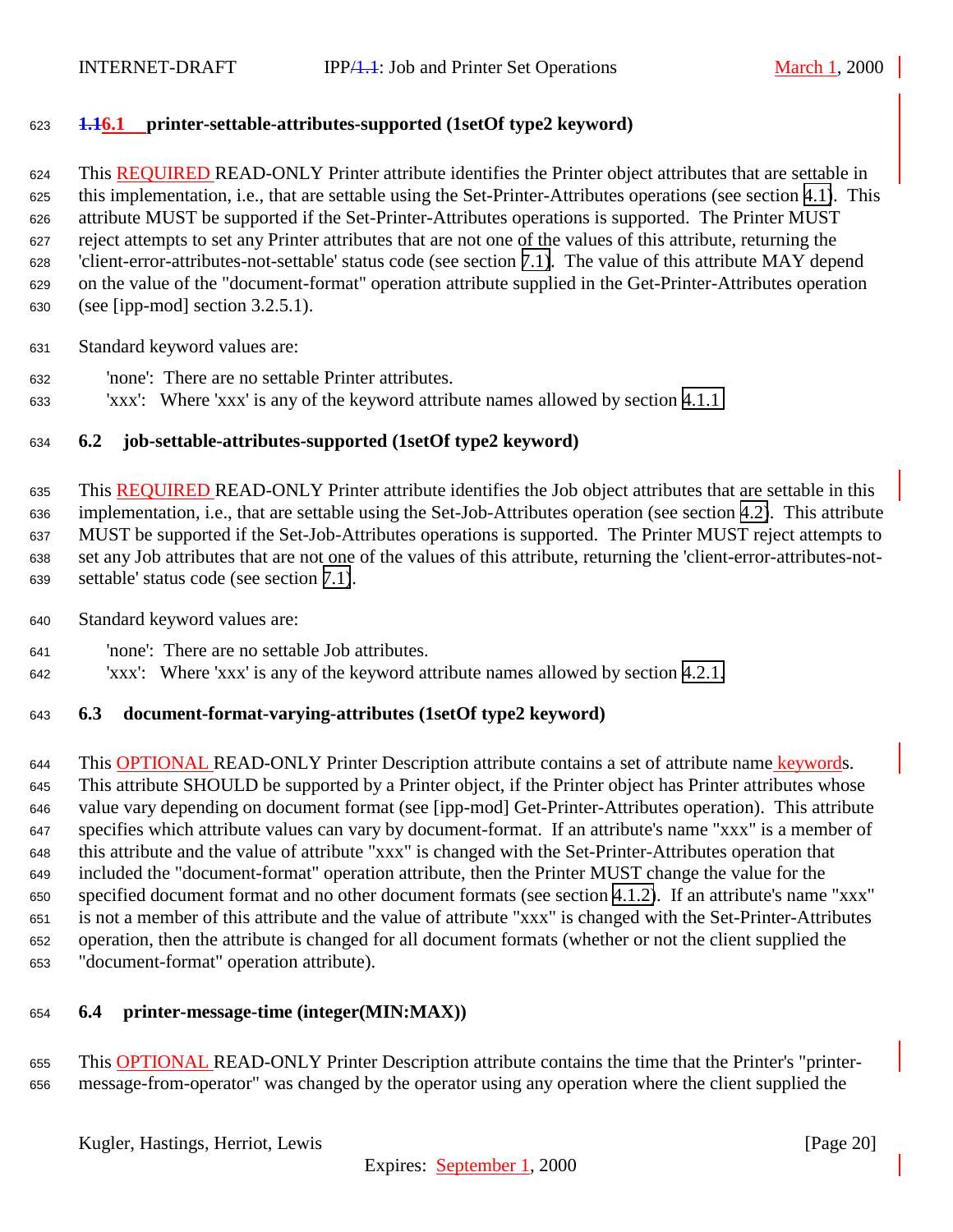<span id="page-20-0"></span> "printer-message-from-operator" operation attribute (see section [5.1\)](#page-17-0) or was explicitly set using the Set- Printer-Attributes operation (see section [4.1\)](#page-7-0). This attribute allows the users to know when the "printer-message-from-operator" attribute was last set.

 The Printer sets the value of this attribute by copying the value of the Printer's "printer-up-time" attribute (see [ipp-mod] section 4.3.14). If the Printer resets its "printer-up-time" attribute to 1 on power-up, then it MUST change the value of the "printer-message-time" to 0 or a negative number as specified in [ipp-mod] section 4.3.14.

 Note: This attribute helps users better understand the context for the "printer-message-from-operator" message.

## **6.5 printer-message-date-time (dateTime)**

 This READ-ONLY Printer Description attribute contains the date and time that the Printer's "printer- message-from-operator" was changed by the operator using any operation where the client supplied the "printer-message-from-operator" operation attribute (see section [5.1\)](#page-17-0) or was explicitly set using the Set- Printer-Attributes operation (see section [4.1\)](#page-7-0). This attribute allows the users to know when the "printer-message-from-operator" attribute was last set.

 This attribute MUST be supported if the Printer supports both the "printer-message-time" and the "printer-current-time" (dateTime) attributes (see [ipp-mod] section 4.4.30).

 Note: This attribute helps users better understand the context for the "printer-message-from-operator" message.

#### **7 Additional status codes**

This section defines new status codes used by the operations defined in this document.

#### **1.17.1 'client-error-attributes-not-settable' (0x0413)**

 If tThe Set-Printer-Attributes or Set-Job-Attributes operation faileds because one or more of the specified attributes cannot be set either because the attribute is defined to be READ-ONLY or the attribute is not settable in this implementation (see for any of the three reasons given in Unsupported Attributes group of 682 sections [4.1.3](#page-10-0) and [4.2.3\)](#page-14-0), the Printer MUST return this error code and it MUST return the attribute keyword name(s) and the 'not-settable' out-of-band value (see section [8.1\)](#page-21-0) in the Unsupported Attributes Group(see [ipp-mod] section 3.1.7) for all of the attributes that could not be set. When the Printer returns this status, it 685 MUST NOT change any of the attributes specified supplied in the operation.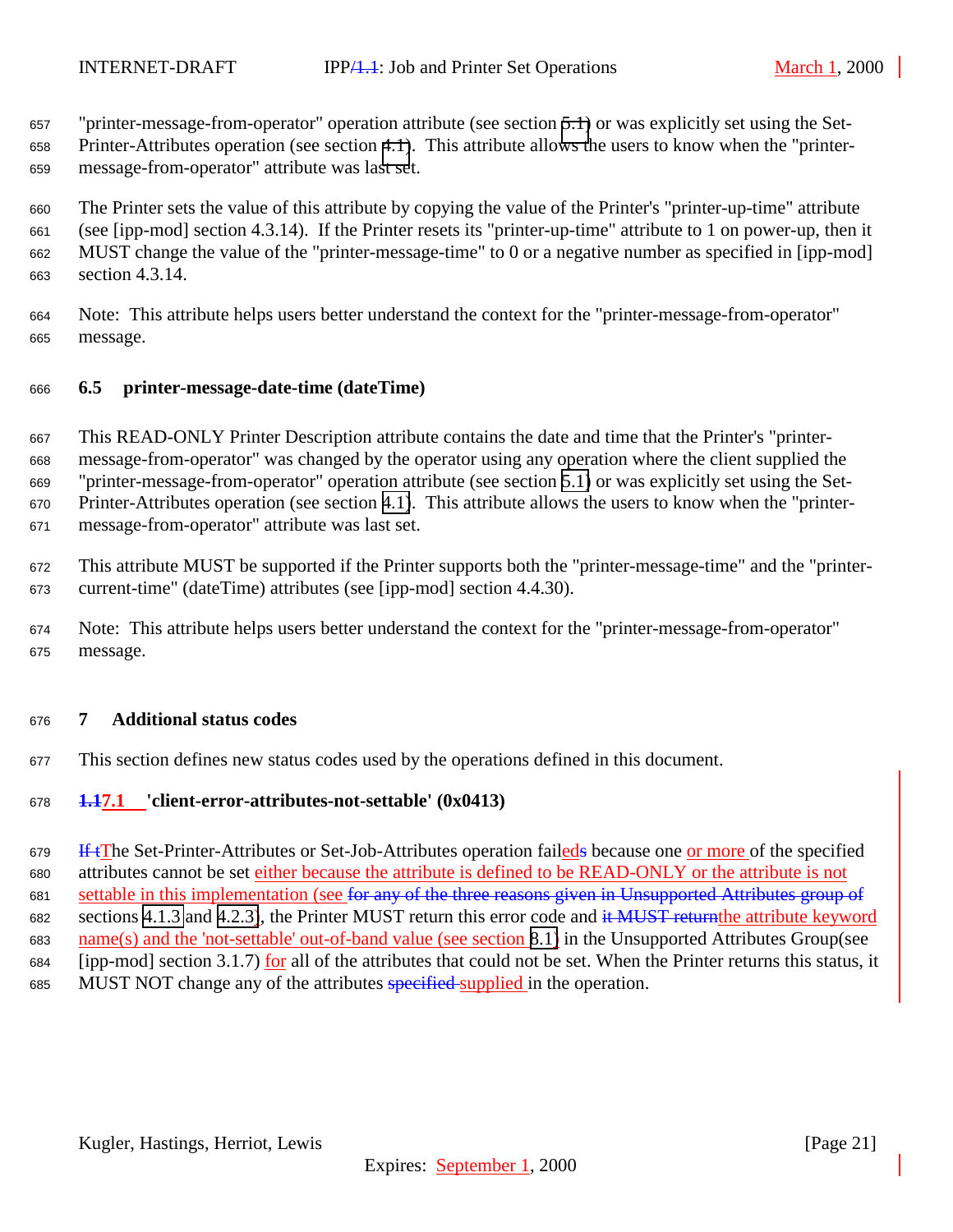### <span id="page-21-0"></span>**8 Additional out-of-band values**

687 This section defines additional out-of-band values that can be used with any attribute in principle. As with all out-of-band values, a client or a Printer MUST NOT use an out-of-band value unless the definition of the attribute in an operation request and/or response explicitly allows such usage. See the beginning of [ipp-mod] section 4.1.

#### **1.18.1 'not-settable' out-of-band value**

 The 'not-settable' out-of-band value is used by the IPP Printer in the Unsupported Attributes group of a Set- Job-Attributes or Set-Printer-Attributes response to indicate that an attribute (supplied by the client) is 694 READ-ONLY by definition or is not settable in this implementation (see sections [4.1.3](#page-10-0) and [4.2.3\)](#page-14-0).

 See sections [4.1.3](#page-10-0) and [4.2.3](#page-14-0) in this document for an example definition of the usage of the 'not-settable' out-of-band value in the Set-Printer-Attributes and Set-Job-Attributes responses.

## **8.1.1 Encoding of the 'not-settable' out-of-band attribute value**

698 The encoding of the 'not-settable' out-of-band value is  $\overline{FBD-0x15}$  (see [ipp-pro]).

#### **8.2 'delete-attributedefault' out-of-band value**

700 The 'delete-attributedefault' out-of-band values is used-supplied by the client in the Set-Job-Attributes, Job Creation (Create-Job, Print-Job, Print-URI), and Validate-Job requests to indicate that the Printer is to remove the supplied attribute and all of its values from the Job object, if present (see section [4.2\)](#page-11-0). indicate explicitly that the Printer is to apply its default value with the same semantics and precedence (lower than the document content) as if the Job attribute were not present on the Job object. The semantic effect of the client supplying the 'default' value in a Set-Job-Attributes operation is as if the attribute were to be removed from the Job object. However, if the resulting Job is queried by the Get-Job-Attributes or Get-Jobs operations, the Printer MUST return any attributes with the 'default' value that the client had supplied with the 'default' value, rather than not returning the attributes at all. In other words, the Printer MUST NOT remove any attribute from the Job object for which the client supplies the 'default' out-of-band value. In addition, any attributes that had not been supplied by the client in the Job Creation operation MUST NOT 711 be returned with the 'default' value.

- The 'delete-attribute' out-of-band value is defined for use with the Set-Job-Attributes only. Clients MUST NOT supply and IPP objects MUST NOT support the 'delete-attribute' out-of-band value in other operations, such as the Set-Printer-Attributes operation, where the absence of an attribute from an IPP object indicates that the attribute is not supported. If a Printer receives this out-of-band value in other operations, the Printer MUST reject the entire request and return the 'client-error-bad-request' status code and not process any of the other supplied attributes.
- See section [4.2](#page-11-0) in this document for an example definition of the usage of the 'delete-attribute' out-of-band value in the Set-Job-Attributes request.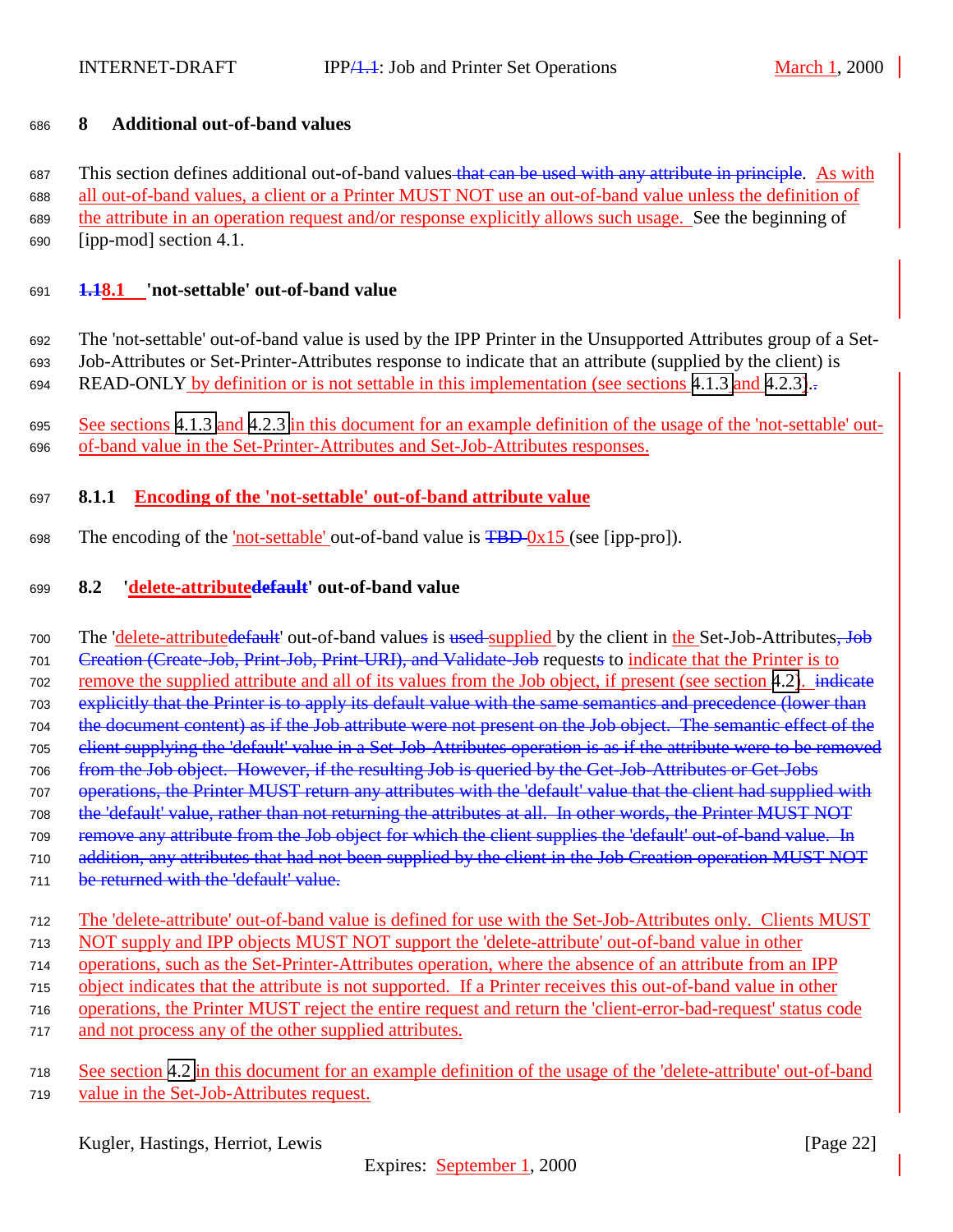## <span id="page-22-0"></span><sup>720</sup> **8.2.1 Encoding of the 'delete-attribute' out-of-band value**

721 The encoding of the 'delete-attribute' out-of-band value is reserved for this purpose0x16 (see [ipp-pro]).

#### <sup>722</sup> **8.3 'any-valuename' out-of-band attribute value**

<sup>723</sup> The 'any-valuename' out-of-band attribute value is MAY be used in combination with an attribute syntax to 724 represent "any" attribute value of that attribute syntax. by the IPP Printer as a new value returned by Get-<sup>725</sup> Printer-Supported-Values operation. It is a possible value for an attribute which allows the 'name' attribute 726 syntax. Its presence indicates that the Set-Printer-Attributes operation allows the attribute to have values 727 whose attribute syntax is 'name'.

- <sup>728</sup> See section [4.3](#page-15-0) in this document for an example definition of the usage of the 'any-value' out-of-band <sup>729</sup> attribute value with the 'name' attribute syntax in any "xxx-supported" attribute returned in a Get-Printer-<sup>730</sup> Supported-Values response.
- 731 The Get-Printer-Supported-Values MAY return the 'any-name' for any of the following IPP/1.1 attributes.
- 732 <sup>733</sup> media-supported <sup>734</sup> job-hold-until-supported <sup>735</sup> job-sheets-supported

#### 736

742

737 If the value 'any-name' is one of the values of an attribute returned from the Get-Reset-Printer-Attributes, <sup>738</sup> then the Printer MUST allow the Set-Printer-Attributes operation for that attribute to contain any value <sup>739</sup> whose attribute syntax is 'name'. If the value 'any-name' is not one of the values of an attribute returned 740 from the Get-Reset-Printer-Attributes, then the Printer MUST NOT allow the Set-Printer-Attributes <sup>741</sup> operation for that attribute to contain a value whose attribute syntax is 'name'.

<sup>743</sup> ISSUE 02 - Should we change the 'any-name out-of-band value to a general 'any' out-of-band value that can 744 be used with any attribute syntax type in principle, rather than inventing a new 'any-xxx' out-of-band value 745 for each attribute syntax that we need to provide the 'any' mechanism? Alternatively, we could add a new 746 attribute syntax whose value can be any attribute syntax? With either approach, each attribute definition 747 would be required to indicate explicitly that it is defined to be able to use the 'any' (attribute syntax or out-<sup>748</sup> of-band value). With each approach, how would the new 'collection' attribute syntax use it, since the 749 'eollection' attribute syntax has a "begin" and "end" encoding? So far we have seen a need for 'any name' <sup>750</sup> and 'any-mime-media-type' (Carl Kugler), but there could be more.

#### <sup>751</sup> **8.3.1 Encoding of the 'any-value' out-of-band attribute value**

<sup>752</sup> The encoding of the 'any-value' out-of-band attribute value is 0x17TBD (see [ipp-pro]). This out-of-band <sup>753</sup> value REQUIRES a non-zero length and an attribute value which identifies an attribute syntax type. The 754 attribute value is either (1) a one-octet attribute syntax tag as defined in [ipp-pro] (value length = 1) or (2) a <sup>755</sup> 0x7F code followed by a 4-octets of an extended attribute syntax type code as allocated in [ipp-pro] (value 756 length  $= 5$ ).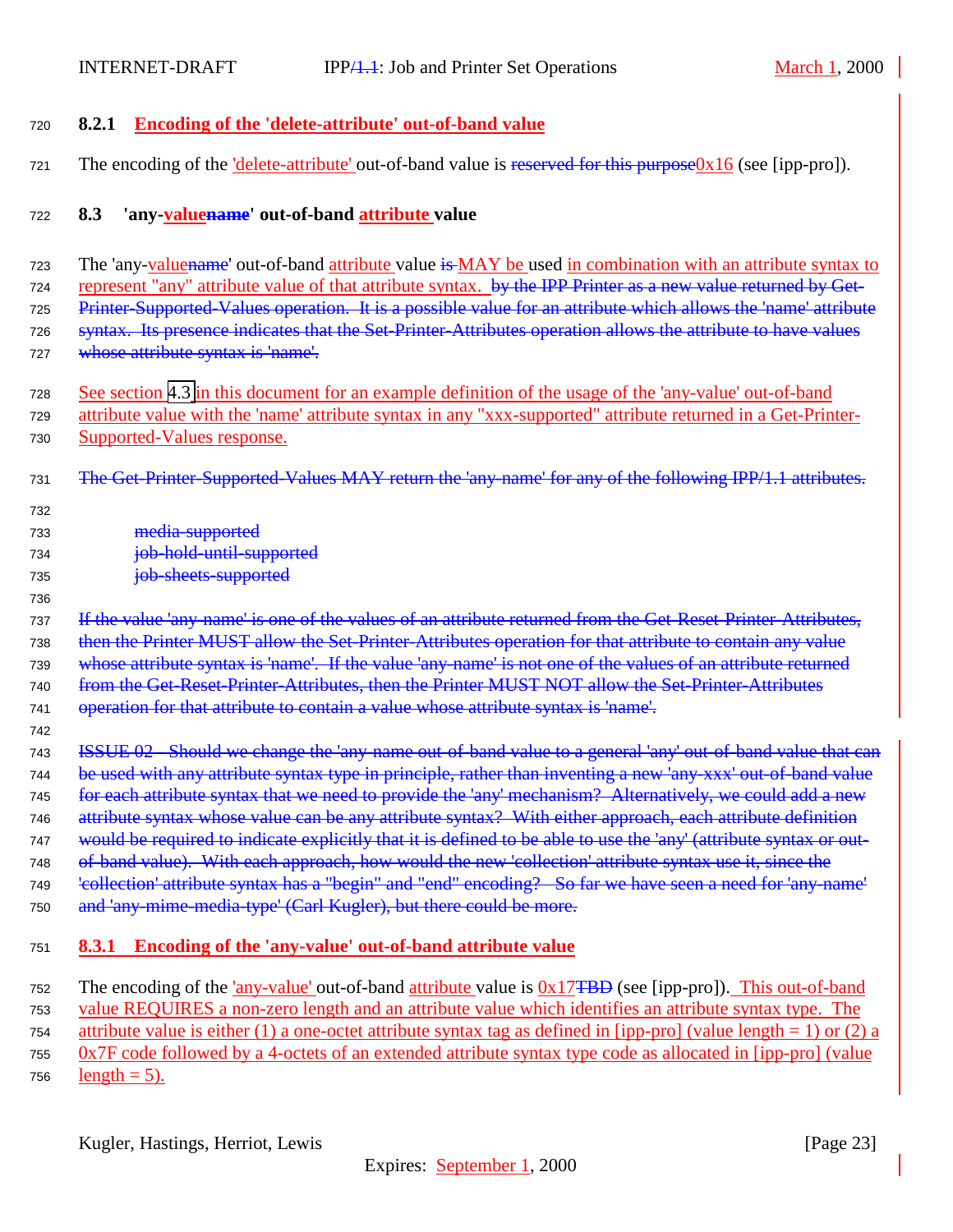<span id="page-23-0"></span><sup>757</sup> ISSUE 01 - Ok to define the 'any-value' out-of-band value to have an actual value, consisting of the 758 attribute syntax code?

#### <sup>759</sup> **9 Conformance Requirements**

<sup>760</sup> This section specifies the conformance requirements for clients and IPP objects.

 Both the Set-Job-Attributes and the Set-Printer-Attributes operations defined in the document are OPTIONAL for an IPP object to support. Either one MAY be supported without the other or both MAY be supported. However, if the Set-Printer-Attributes operation is supported, then the Get-Printer-Supported- Values operation MUST be supported if any "xxx-supported" attributes are settable. Otherwise, the Get-Printer-Supported-Values operation is OPTIONAL for an IPP Printer to support.

<sup>766</sup> If the Set-Printer-Attributes operation is supported, then the Printer MUST support the following additional <sup>767</sup> items:

| 768<br>769               |        | 1. the Get-Printer-Supported-Values operation (see section 5), if any "xxx-supported" attributes are<br>settable.                                                                                                                                                                                                                                                 |
|--------------------------|--------|-------------------------------------------------------------------------------------------------------------------------------------------------------------------------------------------------------------------------------------------------------------------------------------------------------------------------------------------------------------------|
| 770                      |        | 2. the "printer-settable-attributes-supported" Printer Description attribute (see section 6.1)                                                                                                                                                                                                                                                                    |
| 771                      | 3.     | the 'not-settable' out-of-band value in responses (see section 8.1)                                                                                                                                                                                                                                                                                               |
| 772                      |        | 4. the 'client-error-not-settable' status code (see section 7.1)                                                                                                                                                                                                                                                                                                  |
| 773<br>774               |        | 5. If "printer-message-from-operator" Printer Description attribute is supported (see [ipp-mod]<br>section 4.4.25), then it MUST be settable.                                                                                                                                                                                                                     |
| 775<br>776               |        | 6. the Get-Printer-Supported-Values operation (see section 4.3), if any "xxx-supported" attributes<br>are settable.                                                                                                                                                                                                                                               |
| 777<br>778<br>779<br>780 |        | 7. If a client can set a value with the -'name' attribute syntax is supported for anyone or more "xxx-<br>supported" attributes, then the 'any-value name' out-of-band attribute value (see section 8.3)<br>MUST be supported in the Get-Printer-Supported-Values response with the 'name' attribute<br>syntax for each such settable attribute (see section 4.3) |
| 781<br>782               | items: | If the Set-Job-Attributes operation is supported, then the Printer MUST support the following additional                                                                                                                                                                                                                                                          |
| 783                      |        | 1. If the "job-settable-attributes-supported" Printer Description attribute (see section 6.2)                                                                                                                                                                                                                                                                     |
| 784                      |        | 2. the 'not-settable' out-of-band value in responses (see section 8.1)                                                                                                                                                                                                                                                                                            |
| 785                      | 3.     | the 'delete-attributedefault' out-of-band value in requests (see section 8.2)                                                                                                                                                                                                                                                                                     |
| 786                      | 4.     | the 'client-error-not-settable' status code (see section 7.1)                                                                                                                                                                                                                                                                                                     |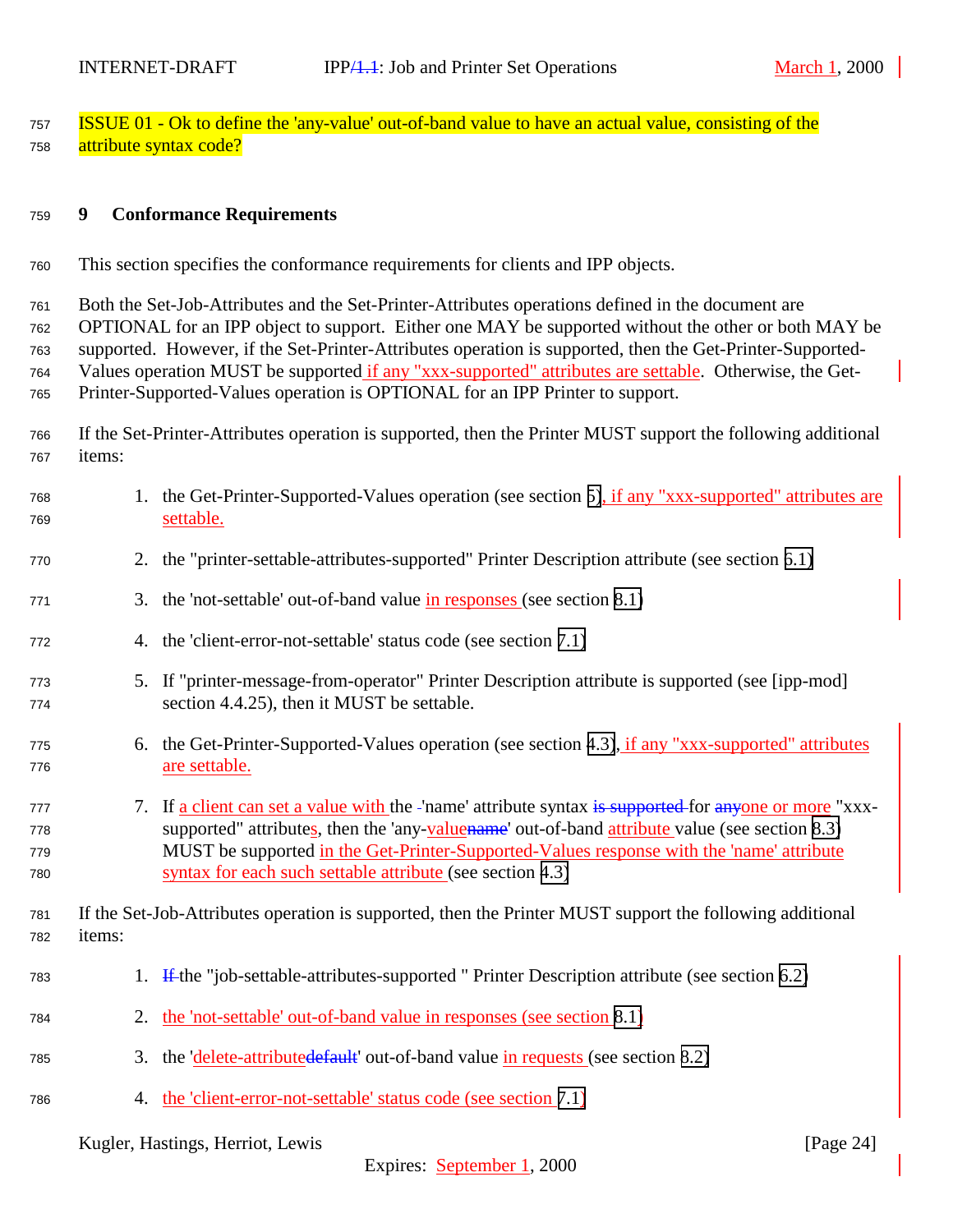<span id="page-24-0"></span> 5. If the "job-message-from-operator" Printer Description attribute is supported (see [ipp-mod] 4.3.16), then it MUST be settable.

 It is OPTIONAL for the Printer object to support the "printer-message-time" (integer) and "printer- message-date-time" (dateTime) Printer Description attributes. If both the "printer-message-time" (integer) and the "printer-current-time" (dateTime) (see [ipp-mod] section 4.4.30) Printer Description attributes are supported, then the "printer-message-date-time" (dateTime) Printer Description attribute MUST be supported.

 As with all out-of-band values, a client or a Printer MUST NOT use an out-of-band value unless the definition of the attribute in an operation request and/or response explicitly allows such usage.

#### **10 IANA Considerations**

 Since this document is intended to be a standards track document, there is no need to also register the operations, attributes, status codes, and out-of-band values defined here-in with The operations and attributes in this registration proposal will be published by IANA according to the procedures in RFC 2566 [rfc2566] section 6. However, other registration proposals may site the out-of-band attribute values or the

801 status codes defined in this document. 4 for operations with the following URL:

ftp.isi.edu/iana/assignments/ipp/operations/set.txt

#### **11 Internationalization Considerations**

This document has the same localization considerations as the [ipp-mod].

#### **12 Security Considerations**

806 The IPP Model and Semantics document [ipp-mod section 8] discusses high level security requirements (Client Authentication, Server Authentication and Operation Privacy). Client Authentication is the mechanism by which the client proves its identity to the server in a secure manner. Server Authentication is the mechanism by which the server proves its identity to the client in a secure manner. Operation Privacy is defined as a mechanism for protecting operations from eavesdropping.

- In addition, the introduction of the Set-Printer-Attributes and Set-Job-Attributes operations creates another
- security threat, since the client is able to modify the Printer and Job attributes stored in the Printer. Such modifications could lead to denial of service.
- 814 A malicious user could alter the policy established by the system administrator and stored in the Printer
- attributes. Such alteration could either grant access to more resources or deny access to resources that the

system administrator has established. For example, the malicious user could remove all of the document-

format values from the "document-format-supported" Printer attribute so that the Printer would refuse to

accept all jobs.

Kugler, Hastings, Herriot, Lewis [Page 25]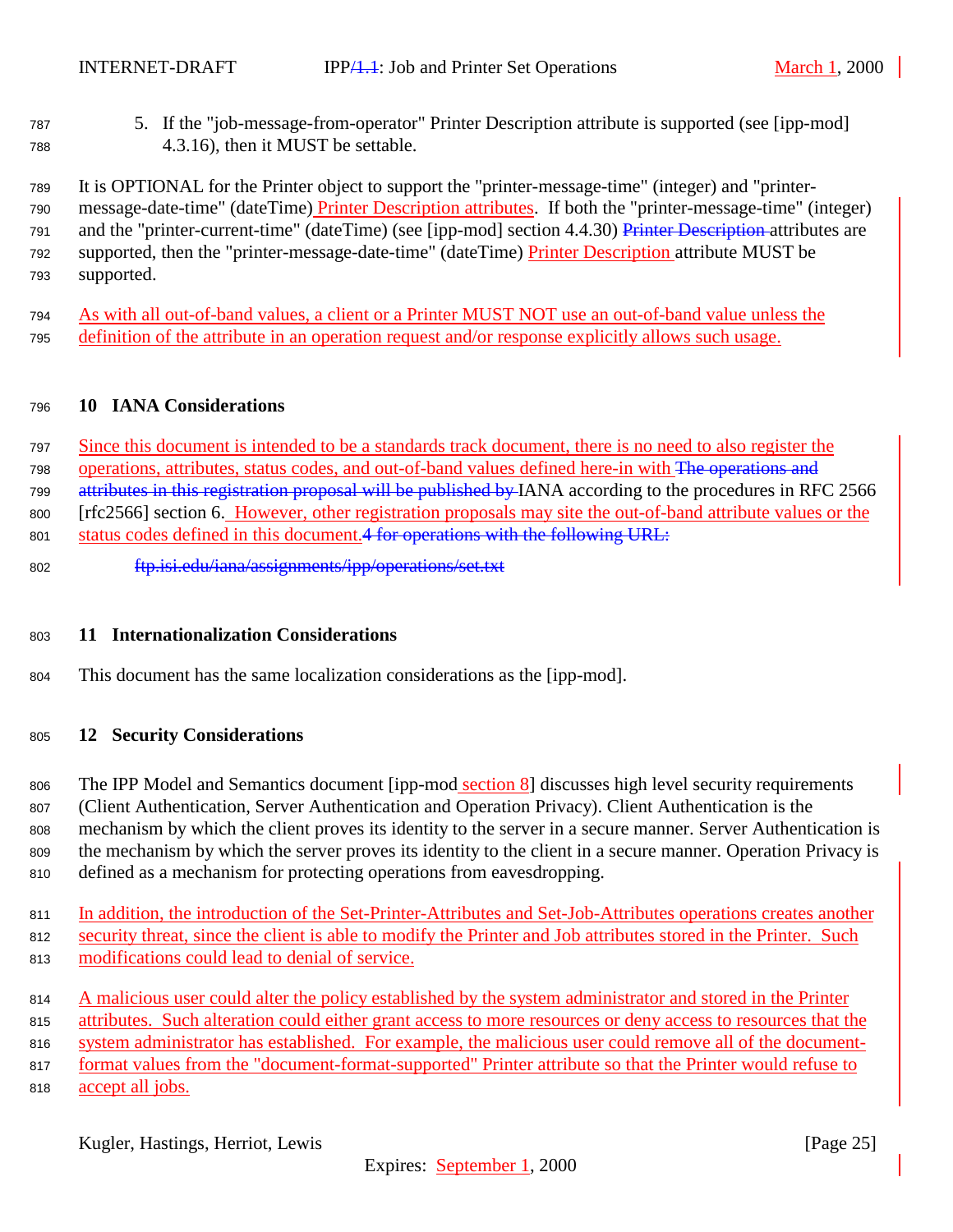- <span id="page-25-0"></span>819 The general remedy for such malicious user actions against Printer attributes is to have strong Client
- Authentication coupled with Printer access control to limit the users who have System Administrator or
- Operator privileges.
- A malicious user could modify the Job Template attributes of another user's Job, such as the "copies" 823 attribute. For example, setting the number of copies to a large number.
- The general remedy for such malicious user actions against another user's job is to have strong Client
- Authentication coupled with Printer access control to limit the users who have System Administrator or
- 826 Operator privileges who can modify any job and, in addition, store the Client Authentication with each Job
- 827 so that only the job owner End User can modify his/her own job.

# **13 Author's Addresses**

| 829 | Carl Kugler                           |
|-----|---------------------------------------|
| 830 | <b>IBM</b>                            |
| 831 | P.O. Box 1900                         |
| 832 | Boulder, CO 80301-9191                |
| 833 |                                       |
| 834 | Phone: (303) 924-5060                 |
| 835 | FAX:                                  |
| 836 | e-mail: kugler@us.ibm.com             |
| 837 |                                       |
| 838 | <b>Tom Hastings</b>                   |
| 839 | <b>Xerox Corporation</b>              |
| 840 | 737 Hawaii St. ESAE 231               |
| 841 | El Segundo, CA 90245                  |
| 842 |                                       |
| 843 | Phone: 310-333-6413                   |
| 844 | Fax: 310-333-5514                     |
| 845 | e-mail: hastings@cp10.es.xerox.com    |
| 846 |                                       |
| 847 | <b>Robert Herriot</b>                 |
| 848 | Xerox Corp.                           |
| 849 | 3400 Hill View Ave, Building 1        |
| 850 | Palo Alto, CA 94304                   |
| 851 |                                       |
| 852 | Phone: 650-813-7696                   |
| 853 | 650-813-6860<br>Fax:                  |
| 854 | e-mail: robert.herriot@pahv.xerox.com |
| 855 |                                       |
| 856 | Harry Lewis                           |
| 857 | <b>IBM</b>                            |
| 858 | P.O. Box 1900                         |
|     |                                       |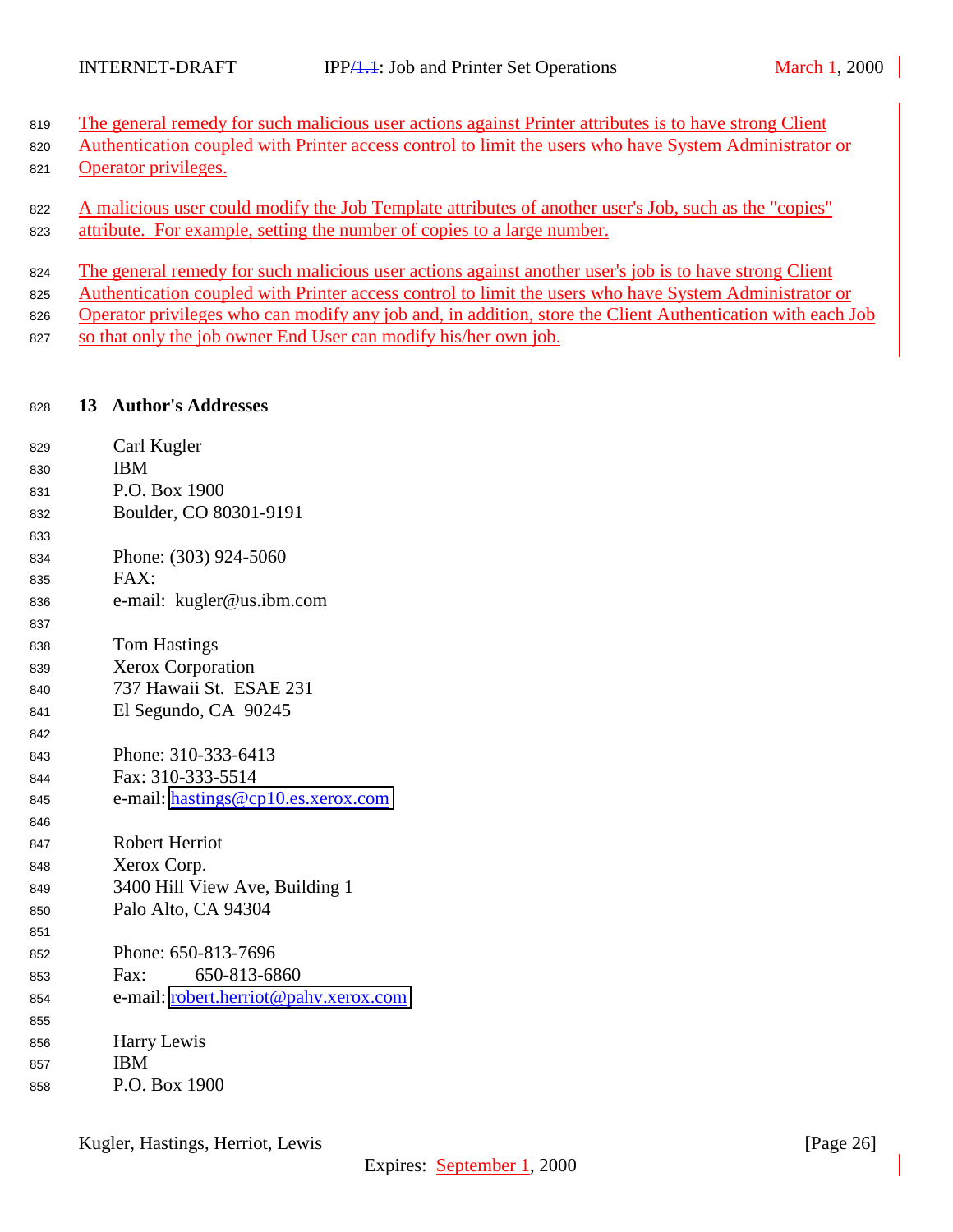<span id="page-26-0"></span>

| 859 |  |  | Boulder, CO 80301-9191 |
|-----|--|--|------------------------|
|-----|--|--|------------------------|

Phone: (303) 924-5337

FAX:

- e-mail: harryl@us.ibm.com
- 

| 865 | 14 | <b>References</b> |
|-----|----|-------------------|
|     |    |                   |

 [ipp-mod] R. deBry, T. Hastings, R. Herriot, S. Isaacson, P. Powell, "Internet Printing Protocol/1.0: Model and Semantics", <draft-ietf-ipp-model-v11-064.txt>, June 23, 1999March 1, 2000. [ipp-pro] 870 Herriot, R., Butler, S., Moore, P., Tuner, R., "Internet Printing Protocol/1.1: Encoding and 871 Transport", draft-ietf-ipp-protocol-v11-053.txt, June 23, 1999March 1, 2000. [ipp-set2] Kugler, C, Hastings, T., Lewis, H., "Internet Printing Protocol/1.1: Job and Printer Administrative Operations", <draft-ietf-ipp-ops-set2-01.txt>, December 8, 1999. 875 [RFC2565] Herriot, R., Butler, S., Moore, P., Tuner, R., "Internet Printing Protocol/1.0: Encoding and Transport", RFC 2565, April 1999. [RFC2566]

 R. deBry, T. Hastings, R. Herriot, S. Isaacson, P. Powell, "Internet Printing Protocol/1.0: Model and Semantics", RFC 2566, April 1999.

## **15 Change History**

 This section summarizes the changes. Each sub-section is in reverse chronological order. Adding or removing ISSUES that don't change the document are not listed here.

- **1.115.1 Changes to the January 30, 2000 version to make the March 1, 2000 version**
- 885 The following changes to the January 30, 2000 version to make the March 1, 2000 version as a result of the IPP WG telecons and mailing list discussion:
- 887 1. Clarified that this extension may be used with any IPP version, including 1.0, 1.1, and future versions.
- 888 2. Added "READ-ONLY" and "not-settable" terms to the terminology section. READ-ONLY is by definition, and "not-settable" is by implementation.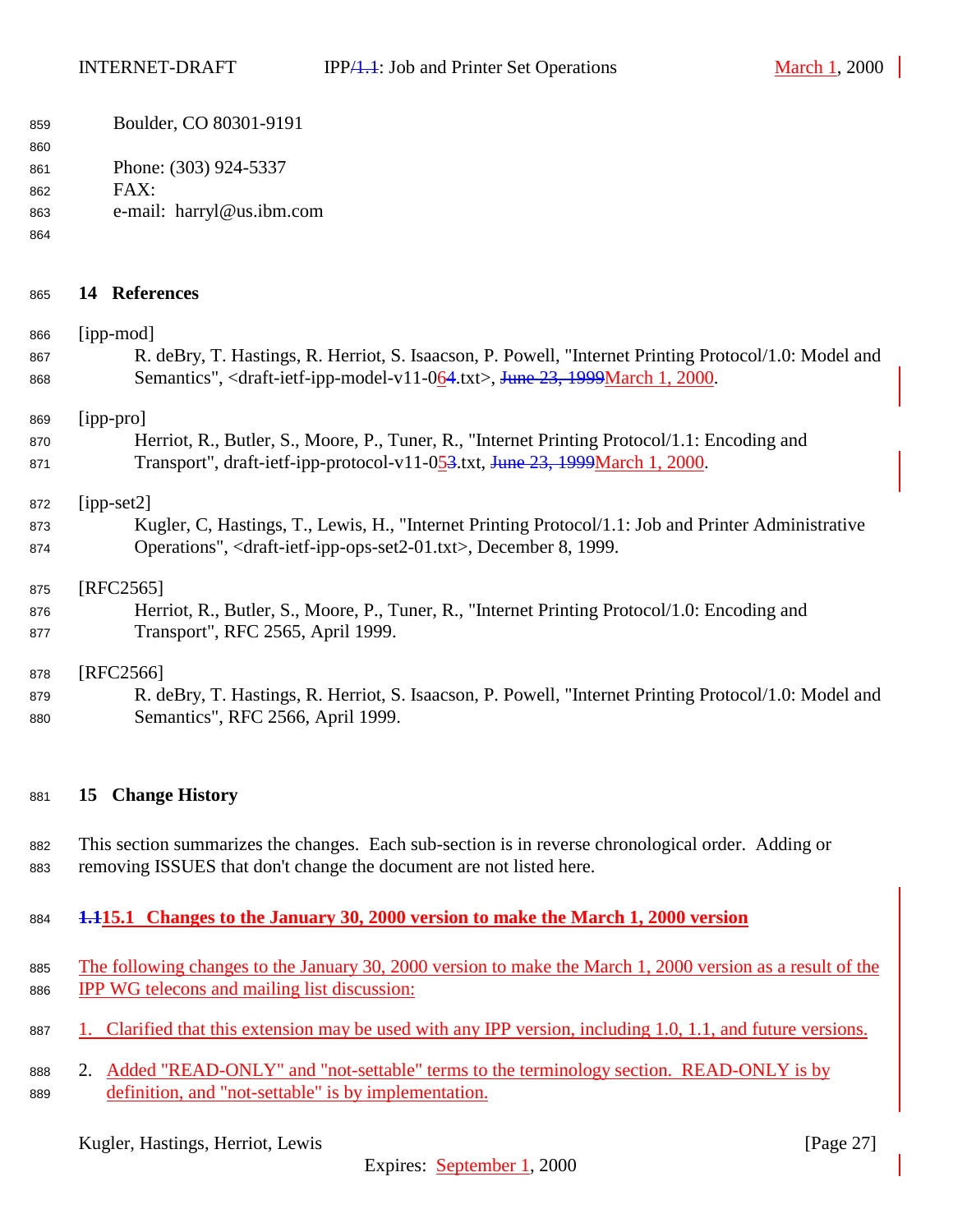| 890<br>891 |    | 3. Assigned the "operation-id" values 0x0013, 0x0014, and 0x0015, respectively, for the Set-Printer-<br>Attributes, Set-Job-Attributes, and Get-Printer-Supported-Values operations.                                    |
|------------|----|-------------------------------------------------------------------------------------------------------------------------------------------------------------------------------------------------------------------------|
| 892<br>893 | 4. | Clarified that the Set-Printer-Attributes operation while a Printer SHOULD accept a reasonable number<br>of attribute, the Printer need only support setting one attribute in a request, unless it supports setting the |
| 894        |    | three "parallel" attributes, ("printer-uri-supported", "uri-authentication-supported", and "uri-security-                                                                                                               |
| 895        |    | supported" (see [ipp-mod] sections 4.4.1 through 4.4.3), in which case it MUST support setting at least                                                                                                                 |
| 896        |    | three attributes in a single request.                                                                                                                                                                                   |
| 897        | 5. | Clarified that for the Set-Printer-Attributes operation the Printer MUST validate all of the supplied                                                                                                                   |
| 898        |    | attributes in combination with each other, as well as with all of the existing attribute of the Printer                                                                                                                 |
| 899        |    | object Set-Printer-Attributes.                                                                                                                                                                                          |
| 900        |    | 6. Changed the requirements for accepting the Set-Printer-Attributes operation when the Printer is in the                                                                                                               |
| 901        |    | 'stopped' state from MUST to SHOULD, since some implementations may not be able to accept                                                                                                                               |
| 902        |    | requests when stopped.                                                                                                                                                                                                  |
| 903        | 7. | Clarified that setting certain Printer attributes with Set-Printer-Attributes MAY require more access                                                                                                                   |
| 904        |    | rights than other attributes, i.e., System Administrator rights to set policy and only Operator rights to set                                                                                                           |
| 905        |    | the configuration attributes to reflect the current hardware setup.                                                                                                                                                     |
| 906        |    | 8. Clarified the order of error checking and what is returned in each case in the Set-Printer-Attributes                                                                                                                |
| 907        |    | response.                                                                                                                                                                                                               |
| 908        | 9. | Changed the 'default' out-of-band value to 'delete-attribute' out-of-band value so that the effect is to                                                                                                                |
| 909        |    | actually remove the Job attribute entirely in the Set-Job-Attribute operation.                                                                                                                                          |
| 910        |    | 10. Clarified that removing a Job attribute that is not present is not an error.                                                                                                                                        |
| 911        |    | 11. Clarified the validation of the Set-Job-Attributes request and what is returned for each error.                                                                                                                     |
| 912        |    | 12. Changed the 'any-name' out-of-band attribute value to a more general 'any-value' out-of-band attribute                                                                                                              |
| 913        |    | value which in combination with an attribute syntax represents any value of that attribute syntax. The                                                                                                                  |
| 914        |    | any-value' value can be used with the 'name' attribute syntax in a Get-Printer-Supported-Values                                                                                                                         |
| 915        |    | response to indicate whether or not a Set-Printer-Attributes will accept any name to be set for particular                                                                                                              |
| 916        |    | "xxx-supported" (1setOf name   ) Printer attributes.                                                                                                                                                                    |
| 917        |    | 13. Clarified that "printer-message-from-operator" and "job-message-from-operator" both REQUIRE that                                                                                                                    |
| 918        |    | the Printer accept zero-length messages and the 'no-value' out-of-band value is synonymous with                                                                                                                         |
| 919        |    | removing any value from these Printer attributes.                                                                                                                                                                       |
| 920        |    | 14. Clarified that the Get-Printer-Supported-Values is REQUIRED only if the Set-Printer-Attributes                                                                                                                      |
| 921        |    | operation will accept setting some "xxx-supported" Printer attributes.                                                                                                                                                  |
| 922        |    | 15. Changed the IANA Considerations to indicate that the operations, attributes, status codes, and out-of-                                                                                                              |
| 923        |    | band-values won't be registered and published by IANA, since this document is intended to be standards                                                                                                                  |
| 924        |    | track.                                                                                                                                                                                                                  |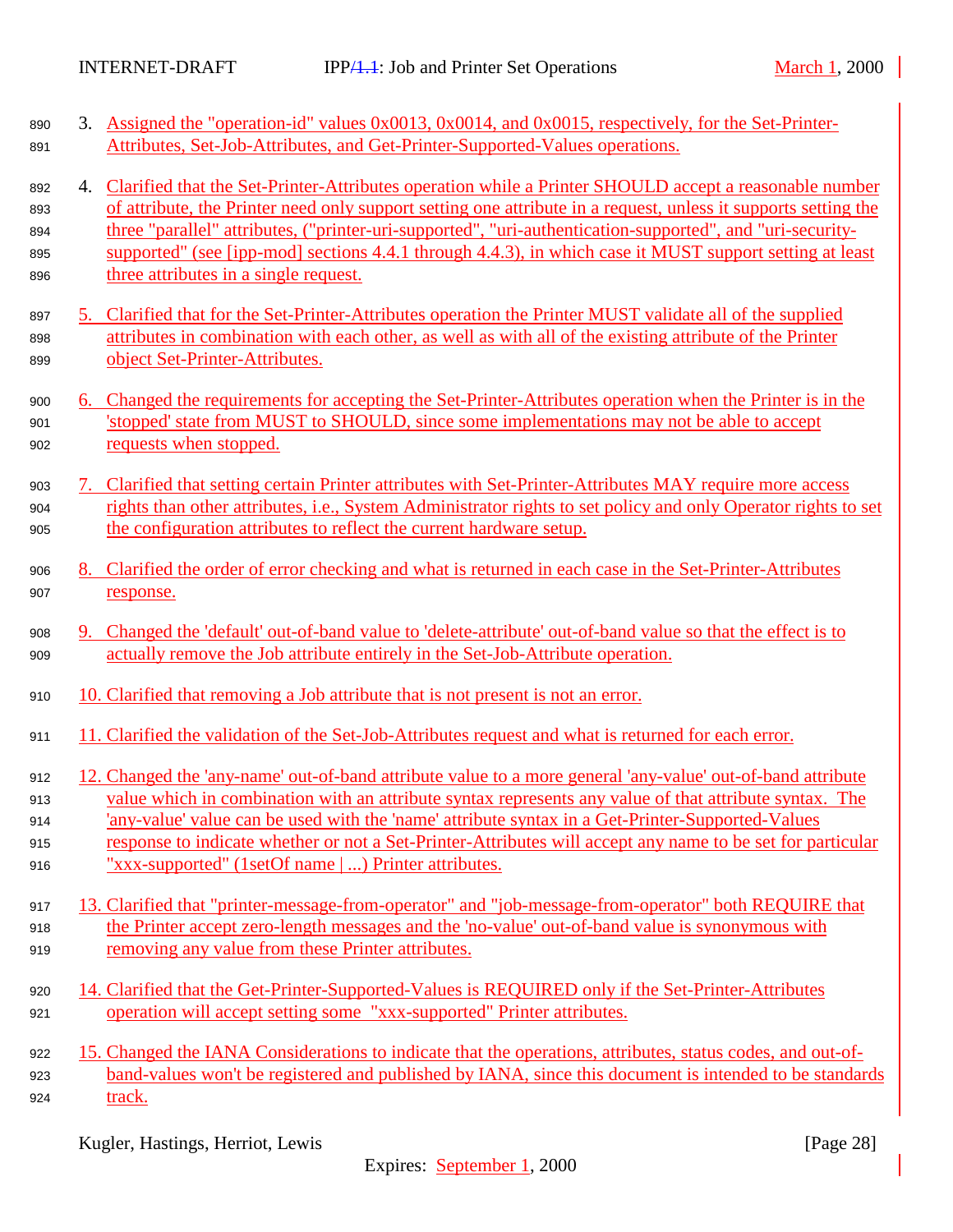<span id="page-28-0"></span>16. Added security considerations for denial of service and sabotage because of the Set operations.

#### **15.2 Changes to the January 20, 2000 version to make the January 30, 2000 version**

 The following changes to the January 20, 2000 version to make the January 30, 2000 version as a result of the IPP WG telecons and mailing list discussion:

- 1. Deleted the "document-format-varying-scope" operation attribute from the Set-Printer-Attributes operation and made whether or not the "document-format" operation was present determine whether one or all document formats are affected, respectively.
- 2. Renamed the Get-Reset-Printer-Attributes operation to Get-Printer-Supported-Values, so that it only returns "xxx-supported" values. Relegate obtaining reset values to another operation to be paired with the Reset-Printer operation in the Set2 [ipp-set2] document.
- 3. Added "-supported" to the names of the "printer-settable-attributes" and "job-settable-attributes" Printer Description attributes, so that they could be returned in Get-Printer-Supported-Values and could be set by Set-Printer-Attributes.
- 4. Deleted "authentication-methods-supported" (1setOf type2 keyword) and "security-methods-supported" (1setOf type2 keyword) and clarified that "uri-authentication-supported" (1setOf type2 keyword) and "uri-security-supported" (1setOf type2 keyword) can return multiple keywords of the same value in a Get-Printer-Supported-Values operation.

#### **15.3 Changes to the January 4, 2000 version to make the January 20, 2000 version**

- The following changes to the January 4, 2000 version to make the January 4, 2000 version as a result of the IPP WG telecons and mailing list discussion:
- 1. Replaced the "factory-settings" operation attribute proposed to be added to the Get-Printer-Attributes operation with the Get-Rest-Printer-Attributes operation which returns the reset values and the possible "xxx-supported" values.
- 2. Added the out-of-band 'any-name' value to be used with "xxx-supported" attributes with attribute syntax 'type3 keyword | name' to indicate that any name will be accepted in a Job Creation operation for configurations that support such a concept.
- 3. Added authentication-methods-supported (1setOf type2 keyword) and security-methods-supported (1setOf type2 keyword) Printer Description attributes so that clients can discover the possible values for use in Set-Printer-Attributes to set "uri-authentication-supported" and "uri-security-supported" attributes, since the Reset-Printer operation doesn't change them.
- 4. Added validation rules that the Printer MUST use to validate a Set-Printer-Attributes request.
- 5. Clarified that the Set-Printer-Attributes operation MUST NOT have any side effects on other attributes, unless explicitly specified in this document.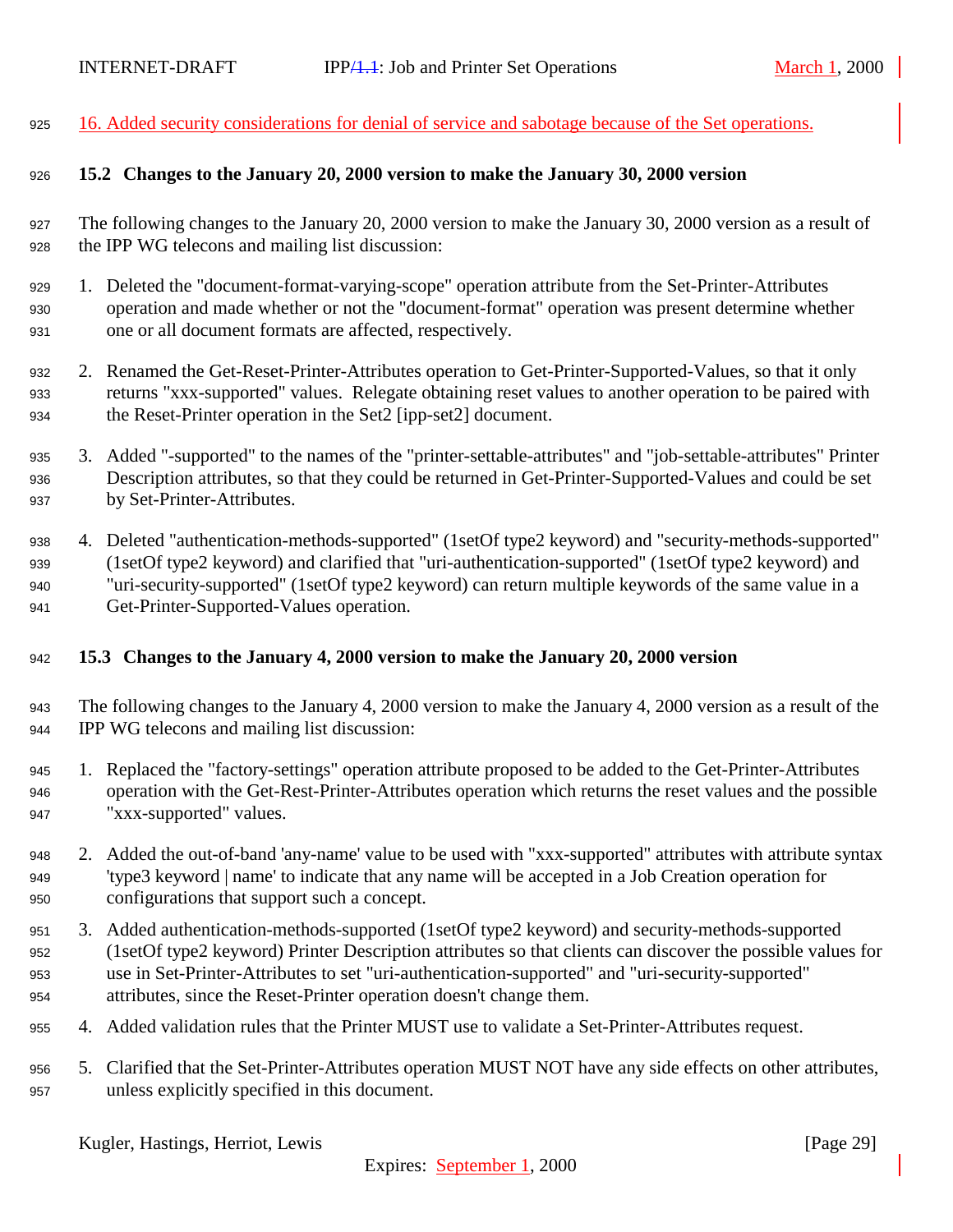- <span id="page-29-0"></span> 6. Moved the specification of the attributes that MUST be READ-ONLY to Appendix A. 7. Added the "document-format-varying-attributes" (1setOf type2 keyword) 8. Added the REQUIRED "document-format-varying-scope" operation attribute to Set-Printer-Attributes in order to control whether one or all document formats are affected for those attributes that vary by document format.
	- 9. Clarified that the Printer returns the 'client-error-attributes-not-settable' status code in a Set-Printer- Attributes response whether the attribute is READ-ONLY, the attribute is not supported, or the value is not supported.
	- 10. Added the out-of-band 'default' value for use with Set-Job-Attributes and Job Creation operations.
	- 11. Deleted the "printer-message-operation" Printer Description attribute.
	- 12. Made the "Get-Reset-Printer-Attributes" operation, along with the "authentication-methods-supported" and the "security-methods-supported" Printer Description attributes REQUIRED, if the Set-Printer-Attributes operation is supported.
	- 13. Made the 'not-settable' out-of-band value and the 'client-error-not-settable' status code REQUIRED, if the Set-Printer-Attributes operation is supported.
	- 14. Made the 'default' out-of-band value REQUIRED, if the Set-Job-Attributes operation is supported.
	- 15. Removed the requirement that "xxx-supported" Printer Description attributes that contain only one value be read-only.
	- **15.4 Changes to the December 8, 1999 version to make the January 4, 2000 version**
	- The following changes to the December 8, 1999 version to make the January 4, 2000 version as a result of the IPP WG telecons and mailing list discussion:
	- 1. Removed the Set operations and related items from the Set2 specification [ipp-set2] to create this Set specification.
	- 2. Added that an attribute that can only be set to one fixed value SHOULD NOT be included in the "printer-settable-attributes" or "job-settable-attributes" attributes.
	- 3. Indicated that the encoding of the 'not-settable' out-of-band value is TBD.
	- 4. Added that Set-Job-Attributes operation adds an attribute to the Job object if it wasn't already there
	- 5. Added the conformance section to make it easy to understand the conformance requirements.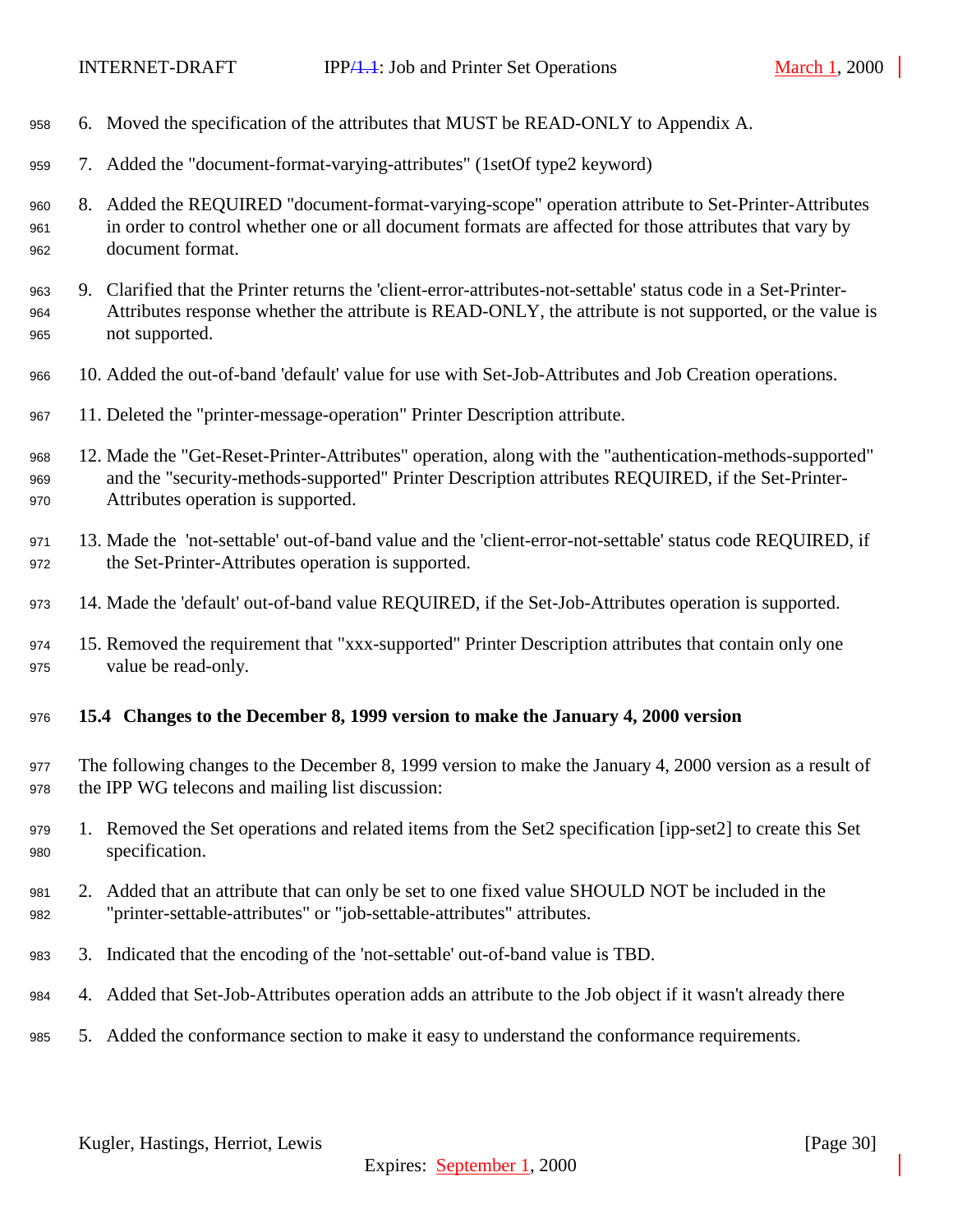### <span id="page-30-0"></span>**16 Appendix A: Allowed Values for Set-Printer-Attributes**

- This appendix is a normative part of this document and contains a table of all IPP/1.1 attributes. Each row contains
- An attribute and

- The values allowed in the Set-Printer-Attributes operation for the attribute. The entry in each cell is the name (first few words) of each item below 1, 2, 3, 4a-g, and 5.
- The allowed values include the following cases:
- 994 1. Read-onlyREAD-ONLY: the Set-Printer-Attributes operation cannot MUST NOT change this attribute
- 2. Any of "*xxx*-supported": the Set-Printer-Attributes operation accepts values that are allowed according to the IPP/1.1 rules for the "xxx-supported" attribute (see section 3.1.2.3 of the "Internet Printing Protocol/1.1: Implementer's Guide" [ipp-iig]). The 'xxx-supported' attribute value is obtained from a 'Get-Printer-Attributes' response.
- 3. From Get-Printer-Supported-Values: the Set-Printer-Attributes operation accepts values that are allowed according to the IPP/1.1 rules for the "xxx-supported" attribute (see section 3.1.2.3 of the "Internet Printing Protocol/1.1: Implementer's Guide" [ipp-iig]). The "xxx-supported" attribute value is obtained from a Get-Printer-Supported-Values response (see [Appendix B: Attributes returned](#page-34-0) [from Get-Printer-Supported-Values below\)](#page-34-0).
- 4. Any value of the proper attribute syntax: the Set-Printer-Attributes accepts any value of the specified attribute syntax. The attribute syntaxes supported are enumerated below.
- a. Any text(127)
- b. Any name(127)
- c. Any uri
- d. Any boolean
- e. Any positive integer
- f. Any dateTime
- g. 1setOf any uri
- 5. Combination of 'Any of "*xxx*-supported"' or 'Any name'.

 If a Printer implementation doesn't want to allow setting values indicated in this Appendix as "any xxx", it can make the value be read-only. For example, for a monochrome printer the attribute "color-supported" is "false" and MUST be read-only. Otherwise an administrator could set it to "true" because the value can have "any boolean" according to the rules in [Table 6 below.](#page-32-0)

#### **Table 3 - Values allowed for Job Template Attributes in the Set-Job-Attributes Operation**

| <b>Job Template Attributes</b>              | Values allowed for Set |
|---------------------------------------------|------------------------|
|                                             |                        |
| job-priority (integer $(1:100)$ )           | Any of "xxx-supported" |
| job-hold-until (type3 keyword   name (MAX)) | Any of "xxx-supported" |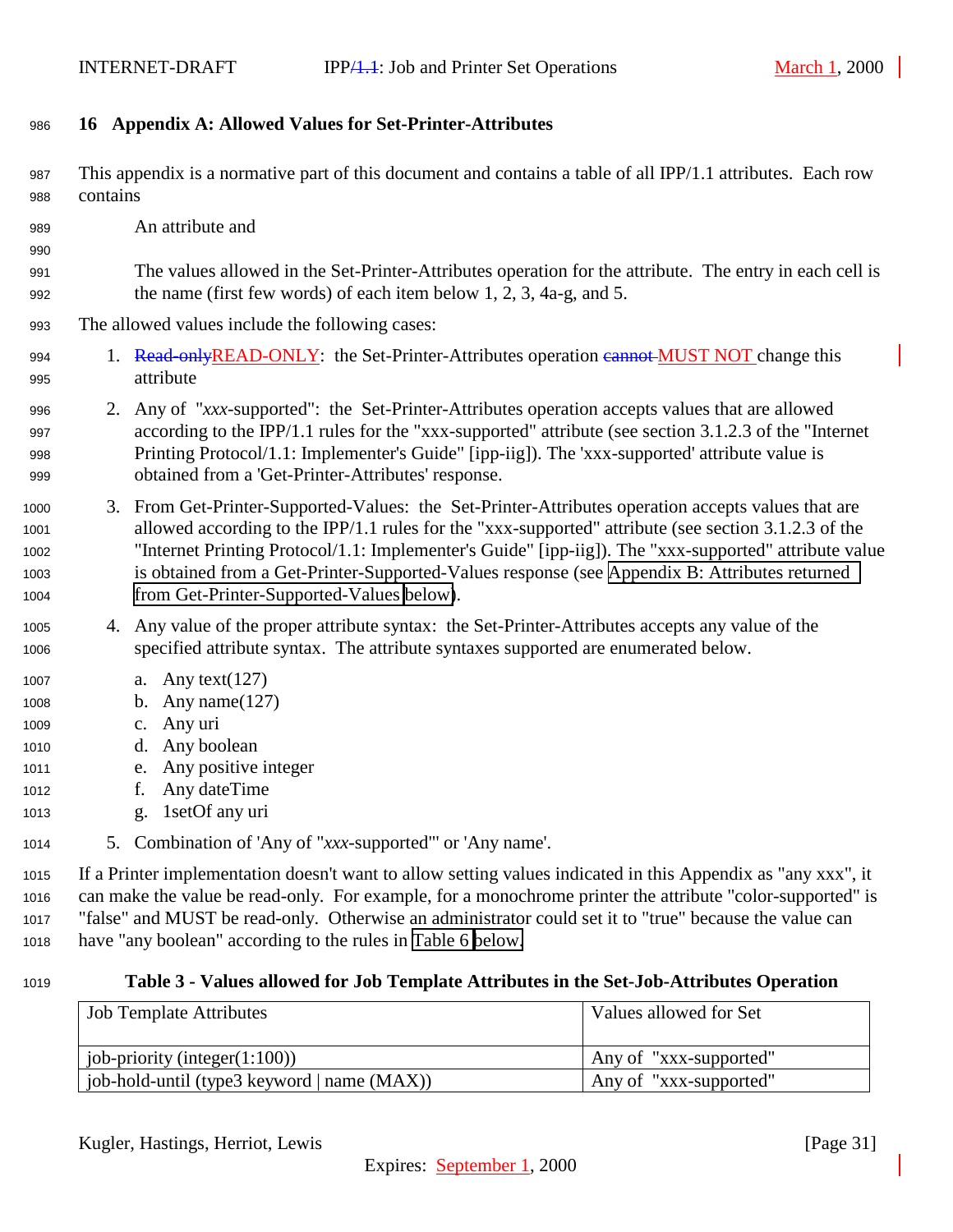<span id="page-31-0"></span>

| <b>Job Template Attributes</b>              | Values allowed for Set |
|---------------------------------------------|------------------------|
| job-sheets (type3 keyword   name(MAX))      | Any of "xxx-supported" |
| multiple-document-handling (type2 keyword)  | Any of "xxx-supported" |
| copies (integer $(1:MAX)$ )                 | Any of "xxx-supported" |
| finishings (1setOf type2 enum)              | Any of "xxx-supported" |
| page-ranges (1setOf rangeOfInteger (1:MAX)) | Any of "xxx-supported" |
| sides (type2 keyword)                       | Any of "xxx-supported" |
| $number-up (integer(1:MAX))$                | Any of "xxx-supported" |
| orientation-requested (type2 enum)          | Any of "xxx-supported" |
| media (type3 keyword $ name(MAX) $ )        | Any of "xxx-supported" |
| printer-resolution (resolution)             | Any of "xxx-supported" |
| print-quality (type2 enum)                  | Any of "xxx-supported" |

# <sup>1021</sup> **Table 4 - Values allowed for Job Description Attributes in the Set-Job-Attributes Operation**

| <b>Job Description Attributes</b>               | Values allowed for Set |
|-------------------------------------------------|------------------------|
|                                                 |                        |
| job-uri (uri)                                   | Read-onlyREAD-ONLY     |
| job-id (integer(1:MAX))                         | Read-onlyREAD-ONLY     |
| job-printer-uri (uri)                           | Read-onlyREAD-ONLY     |
| job-more-info (uri)                             | Read-onlyREAD-ONLY     |
| job-name (name(MAX))                            | Any name(MAX)          |
| job-originating-user-name (name(MAX))           | Read-onlyREAD-ONLY     |
| job-state (type1 enum)                          | Read-onlyREAD-ONLY     |
| job-state-reasons (1setOf type2 keyword)        | Read-onlyREAD-ONLY     |
| job-state-message (text(MAX))                   | Read-onlyREAD-ONLY     |
| job-detailed-status-messages (1setOf text(MAX)) | Read-onlyREAD-ONLY     |
| job-document-access-errors (1setOf text(MAX))   | Read-onlyREAD-ONLY     |
| number-of-documents (integer(0:MAX))            | Read-onlyREAD-ONLY     |
| output-device-assigned (name(127))              | Read-onlyREAD-ONLY     |
| time-at-creation (integer(MIN:MAX))             | Read-onlyREAD-ONLY     |
| time-at-processing (integer(MIN:MAX))           | Read-onlyREAD-ONLY     |
| time-at-completed (integer(MIN:MAX))            | Read-onlyREAD-ONLY     |
| job-printer-up-time (integer(1:MAX))            | Read-onlyREAD-ONLY     |
| date-time-at-creation (dateTime)                | Read-onlyREAD-ONLY     |
| date-time-at-processing (dateTime)              | Read-onlyREAD-ONLY     |
| date-time-at-completed (dateTime)               | Read-onlyREAD-ONLY     |
| number-of-intervening-jobs (integer(0:MAX))     | Read-onlyREAD-ONLY     |
| job-message-from-operator (text(127))           | Any text $(127)$       |
| job-k-octets (integer(0:MAX))                   | Read-onlyREAD-ONLY     |
| job-impressions (integer(0:MAX))                | Read-onlyREAD-ONLY     |
| job-media-sheets (integer(0:MAX))               | Read-onlyREAD-ONLY     |
| job-k-octets-processed (integer(0:MAX))         | Read-onlyREAD-ONLY     |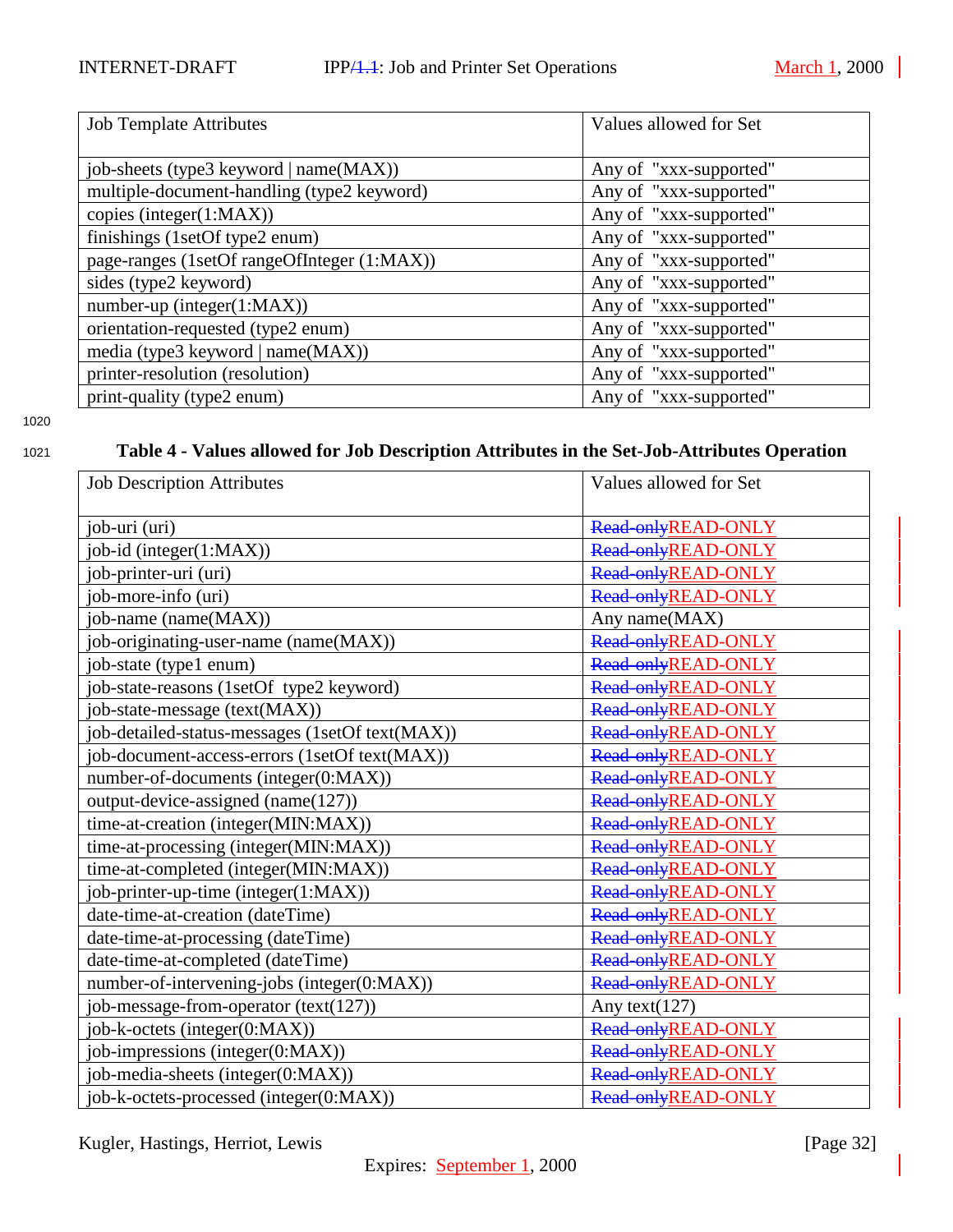<span id="page-32-0"></span>

| <b>Job Description Attributes</b>             | Values allowed for Set    |
|-----------------------------------------------|---------------------------|
| job-impressions-completed (integer(0:MAX))    | Read-onlyREAD-ONLY        |
| job-media-sheets-completed (integer(0:MAX))   | Read-onlyREAD-ONLY        |
| attributes-charset (charset)                  | Read-onlyREAD-ONLY        |
| attributes-natural-language (naturalLanguage) | <b>Read-onlyREAD-ONLY</b> |

## <sup>1023</sup> **Table 5 - Values allowed for Printer Job Template Attributes in the Set-Printer-Attributes Operation**

| Printer Job Template Attributes                               | Values allowed for Set            |
|---------------------------------------------------------------|-----------------------------------|
| job-priority-default (integer(1:100))                         | Any of "xxx-supported"            |
| job-hold-until-default (type3 keyword   name (MAX))           | Any of "xxx-supported"            |
| job-sheets-default (type3 keyword   name(MAX))                | Any of "xxx-supported"            |
| multiple-document-handling-default (type2 keyword)            | Any of "xxx-supported"            |
| copies-default (integer(1:MAX))                               | Any of "xxx-supported"            |
| finishings-default (1setOf type2 enum)                        | Any of "xxx-supported"            |
| sides-default (type2 keyword)                                 | Any of "xxx-supported"            |
| number-up-default (integer(1:MAX))                            | Any of "xxx-supported"            |
| orientation-requested-default (type2 enum)                    | Any of "xxx-supported"            |
| media-default (type3 keyword   name(MAX))                     | Any of "xxx-supported"            |
| printer-resolution-default (resolution)                       | Any of "xxx-supported"            |
| print-quality-default (type2 enum)                            | Any of "xxx-supported"            |
| job-priority-supported (integer(1:100))                       | From Get-Printer-Supported-Values |
| job-hold-until-supported (1setOf(type3 keyword   name (MAX))) | From Get-Printer-Supported-Values |
| job-sheets-supported (1setOf(type3 keyword   name(MAX)))      | From Get-Printer-Supported-Values |
| multiple-document-handling-supported (1setOf type2 keyword)   | From Get-Printer-Supported-Values |
| copies-supported (rangeOfInteger(1:MAX))                      | From Get-Printer-Supported-Values |
| finishings-supported (1setOf type2 enum)                      | From Get-Printer-Supported-Values |
| page-ranges-supported (boolean)                               | From Get-Printer-Supported-Values |
| sides-supported (1setOf type2 keyword)                        | From Get-Printer-Supported-Values |
| number-up-supported (1setOf (integer(1:MAX)                   | From Get-Printer-Supported-Values |
| rangeOfInteger(1:MAX)))                                       |                                   |
| orientation-requested-supported (1setOf type2 enum)           | From Get-Printer-Supported-Values |
| media-supported (1setOf (type3 keyword   name(MAX)))          | From Get-Printer-Supported-Values |
| printer-resolution-supported (1setOf resolution)              | From Get-Printer-Supported-Values |
| print-quality-supported (1setOf type2 enum)                   | From Get-Printer-Supported-Values |
| media-ready (type3 keyword   name(MAX))                       | From Get-Printer-Supported-Values |

1024

## <sup>1025</sup> **Table 6 - Values allowed for Printer Description Attributes in the Set-Printer-Attributes Operation**

| <b>Printer Description Attributes</b>            | Values allowed for Set            |
|--------------------------------------------------|-----------------------------------|
| $\frac{1}{2}$ printer-uri-supported (1setOf uri) | From Get-Printer-Supported-Values |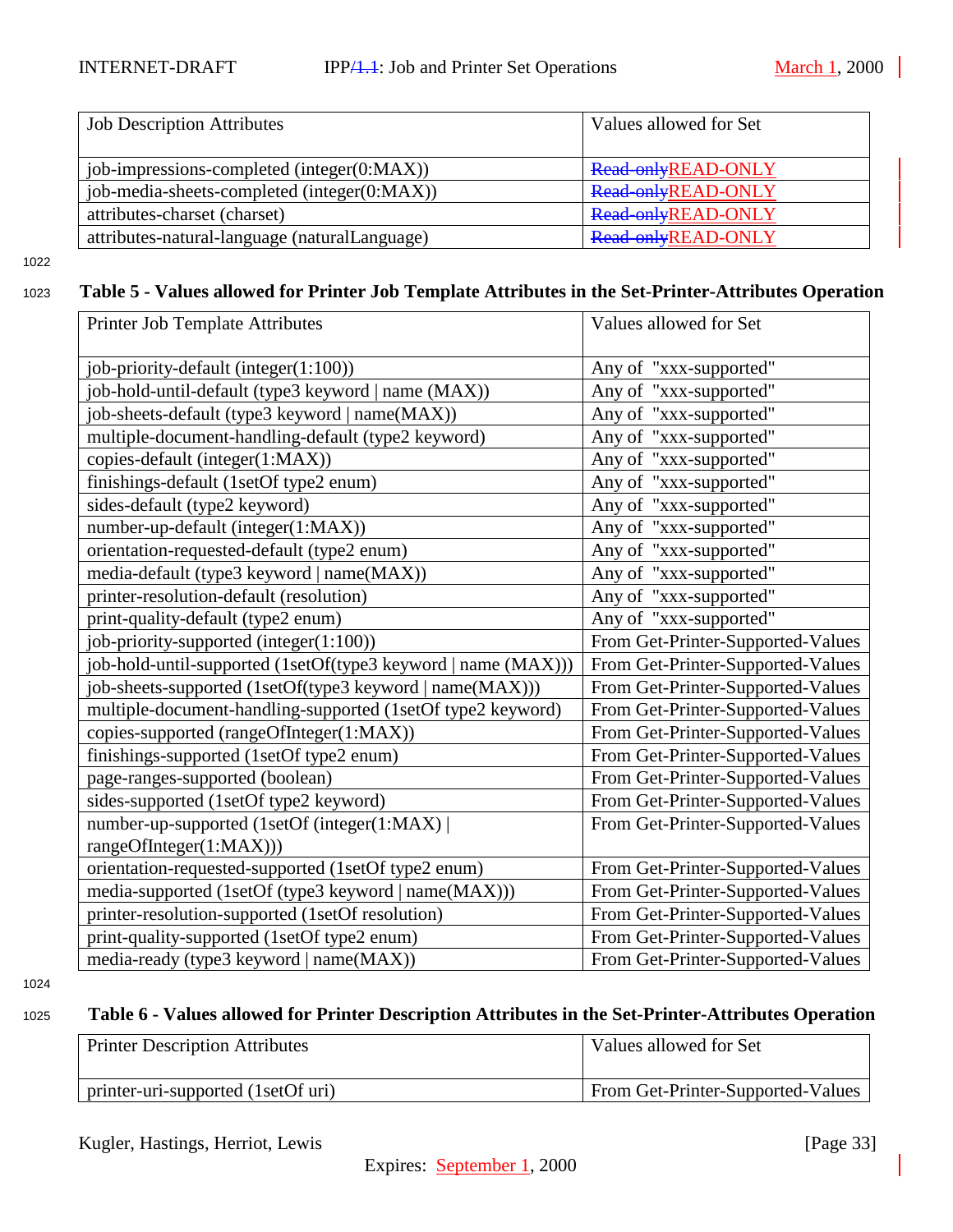| <b>Printer Description Attributes</b>                         | Values allowed for Set            |
|---------------------------------------------------------------|-----------------------------------|
| uri-authentication-supported (1setOf type2 keyword)           | From Get-Printer-Supported-Values |
| uri-security-supported (1setOf type2 keyword)                 | From Get-Printer-Supported-Values |
| printer-name (name(127))                                      | Any name(127)                     |
| printer-location (text(127))                                  | Any text $(127)$                  |
| printer-info (text(127))                                      | Any text $(127)$                  |
| printer-more-info (uri)                                       | Any uri                           |
| printer-driver-installer (uri)                                | Any uri                           |
| printer-make-and-model (text(127))                            | Any text $(127)$                  |
| printer-more-info-manufacturer (uri)                          | Any uri                           |
| printer-state (type1 enum)                                    | Read-onlyREAD-ONLY                |
| printer-state-reasons (1setOf type2 keyword)                  | Read-onlyREAD-ONLY                |
| printer-state-message (text(MAX))                             | Read-onlyREAD-ONLY                |
| ipp-versions-supported (1setOf type2 keyword)                 | From Get-Printer-Supported-Values |
| operations-supported (1setOf type2 enum)                      | From Get-Printer-Supported-Values |
| multiple-document-jobs-supported (boolean)                    | From Get-Printer-Supported-Values |
| charset-configured (charset)                                  | Any of "xxx-supported"            |
| charset-supported (1setOf charset)                            | From Get-Printer-Supported-Values |
| natural-language-configured (naturalLanguage)                 | Any of "xxx-supported", use       |
|                                                               | generated-natural-language-       |
|                                                               | supported                         |
| generated-natural-language-supported (1setOf naturalLanguage) | From Get-Printer-Supported-Values |
| document-format-default (mimeMediaType)                       | Any of "xxx-supported"            |
| document-format-supported (1setOf mimeMediaType)              | From Get-Printer-Supported-Values |
| printer-is-accepting-jobs (boolean)                           | Read-onlyREAD-ONLY                |
| queued-job-count (integer(0:MAX))                             | Read-onlyREAD-ONLY                |
| printer-message-from-operator (text(127))                     | Any text $(127)$                  |
| color-supported (boolean)                                     | From Get-Printer-Supported-Values |
| reference-uri-schemes-supported (1setOf uriScheme)            | From Get-Printer-Supported-Values |
| pdl-override-supported (type2 keyword)                        | From Get-Printer-Supported-Values |
| printer-up-time (integer(1:MAX))                              | Read-onlyREAD-ONLY                |
| printer-current-time (dateTime)                               | Any dateTime                      |
| multiple-operation-time-out (integer(1:MAX))                  | any positive integer              |
| compression-supported (1setOf type3 keyword)                  | From Get-Printer-Supported-Values |
| job-k-octets-supported (rangeOfInteger(0:MAX))                | From Get-Printer-Supported-Values |
| job-impressions-supported (rangeOfInteger(0:MAX))             | From Get-Printer-Supported-Values |
| job-media-sheets-supported (rangeOfInteger(0:MAX))            | From Get-Printer-Supported-Values |
| pages-per-minute (integer(0:MAX))                             | <b>Read-onlyREAD-ONLY</b>         |
| pages-per-minute-color (integer(0:MAX))                       | Read-onlyREAD-ONLY                |
| printer-settable-attributes-supported (1setOf type2 keyword)  | From Get-Printer-Supported-Values |
| job-settable-attributes-supported (1setOf type2 keyword)      | From Get-Printer-Supported-Values |
| document-format-varying-attributes (1setOf type2 keyword)     |                                   |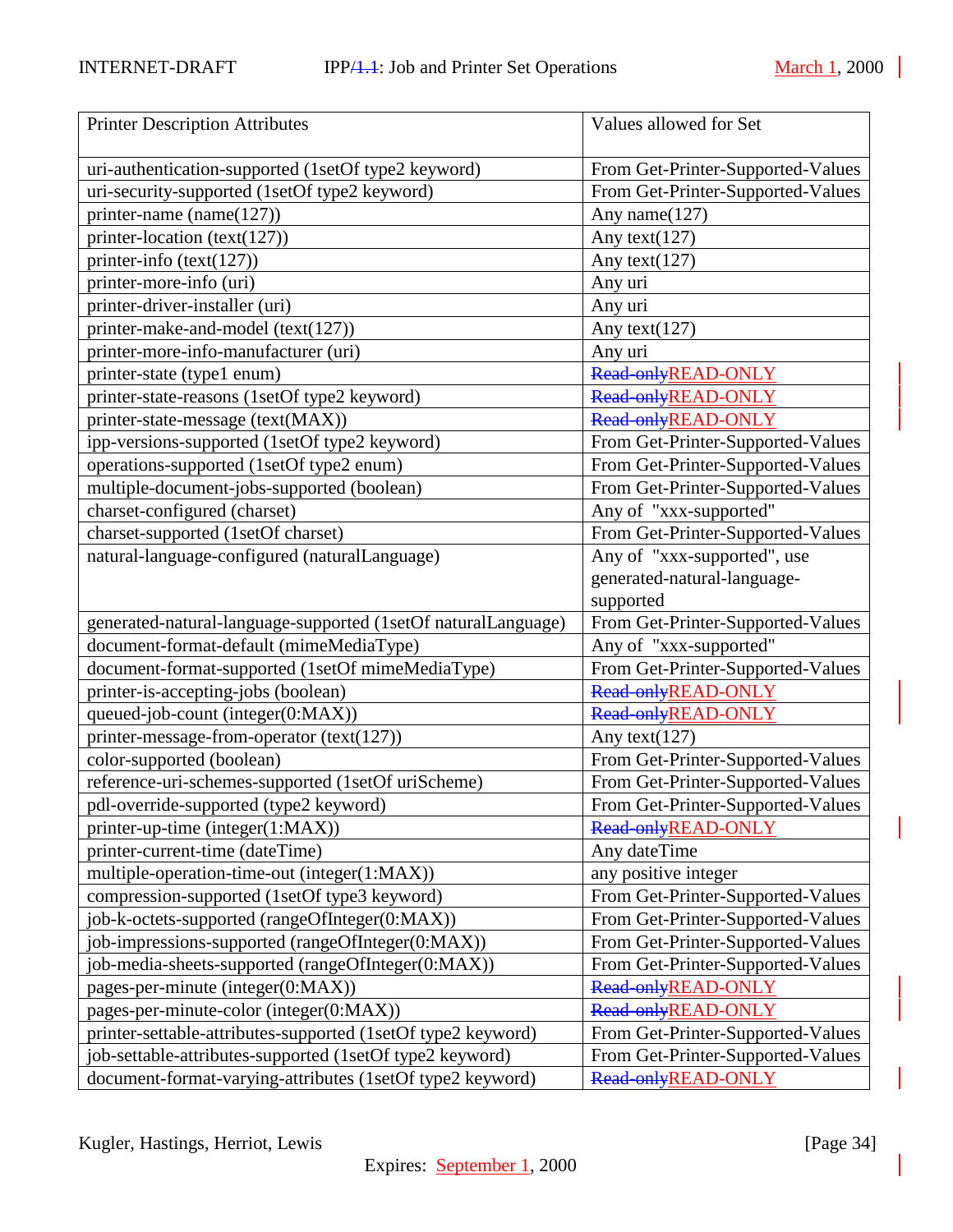<span id="page-34-0"></span>

| <b>Printer Description Attributes</b>   | Values allowed for Set |
|-----------------------------------------|------------------------|
| printer-message-time (integer(MIN:MAX)) | Read-onlyREAD-ONLY     |
| printer-message-date-time(dateTime)     | Read-onlyREAD-ONLY     |

#### <sup>1027</sup> **17 Appendix B: Attributes returned from Get-Printer-Supported-Values**

<sup>1028</sup> For the following attributes, the value allowed by the Set-Printer-Attributes operation MUST be a single <sup>1029</sup> integer value in the range specified by the value returned by the Get-Printer-Supported-Values operation.

#### <sup>1030</sup> **Table 7 - Printer Job Template Attributes returned from Get-Printer-Supported-Values**

| Printer Job Template Attributes             | Values Returned          |
|---------------------------------------------|--------------------------|
| job-priority-supported (integer $(1:100)$ ) | rangeOfInteger $(1:100)$ |

1031

<sup>1032</sup> For the following attributes, the value allowed by the Set-Printer-Attributes operation MUST be a single <sup>1033</sup> rangeOfInteger value whose bounds do not exceed those of the range specified by the value returned by the <sup>1034</sup> Get-Printer-Supported-Values operation.

# <sup>1035</sup> **Table 8 - Printer Job Template Attributes returned from Get-Printer-Supported-Values**

| <b>Printer Job Template Attributes</b>   | Values Returned       |
|------------------------------------------|-----------------------|
| copies-supported (rangeOfInteger(1:MAX)) | rangeOfInteger(1:MAX) |

1036

<sup>1037</sup> The following table has the same criteria as the last, but is for Printer Description attributes.

#### <sup>1038</sup> **Table 9 - Printer Description Attributes returned from Get-Printer-Supported-Values**

| <b>Printer Description Attributes</b>              | Values allowed for Set |
|----------------------------------------------------|------------------------|
| job-k-octets-supported (rangeOfInteger(0:MAX))     | rangeOfInteger(0:MAX)  |
| job-impressions-supported (rangeOfInteger(0:MAX))  | rangeOfInteger(0:MAX)  |
| job-media-sheets-supported (rangeOfInteger(0:MAX)) | rangeOfInteger(0:MAX)  |

1039

 For the following attributes, the value allowed by the Set-Printer-Attributes operation MUST be one or more integers and rangeOfInteger values, such that the integer values described by these integers and rangeOfInteger is the same as or a subset of the integers described by the integers and rangeOf Integer of value returned by the Get-Printer-Supported-Values operation.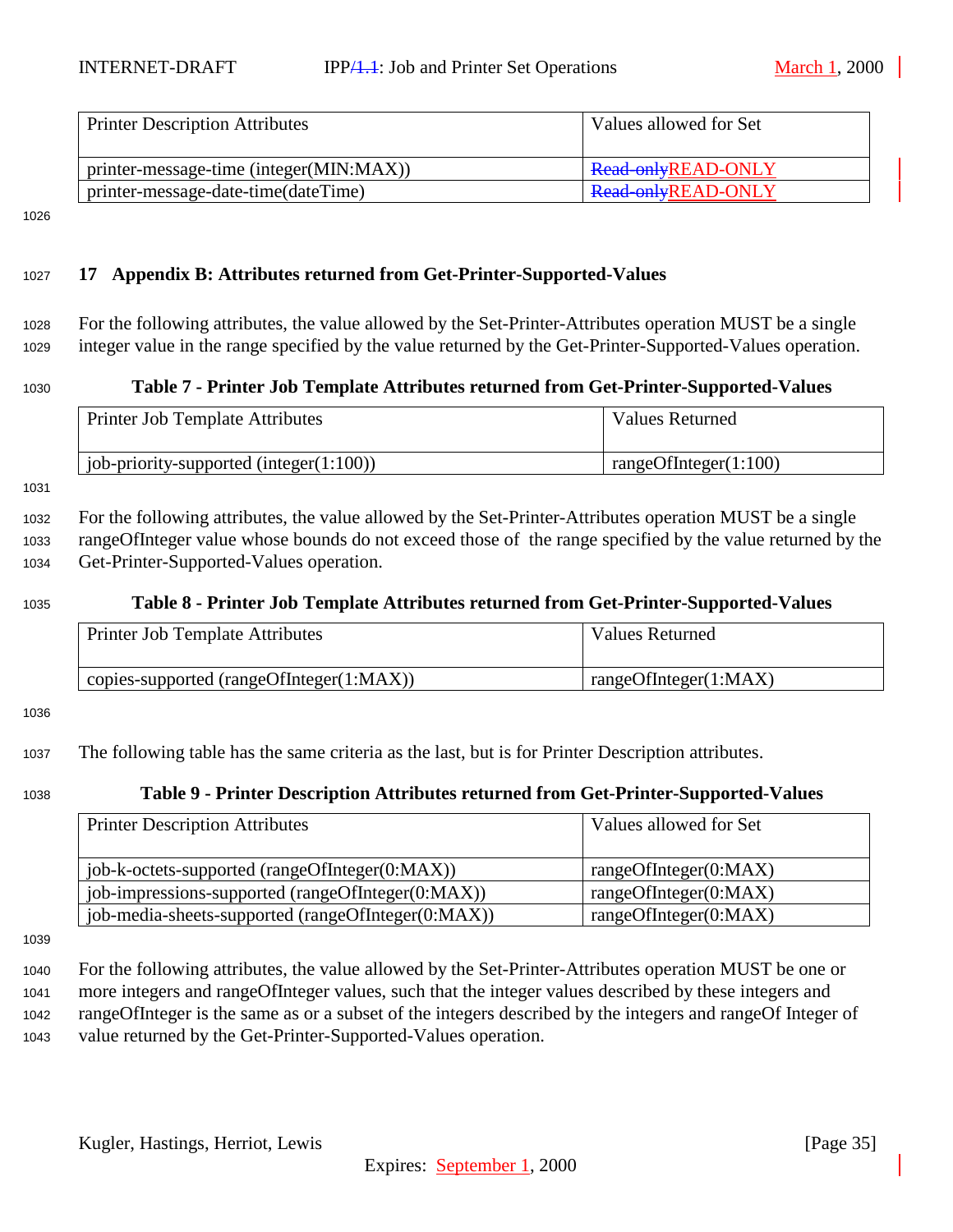<span id="page-35-0"></span>

| Table 10 - Printer Job Template Attributes returned from Get-Printer-Supported-Values<br>1044 |
|-----------------------------------------------------------------------------------------------|
|-----------------------------------------------------------------------------------------------|

| <b>Printer Job Template Attributes</b>                                 | Values Returned                                          |
|------------------------------------------------------------------------|----------------------------------------------------------|
| number-up-supported (1setOf (integer(1:MAX))<br>rangeOfInteger(1:MAX)) | 1setOf (integer(1:MAX) $\vert$<br>rangeOfInteger(1:MAX)) |

 For the following attributes, the value allowed by the Set-Printer-Attributes operation MUST be one or more values, where each such value matches a value returned by the Get-Printer-Supported-Values operation. A keyword, enum, boolean, charset, naturalLanguage, uriScheme, mimeMediaType or resolution value matches if it is equal. A name matches the 'any-name' out-of-band value.

#### <sup>1050</sup> **Table 11 - Printer Job Template Attributes returned from Get-Printer-Supported-Values**

| <b>Printer Job Template Attributes</b>                        | <b>Values Returned</b>           |
|---------------------------------------------------------------|----------------------------------|
|                                                               |                                  |
| job-hold-until-supported (1setOf(type3 keyword   name (MAX))) | 1setOf(type3 keyword   any name) |
| job-sheets-supported (1setOf(type3 keyword   name(MAX)))      | 1setOf(type3 keyword   any name) |
| multiple-document-handling-supported (1setOf type2 keyword)   | 1setOf type2 keyword             |
| finishings-supported (1setOf type2 enum)                      | 1setOf type2 enum                |
| page-ranges-supported (boolean)                               | 1setOf(boolean)                  |
| sides-supported (1setOf type2 keyword)                        | 1setOf type2 keyword             |
| orientation-requested-supported (1setOf type2 enum)           | 1setOf type2 enum                |
| media-supported (1setOf (type3 keyword   name(MAX)))          | 1setOf(type3 keyword   any name) |
| printer-resolution-supported (1setOf resolution)              | 1setOf resolution                |
| print-quality-supported (1setOf type2 enum)                   | 1setOf type2 enum                |

1051

 The following table has the same criteria as the last, but is for Printer Description attributes. Note that the first two attributes in the table below follow the rules for allowed values in the Set-Printer-Attributes, but unlike other attributes, there can be more than one occurrence of each value because the i-th value of these attributes specifies the authentication or security for the i-th printer in "printer-uri-supported".

## <sup>1056</sup> **Table 12 - Printer Description Attributes returned from Get-Printer-Supported-Values**

| <b>Printer Description Attributes</b>                         | Values allowed for Set |
|---------------------------------------------------------------|------------------------|
|                                                               |                        |
| uri-authentication-supported (1setOf type2 keyword)           | 1setOf type2 keyword   |
| uri-security-supported (1setOf type2 keyword)                 | 1setOf type2 keyword   |
| ipp-versions-supported (1setOf type2 keyword)                 | 1setOf type2 keyword   |
| operations-supported (1setOf type2 enum)                      | 1setOf type2 keyword   |
| multiple-document-jobs-supported (boolean)                    | 1setOf boolean         |
| charset-supported (1setOf charset)                            | 1setOf charset         |
| generated-natural-language-supported (1setOf naturalLanguage) | 1setOf naturalLanguage |
| document-format-supported (1setOf mimeMediaType)              | 1setOf mimeMediaType   |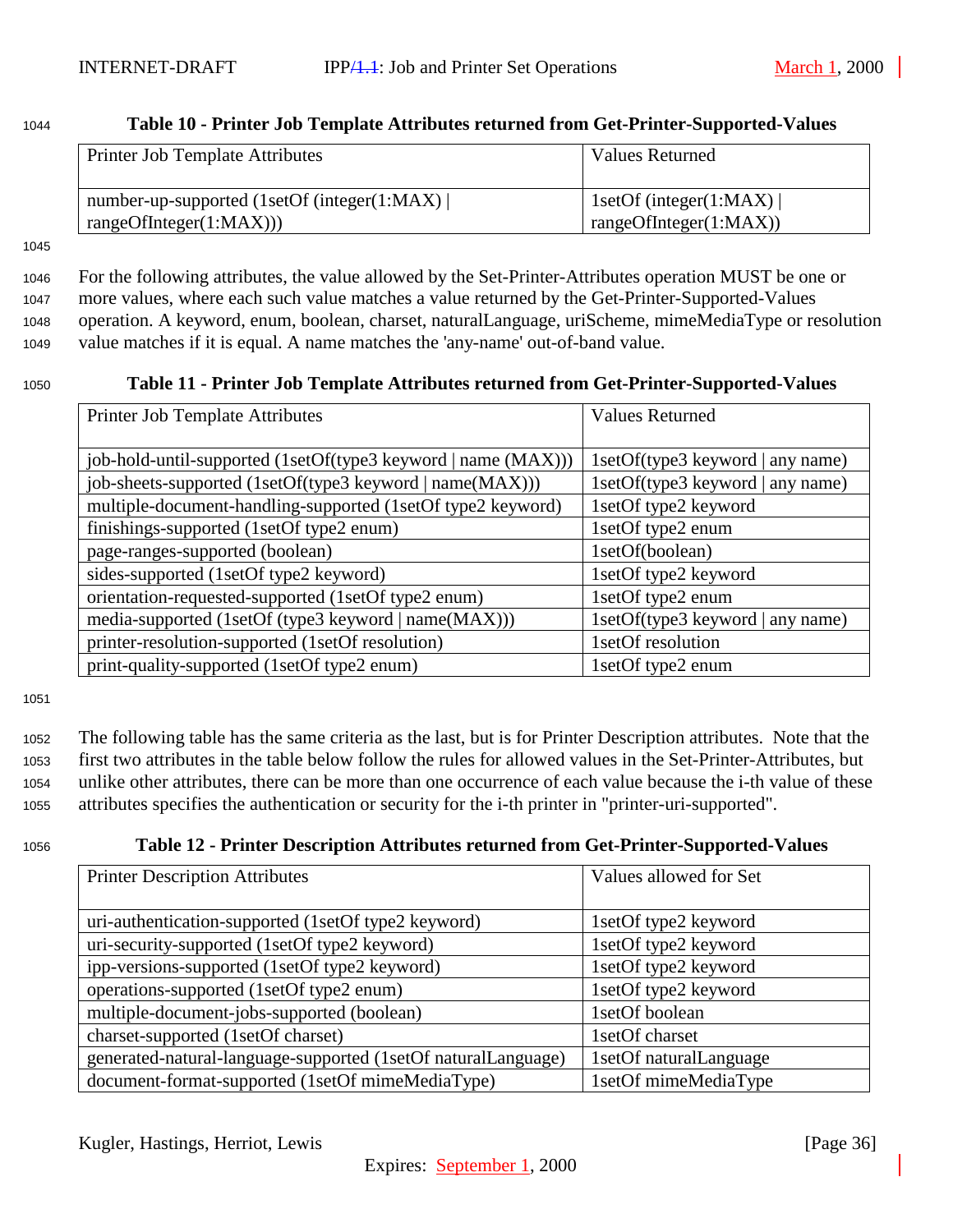<span id="page-36-0"></span>

| <b>Printer Description Attributes</b>                        | Values allowed for Set |
|--------------------------------------------------------------|------------------------|
|                                                              |                        |
| color-supported (boolean)                                    | 1 set Of boolean       |
| reference-uri-schemes-supported (1setOf uriScheme)           | 1setOf uriScheme       |
| compression-supported (1setOf type3 keyword)                 | 1setOf type3 keyword   |
| printer-settable-attributes-supported (1setOf type2 keyword) | 1setOf type2 keyword   |
| job-settable-attributes-supported (1setOf type2 keyword)     | 1setOf type2 keyword   |

 For the following attributes, the value allowed by the Set-Printer-Attributes operation MUST be a single value that matches one of the values returned by the Get-Printer-Supported-Values operation. A keyword, enum, boolean, charset, naturalLanguage, uriScheme, mimeMediaType or resolution value matches if it is equal. A name matches the 'any-name' out-of-band value.

#### 

## **Table 13 - Printer Description Attributes returned from Get-Printer-Supported-Values**

| <b>Printer Description Attributes</b>  | Values allowed for Set  |
|----------------------------------------|-------------------------|
| pdl-override-supported (type2 keyword) | 1 set Of type 2 keyword |

# For the following attributes, the Set-Printer-Attributes operation MUST NOT return a value. The IPP Model document [ipp-mod] document specifies the allowed values.

#### 

#### **Table 14 - Printer Description Attributes returned from Get-Printer-Supported-Values**

| <b>Printer Description Attributes</b> | Values allowed for Set |
|---------------------------------------|------------------------|
| printer-uri-supported (1setOf uri)    | any uri                |

#### 

## **18 Appendix C: Full Copyright Statement**

Copyright (C) The Internet Society (1998,1999). All Rights Reserved

 This document and translations of it may be copied and furnished to others, and derivative works that comment on or otherwise explain it or assist in its implementation may be prepared, copied, published and distributed, in whole or in part, without restriction of any kind, provided that the above copyright notice and this paragraph are included on all such copies and derivative works. However, this document itself may not be modified in any way, such as by removing the copyright notice or references to the Internet Society or other Internet organizations, except as needed for the purpose of developing Internet standards in which case the procedures for copyrights defined in the Internet Standards process must be followed, or as required to translate it into languages other than English.